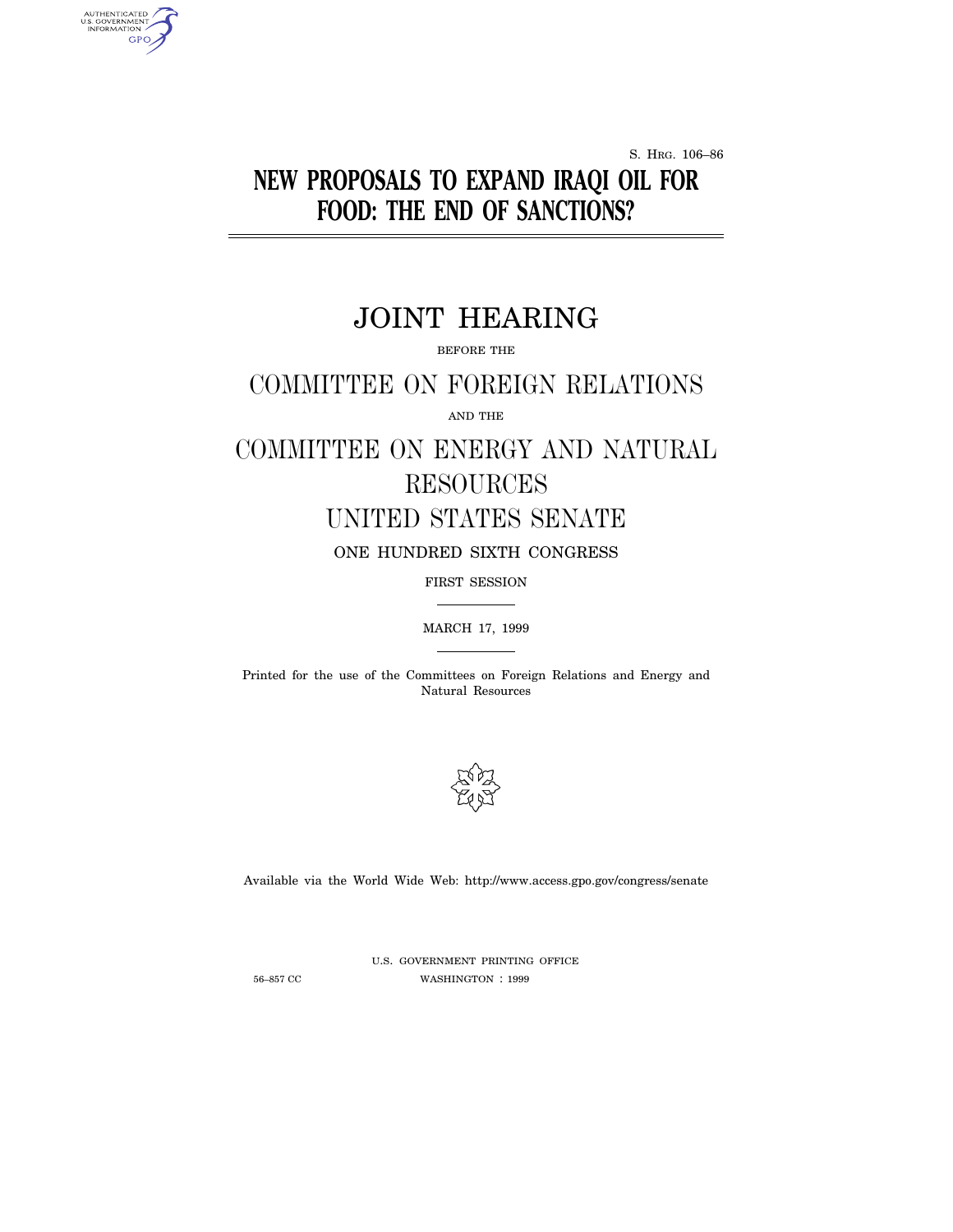#### COMMITTEE ON FOREIGN RELATIONS

JESSE HELMS, North Carolina, *Chairman*

RICHARD G. LUGAR, Indiana PAUL COVERDELL, Georgia CHUCK HAGEL, Nebraska GORDON H. SMITH, Oregon ROD GRAMS, Minnesota SAM BROWNBACK, Kansas CRAIG THOMAS, Wyoming JOHN ASHCROFT, Missouri BILL FRIST, Tennessee

JOSEPH R. BIDEN, JR., Delaware PAUL S. SARBANES, Maryland CHRISTOPHER J. DODD, Connecticut JOHN F. KERRY, Massachusetts RUSSELL D. FEINGOLD, Wisconsin PAUL D. WELLSTONE, Minnesota BARBARA BOXER, California ROBERT G. TORRICELLI, New Jersey

JAMES W. NANCE, *Staff Director* EDWIN K. HALL, *Minority Staff Director*

#### COMMITTEE ON ENERGY AND NATURAL RESOURCES

FRANK H. MURKOWSKI, Alaska, *Chairman*

PETE V. DOMENICI, New Mexico DON NICKLES, Oklahoma LARRY E. CRAIG, Idaho BEN NIGHTHORSE CAMPBELL, Colorado CRAIG THOMAS, Wyoming GORDON SMITH, Oregon JIM BUNNING, Kentucky PETER G. FITZGERALD, Illinois SLADE GORTON, Washington CONRAD BURNS, Montana

JEFF BINGAMAN, New Mexico DANIEL K. AKAKA, Hawaii BYRON L. DORGAN, North Dakota BOB GRAHAM, Florida RON WYDEN, Oregon TIM JOHNSON, South Dakota MARY L. LANDRIEU, Louisiana EVAN BAYH, Indiana BLANCHE L. LINCOLN, Arkansas

ANDREW D. LUNDQUIST, *Staff Director* DAVID G. DYE, *Chief Counsel* JAMES P. BEIRNE, *Deputy Chief Counsel* ROBERT M. SIMON, *Democratic Staff Director* SAM E. FOWLER, *Democratic Chief Counsel* HOWARD USEEM, *Senior Professional Staff Member* SHIRLEY NEFF, *Staff Economist, Minority*

(II)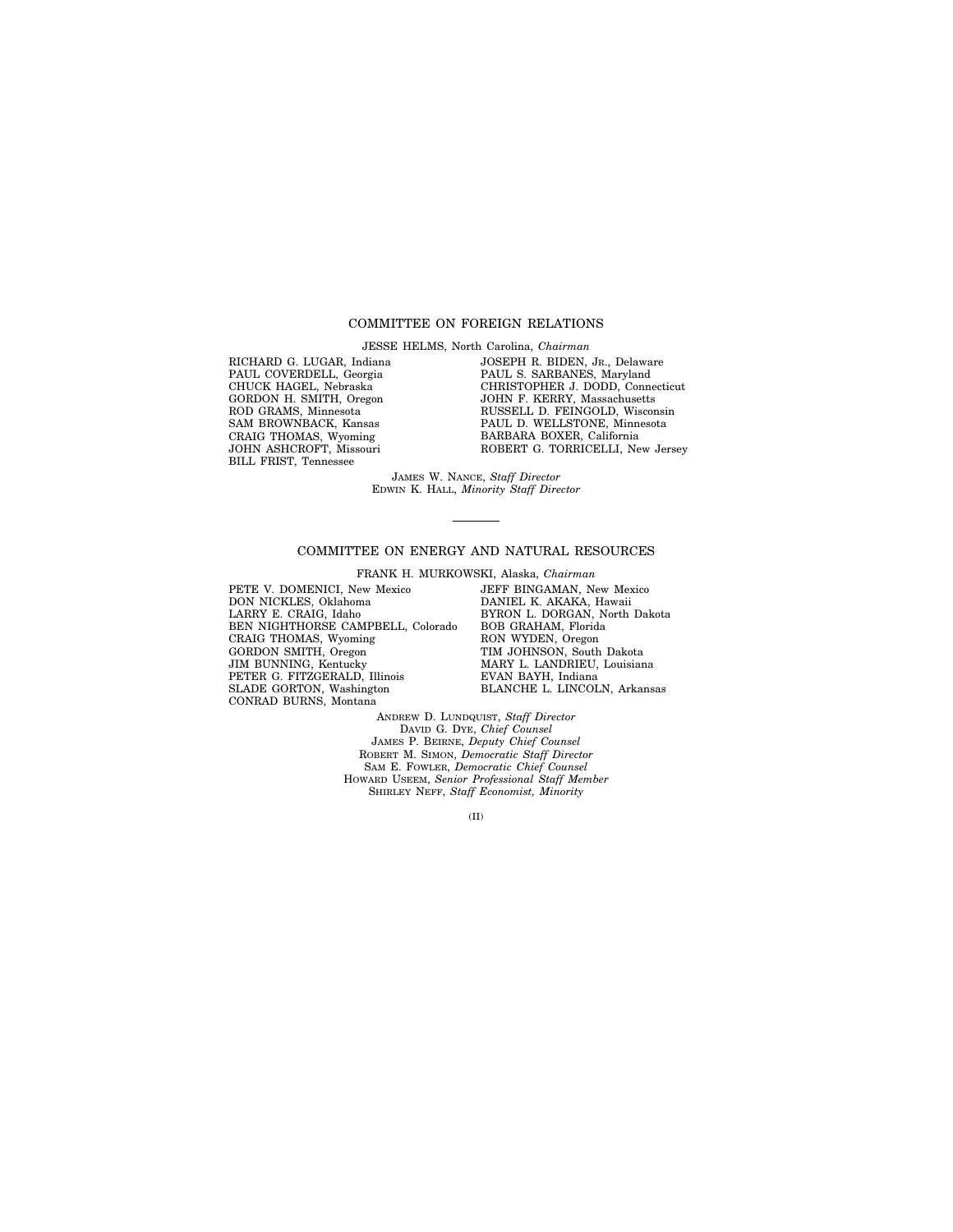## CONTENTS

#### APPENDIX

|  |  |  | Response of Secretary Richardson to an additional question submitted by |  |  |  |  |    |  |
|--|--|--|-------------------------------------------------------------------------|--|--|--|--|----|--|
|  |  |  |                                                                         |  |  |  |  | 39 |  |

 $\rm (III)$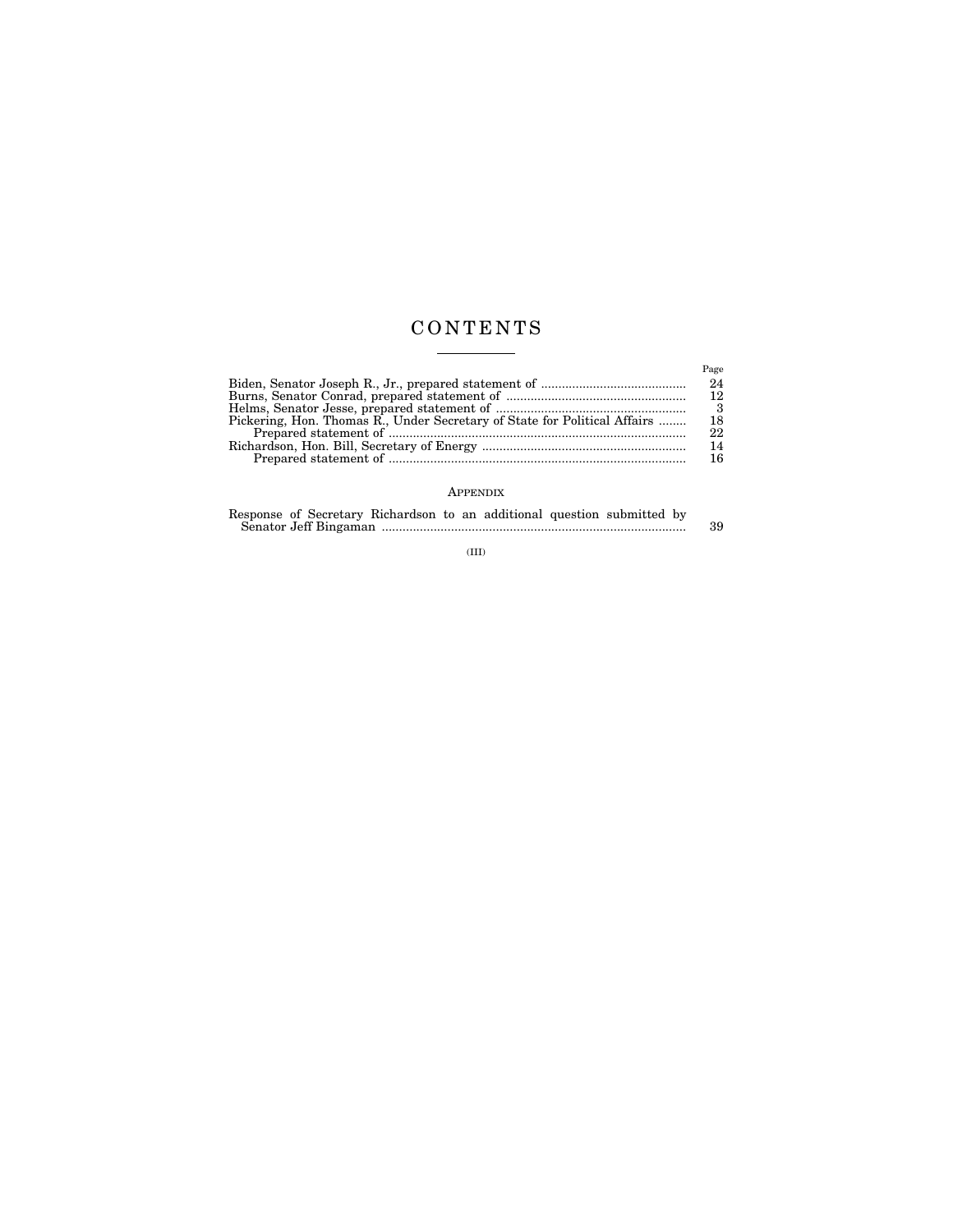### **NEW PROPOSALS TO EXPAND IRAQI OIL FOR FOOD: THE END OF SANCTIONS?**

#### **WEDNESDAY, MARCH 17, 1999**

U.S. SENATE,<br>COMMITTEE ON FOREIGN RELATIONS,<br>COMMITTEE ON ENERGY AND NATURAL RESOURCES,<br>*Washington, DC.* 

The committees met jointly, pursuant to notice, at 10:17 a.m., in room SD–419, Dirksen Senate Office Building, Hon. Jesse Helms (chairman of the Committee on Foreign Relations) and Hon. Frank H. Murkowski (chairman of the Committee on Energy and Natural Resources) presiding.

Chairman HELMS. The committee will come to order.

We have a practice here, Senator Murkowski, that if I am late Joe Biden waits for me. If his train is late, as it must be this morning, I get permission to go ahead.

Chairman MURKOWSKI. All right.

Chairman HELMS. Good morning. As a quick preface to the opening statement, I think I should mention that this is the first time members of the Foreign Relations Committee have heard from Secretary Richardson since the revelations of Chinese spying at Los Alamos National Laboratory. The Energy Committee heard from the Secretary on this matter in hearings yesterday.

However, Senator Murkowski and I have invited Secretary Richardson here this morning to talk about Iraq, and that is what I intend to do. As always, my colleagues are free to go anywhere they wish in statements and questioning. I hope we will have an opportunity in the near future to air our concerns about Red Chinese espionage in a hearing on that matter. But for today, insofar as the chairman is concerned, the subject is Iraq and I will try to stay with it.

Now then, Mr. Secretary or Under Secretary and Mr. Secretary, I know that Chairman Murkowski joins me in welcoming you. Maybe he has already done that, and if I did not have a couple of bum knees I would have been down there shaking your hands and welcoming you here this morning.

A bit of clarification: This hearing is about the ongoing military actions in Iraq, not a hearing on anything else. We can get to that information in questioning on another day, on another occasion.

In the interest of truth in advertising, it should be made clear from the outset that I do not think much of this United Nations Oil for Food Program for Iraq, and that is the reason I was happy to join Senator Murkowski in this hearing. I did not like the U.N. Security Council Resolution 986 which began the program in 1995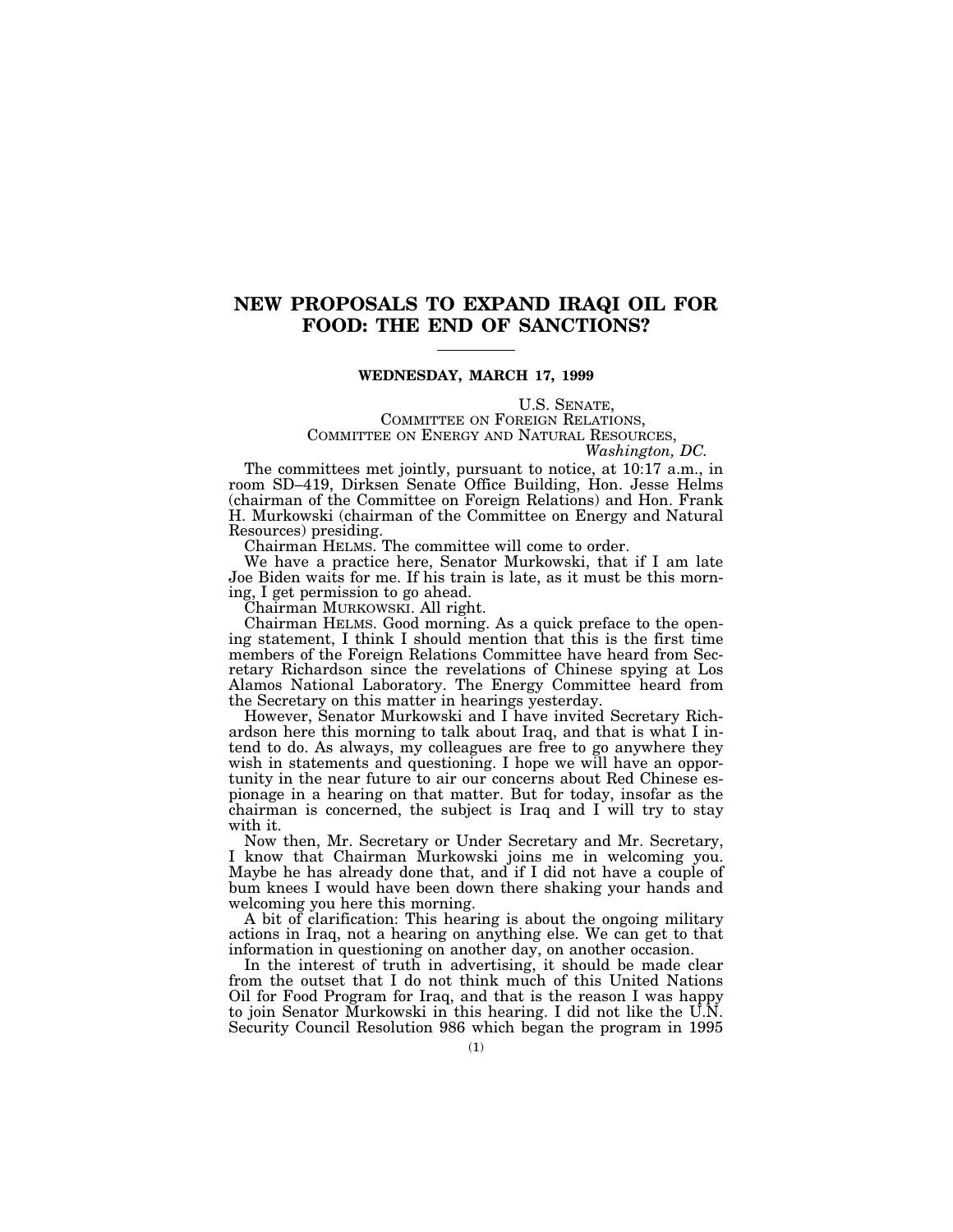and I was one of the Senators strongly objecting to the successor to Resolution 986, which is U.N. Security Council Resolution 1153. From what I have heard from the proposed successor to 1153, it is even worse.

I am not under any illusion that the oil for food program funnels money into Saddam Hussein's hands. I have never said that. I have never believed that. Nor do I believe that Saddam is allowed to use the oil sales proceeds as he wishes. The problem is more simple than that: the system. The system does not work.

Iraq began in 1995 selling \$4 billion worth of oil a year, with the money going into a U.N.-controlled account to buy food and medicine. Iraq is now allowed to sell \$10.4 billion worth of oil each year, to buy not just food and medicine, but much, much more. I have a list which I will show you in a minute. If you want to tote that around, somebody can get a hernia carrying it.

Let us start with the simplest problem of logistics. They have 151 monitors checking on food delivery and distribution. There are 54 other monitors checking imports of everything else at 4 border crossings—a total of 205 people. If anybody believes that 205 people can keep track of a nation of 21 million people, with thousands of tons of food and medicine and agriculture and educational and water supplies and heaven knows only what else going in, I think they must be fooling themselves.

But that is just the tip of the iceberg. There is also the question of distribution. We continue to hear about the people of Iraq suffering and that the United Nations must therefore allow Iraq to sell much more oil, which is why the United Nations must allow Iraq to import more oil equipment, and which is why we must constantly agree to expand the oil for food program, and so on and on and on and on.

However, according to the United Nations itself, apart from the food sector, distribution rates are largely under 50 percent. In other words, plenty of food gets into it, but it just sits unused in warehouses. There are at least two explanations for this. Either Saddam is holding up distribution or the U.N. is not getting the job done, and both seem plausible. We may find out today which is which.

The question is how will more imports remedy the problem. That is where I view the single most serious problem with the United Nations Oil for Food Program. It is called United Nations Security Council Resolution 1051, and I for one am prepared to wager that there are not five people in the Department of State who even know what this resolution does.

Under Resolution 1051 Iraq is allowed to import all sorts of dual use items. So-called dual use goods include a veritable universe of things that could be perfectly innocuous, but may be used in chemical or biological weapons programs or for nuclear weapons or for missile development. For example, crop sprayers, which Iraq has in the past modified and tested for the delivery of biological weapons, or live vaccines, which on the one hand could be used for medicine, but on the other for biological weapons.

There is a little handy guide, which I have just been handed to hold up, explaining all the items allowed and how companies should inform the United Nations they are making these important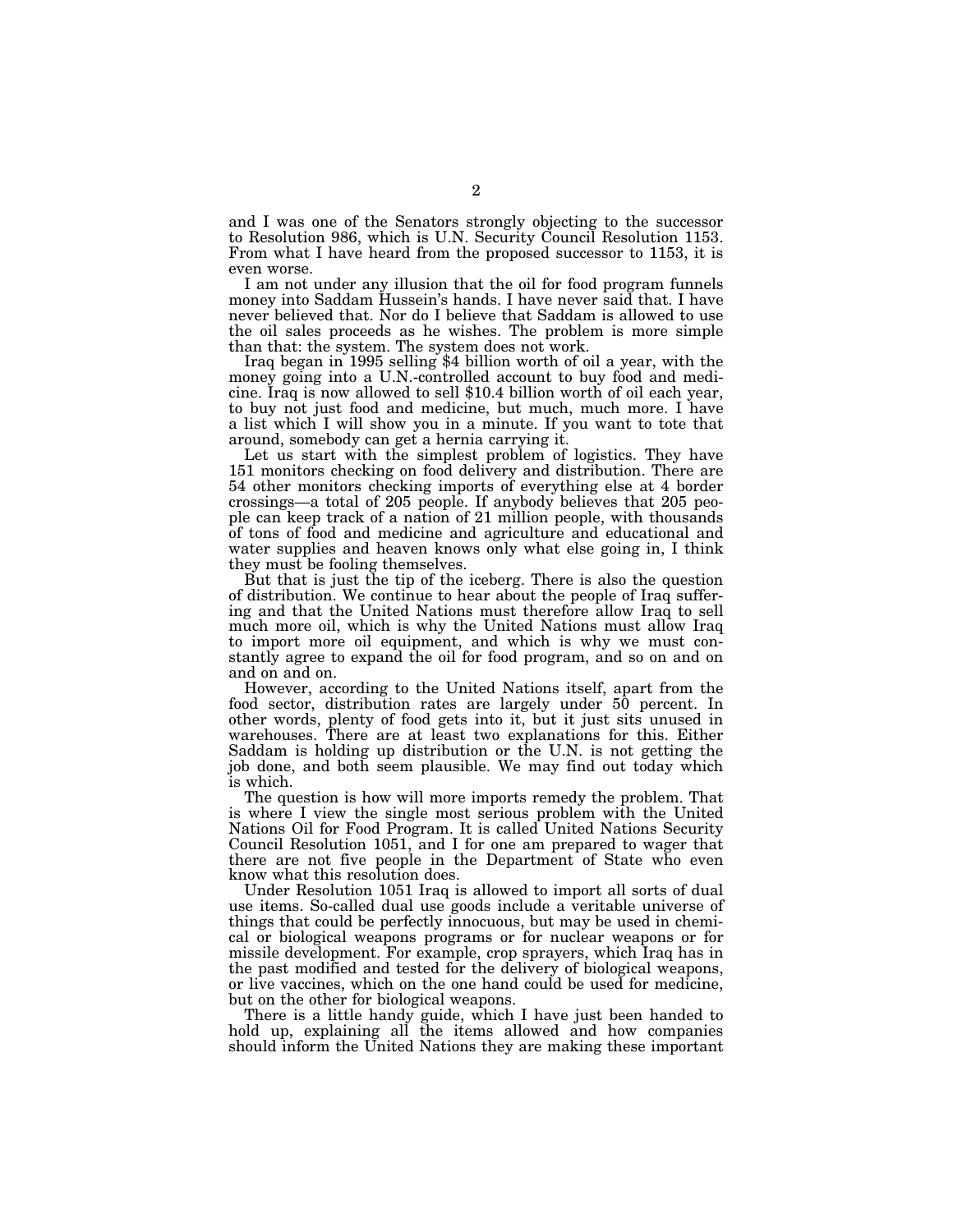exports. Under Resolution 1051 both the exporting companies and the Iraq Government are required to notify the United Nations Special Commission on Iraq, also known as UNSCOM, about each step in the process of imports into Iraq.

Then UNSCOM can either put the kibosh on the particular deal or follow the product step by step into Iraq, with inspectors ensuring that it is not being diverted to a suspect site or for use in weapons of mass destruction.

Now, I am going to ask that all of my statement be printed in the record, and I will wind up by saying this: most senseless of all, I am convinced that the cornerstone of the new proposal announced by Vice President Gore will be the so-called streamlining of the contract approval process through the United Nations Sanctions Committee. This would, of course, be tantamount to lifting the sanctions altogether because, even at current levels, the sanctions are already unmonitored and unenforceable.

Mr. Secretary and Mr. Under Secretary, I want you folks to have a chance to respond to my observations. I am sure you will also want to explain why it is that Saddam Hussein is still able to smuggle some \$250 million worth of illegal gas and oil out of Iraq last year for his own personal coffers.

Mr. Chairman.

#### [The prepared statement of Senator Helms follows:]

#### PREPARED STATEMENT OF SENATOR JESSE HELMS

Mr. Undersecretary, I know that Chairman Murkowski joins in welcoming you on the occasion of this important joint hearing.

A bit of clarification may be in order. This is not a hearing about the ongoing military actions in Iraq, nor a hearing on U.S. support for removing Saddam Hussein from power. Our purpose today is to discuss the United Nations Oil for Food Program for Iraq and the administration's proposal to expand that program.

In the interests of truth in advertising, it should be made clear from the outset that I don't think much of this program. I didn't like U.N. Security Council Resolution 986, which began the program in 1995; I strongly objected to the successor to Resolution 986 (U.N. Security Council Resolution 1153) and from what I have heard of the proposed successor to number 1153, it is even worse.

I am not under any illusion that the oil-for-food program funnels money into Saddam's hands, nor do I believe that Saddam is allowed to use the oil sales proceeds as he wishes. The problem is more simple than that: The system just does not work.

Iraq began in 1995 selling \$4 billion worth of oil a year with the money going into a U.N.-controlled account to buy food and medicine. Iraq is now allowed to sell \$10.4 billion worth of oil each year to buy not just food and medicine, but much, much more. This, for example, is the so-called "distribution" (or wish list) that Iraq put together for purchases during the current six-month phase of the program.

Let's start with the simplest problem of logistics: There are 151 monitors checking on food delivery and distribution. There are 54 other monitors checking imports of everything else at four border crossings—a total of 205 people. If anyone believes that 205 people can keep track of a nation of 21 million people, with thousands of tons of food, medicine, agricultural, educational and water supplies—and heaven only knows what else—going in, they are just fooling themselves.

But that's just the tip of the iceberg. There is also the question of distribution. We are continually hearing that the people of Iraq are suffering, and that the United Nations must therefore allow Iraq to sell more oil, which is why the United Nations must allow Iraq to import more oil equipment, and which is why we must constantly agree to expand the oil for food program.

However, according to the United Nations itself, apart from the food sector, distribution rates are largely under 50 percent. In other words, plenty of food gets in, it just sits in warehouses.

There are only two explanations for this—either Saddam is holding up distribution, or the U.N. isn't getting the job done. (Both seem plausible.)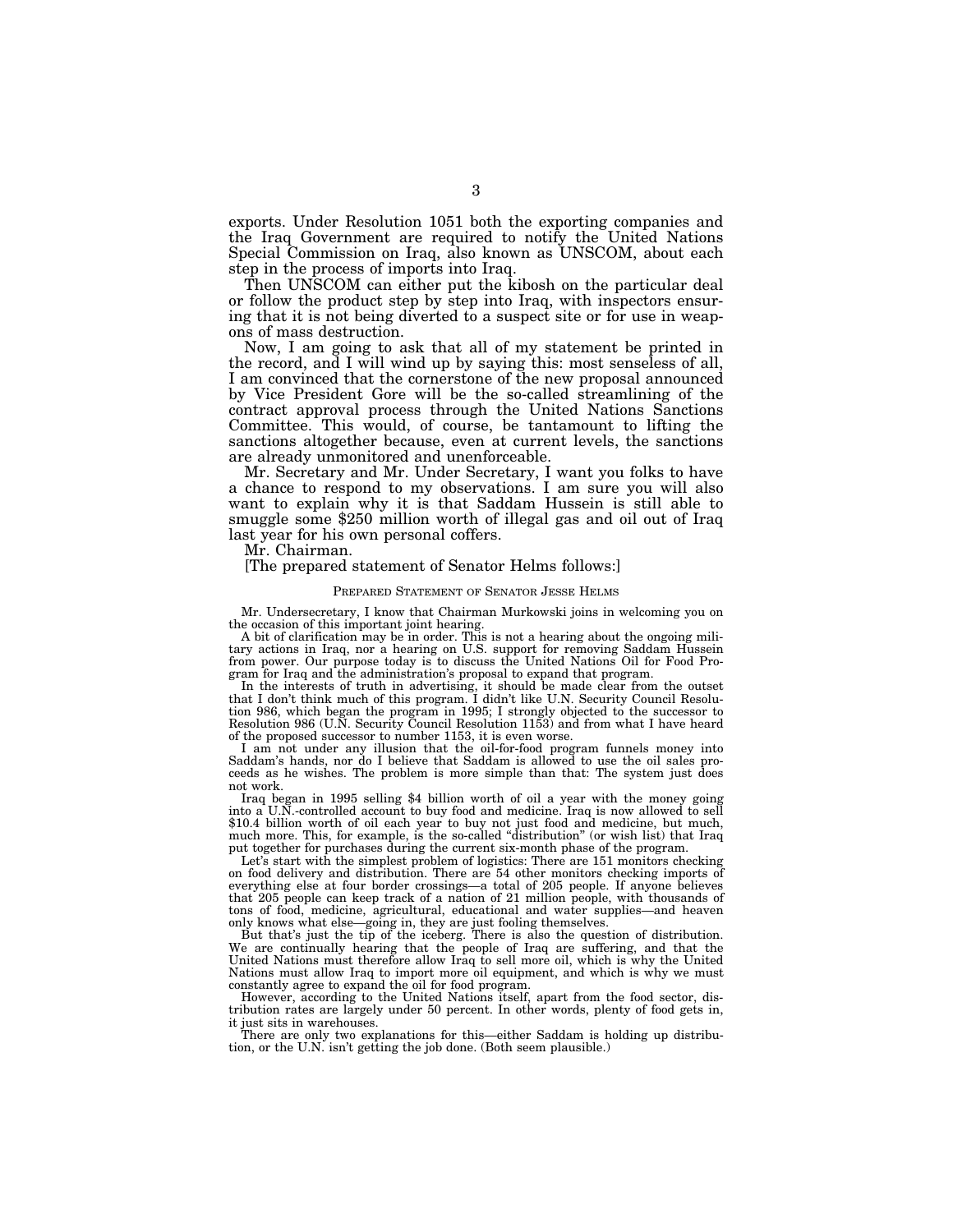The question is: How will more imports remedy this problem?

And then, there is what I view as the single most serious problem with the United Nations Oil for Food Program. It is called United Nations Security Council Resolution 1051, and I am prepared to wager that there aren't five people in the Department of State who even know what this resolution does.

Under Resolution 1051, Iraq is allowed to import all sorts of dual-use items. Socalled "dual-use" goods include a veritable universe of things that could be perfectly innocuous, but may be used in a chemical or biological weapons program, or for nuclear weapons or missile development. For example, crop sprayers, which Iraq has in the past modified and tested for the delivery of biological weapons. Or live vaccines which on the one hand could be used for medicine, but on the other, for biological weapons.

Here's a handy little guide explaining all the items allowed and how companies should inform the United Nations they are making these important exports.

Under Resolution 1051, both the exporting companies and the Iraqi Government are required to notify the United Nations Special Commission on Iraq, (a.k.a. UNSCOM), about each step in the process of this import into Iraq. Then UNSCOM can either put the kibosh on a particular deal, or follow the product step by step into Iraq, with inspectors to ensure that it is not being diverted to a suspect site for use in weapons of mass destruction.

But here's the rub: UNSCOM was kicked out of Iraq some months ago. But have the dual-use exports to Iraq also stopped? The answer is no. Where are these items now going? No one knows. There are no experts in the field checking. How are they being used and are they being diverted? No answers.

Now it may be argued that some of these dual-use-exports-to-Iraq are vital to certain humanitarian needs. Chlorine gas for water purification is one example; certain fertilizers or pesticides may be another. But as long as there are no weapons inspectors in Iraq, there is a real peril that the United Nations may well be helping Saddam reconstitute his weapons programs.

When this issue was brought up with the Department of State a month or so ago, the Foreign Relations Committee was told that stringent monitoring of contracts is taking place through the sanctions committee at the United Nations. Given, however, that all food and medicine contracts are deemed approved unless blocked after 48 hours, and that all other contracts are deemed approved within five days unless blocked, it does not seem to me that there is sufficient time for any due diligence.

Indeed, in just the past few days, I have been informed of a contract in the oil sector which was given a clean bill of health by the experts. Much to their horror, the experts later discovered that they had just approved a contract involving equipment that had been found by UNSCOM inspectors in nuclear and chemical weapons facilities after the Gulf War.

So here is where we are: We are permitting Iraq to sell more than \$10 billion dollars worth of oil a year and to import the same amount in goods, subject to U.N. approval and inspection. The problem, as I said earlier, is that the U.N. can't ensure the goods are delivered to the people in Iraq. And when goods are delivered, the U.N. has no expert inspectors in place to ensure that dual-use isn't being diverted to Iraq's chemical, biological or nuclear weapons programs. Yet despite all this, the Clinton administration has proposed to expand the oil for food program, thereby lifting the cap on Iraqi oil to enable Saddam to export billions of dollars more oil.

Most senseless of all, I am convinced that a cornerstone of this new proposal announced by Vice President Gore—would be the so-called ''streamlining'' of the contract approval process through the United Nations sanctions committee. This would, of course, be tantamount to a lifting of sanctions altogether, because even at current levels, the sanctions are already unmonitored and unenforceable.

Mr. Undersecretary, I want you to have a chance to respond to some of my observations. I am certain you will also want to explain why it is that Saddam is still able to smuggle some \$250 million worth of illegal gas oil out of Iraq last year for his own personal coffers.

Chairman MURKOWSKI. Thank you very much, Mr. Chairman. I very much appreciate your willingness to accommodate the Energy and Natural Resources Committee in holding this joint hearing, and I want to thank the collective staff of the Foreign Relations Committee as well as the Energy Committee. As you know, I was a member of this committee for many, many years.

Chairman HELMS. I sure do. We miss you.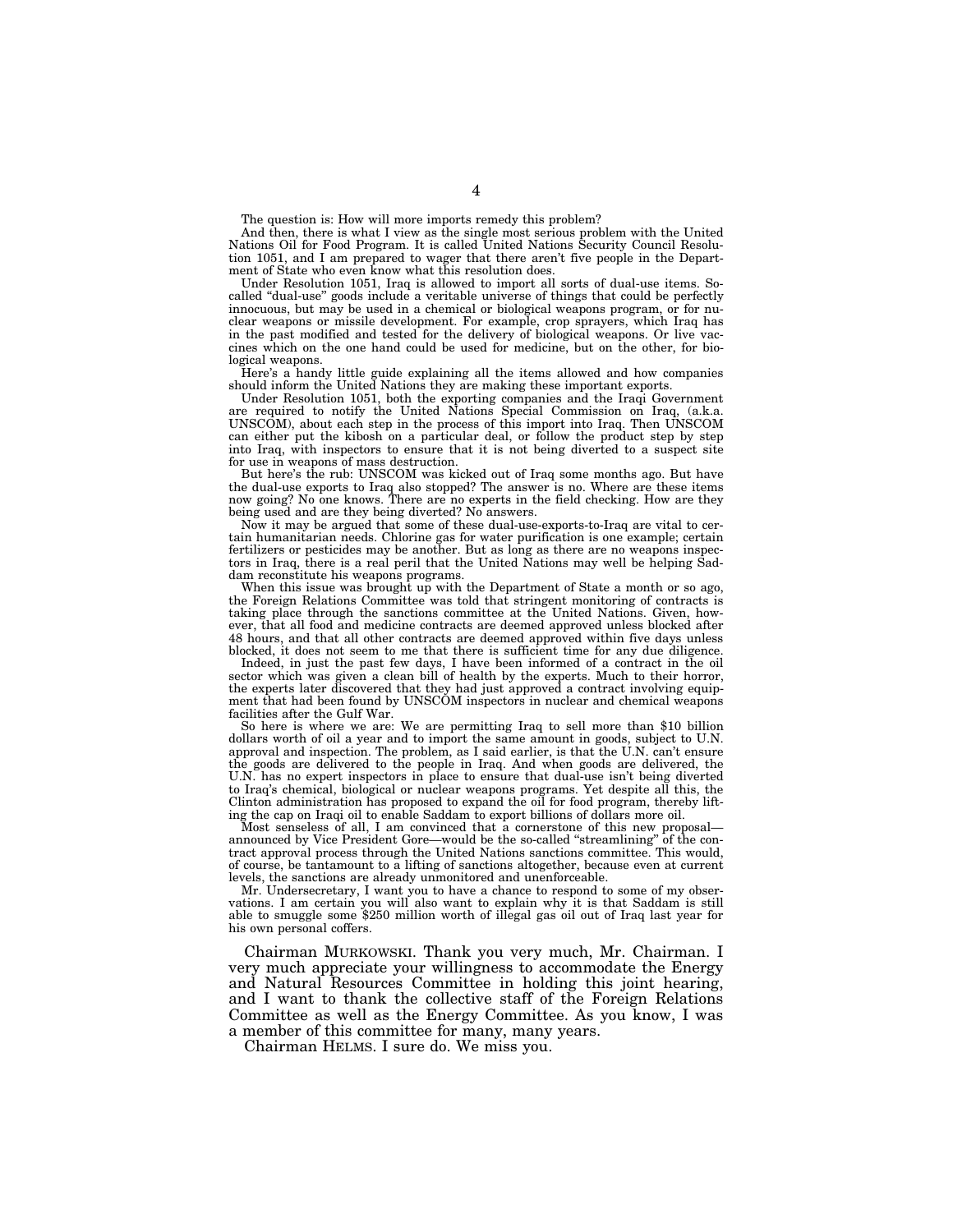Chairman MURKOWSKI. And I left with deep regret, and went to the Finance Committee. But nevertheless, I want to advise my colleagues that this is a partisan hearing. As you will note, the group on my right wears green—no, it is partisan—and the group on the left over here obviously does not wear green. So that is enough to be said for Saint Patrick's Day.

Senator BROWNBACK. I object to that.

Chairman MURKOWSKI. You object? All right, objection is overheard and overruled, and so forth and so on.

Let me welcome back Mr. Pickering, the Under Secretary of State for Political Affairs. You were here 10 months ago for our first hearing. At that time, Mr. Pickering, we highlighted concerns. Our concerns at that time were whether we were really propping up the regime of Saddam Hussein. Since that time we seem to be bombing him every other day and now are debating the issue of expanding his oil exports.

I want to welcome Secretary Richardson, the Secretary of Energy, to discuss implications for our national energy security. I think we should reflect on, a little time past, on the eve of Operation Desert Fox. Our President announced that we were delivering a powerful message to Saddam Hussein. I wonder what that message is.

It seems to me that the message is if Saddam Hussein refuses to cooperate with inspections, if he refuses to comply with U.N. resolutions, if Saddam refuses to stop illegally smuggling out oil, Saddam then will be rewarded by the de facto ending of economic sanctions. That is not a very good message, at least in my opinion.

The administration has offered to eliminate the ceiling on Iraqi oil exports. The administration has offered to streamline the approval process for items that the United States might suspect as dual use, and I emphasize dual use, and I would remind my colleagues, as Senator Helms indicated, that U.N. Security Council Resolution 687, passed at the end of the Gulf war, requires—and I emphasize, requires—international economic sanctions to remain in place until Iraq discloses and destroys its weapons of mass destruction program and undertakes unconditionally never to resume such activities again.

Obviously, that has not been met. Iraq has not complied. The administration has pulled out the teeth in U.N. Resolution 687 one by one, by introducing an expansion of the oil for food program. The current plan allows Iraq to export up to \$5.2 billion in oil every 6 months, and I might add this is a U.N. action with full U.S. support. From December 1998 to February 1999 Iraq exported 129 million barrels, an average of 2.06 million barrels per day. Revenue earned in this phase is \$1.1 billion at an average price of \$8.47 a barrel.

Saddam's oil production now is at pre-Desert Storm levels of 2.1 million barrels per day.

Since 1988, down in 1990, and then dropping, 1992, 1994, 1996, and here we are in 1998 up to where we were at the time of the Persian Gulf War or shortly thereafter. So clearly his oil production has increased rather dramatically.

Although humanitarian goals are worthy, Saddam subverts programs to his benefit, using increased oil capacity to smuggle oil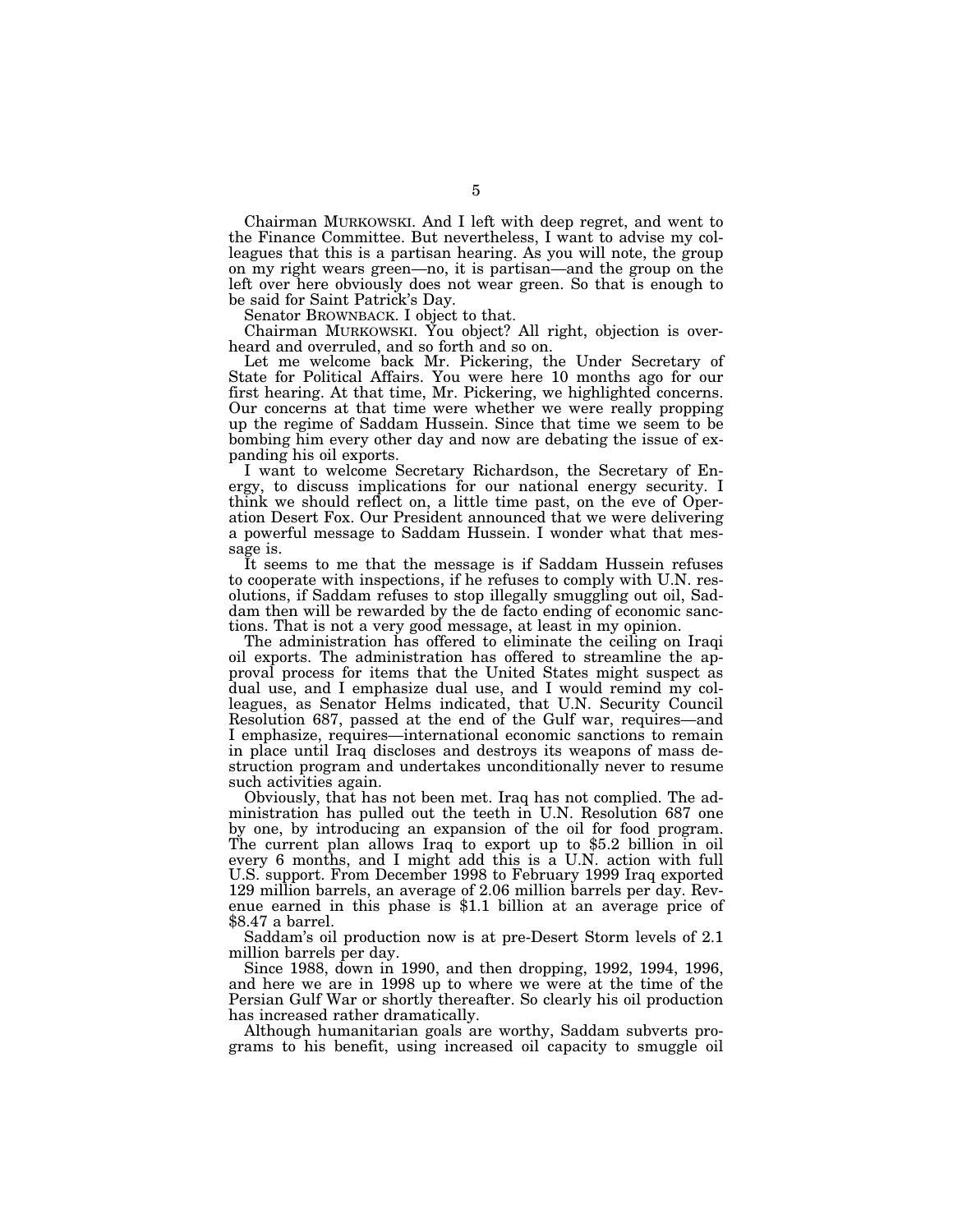products for hard cash and by freeing up resources that he might have been forced to use for food and medicine for his own people, and there is an offset there. Moreover, while oil for food funds are put into escrow accounts and controlled by the United Nations, there may be other ways for Iraq to obtain revenues from the process—unfortunately that is something we cannot cover in today's open session, but we will be pursuing in closed session.

Increase in illegal oil product sales coincided with implementation of the oil for food program. Let's look at the smuggling. Part of the smuggling, up to 50,000 barrels per day, is moving by truck across the Turkey-Iraq border. Another 60,000 barrels per day is moving by sea vessel through the Persian Gulf. Furthermore, Iraq has been steadily increasing illegal exports of oil to Jordan, about 100,000 barrels per day of oil and oil products.

We do have proof of this. The U.S. Navy has seen and has stopped illegal transfer of oil and seized oil tankers. We have other proof of illegal export of oil over land by truck and have other evidence that again is classified.

Smuggling numbers vary from month to month, but the reason has less to do with the Multi Interdiction Force, the MIF efforts than with the whims of the Iranians who aid the smugglers. There is the estimated illegal movement of gas and oil products from Iraq by month, and you can see they vary from time to time. The fact is that the Multinational Interdiction Force does not have enough resources, ships, to intercept on a regular basis.

Oil is really Saddam's lifeline. It fuels his ability to finance his factories of death and rebuild his weapons of mass destruction. Revenue from oil exports historically represents 95 percent of Iraq's foreign exchange earnings. The administration's proposal now is to lift the ceiling on the oil export that matters to Saddam Hussein, and obviously that is his oil.

In addition, the United States is prepared to relax the security of contracts for spare parts, spare parts which can be used for other uses on other equipment that might have suspect dual use. The question is can we really trust Saddam Hussein? Can we trust him not to take advantage of this decreased security to increase imports of parts that will be used for his weapons programs.

I am reminded that back in 1989, when Senator Dole, Senator McClure, Senator Simpson, Senator Metzenbaum and myself visited Saddam Hussein in Musel, at that time the big issue was the long-range cannons, there was a gentleman by the name of John Bull who was promoting this and selling this technology, and the cannons were allegedly on the dock in London.

We were told by Saddam: Those are not cannon parts; those are parts for our refinery expansion. He insisted on that. John Bull has since been assassinated for reasons that are unexplained, but the question is: Can we trust Saddam Hussein? I would suggest to you—I could go on—on the background of that story—but to suggest we can trust him today when he was selling the same iceboxes to the Eskimos in 1989 is beyond my belief. I simply can't understand why this administration would succumb to believe Saddam Hussein.

The national energy security implications of this policy in my opinion are obvious. At the time of the Arab oil embargo we were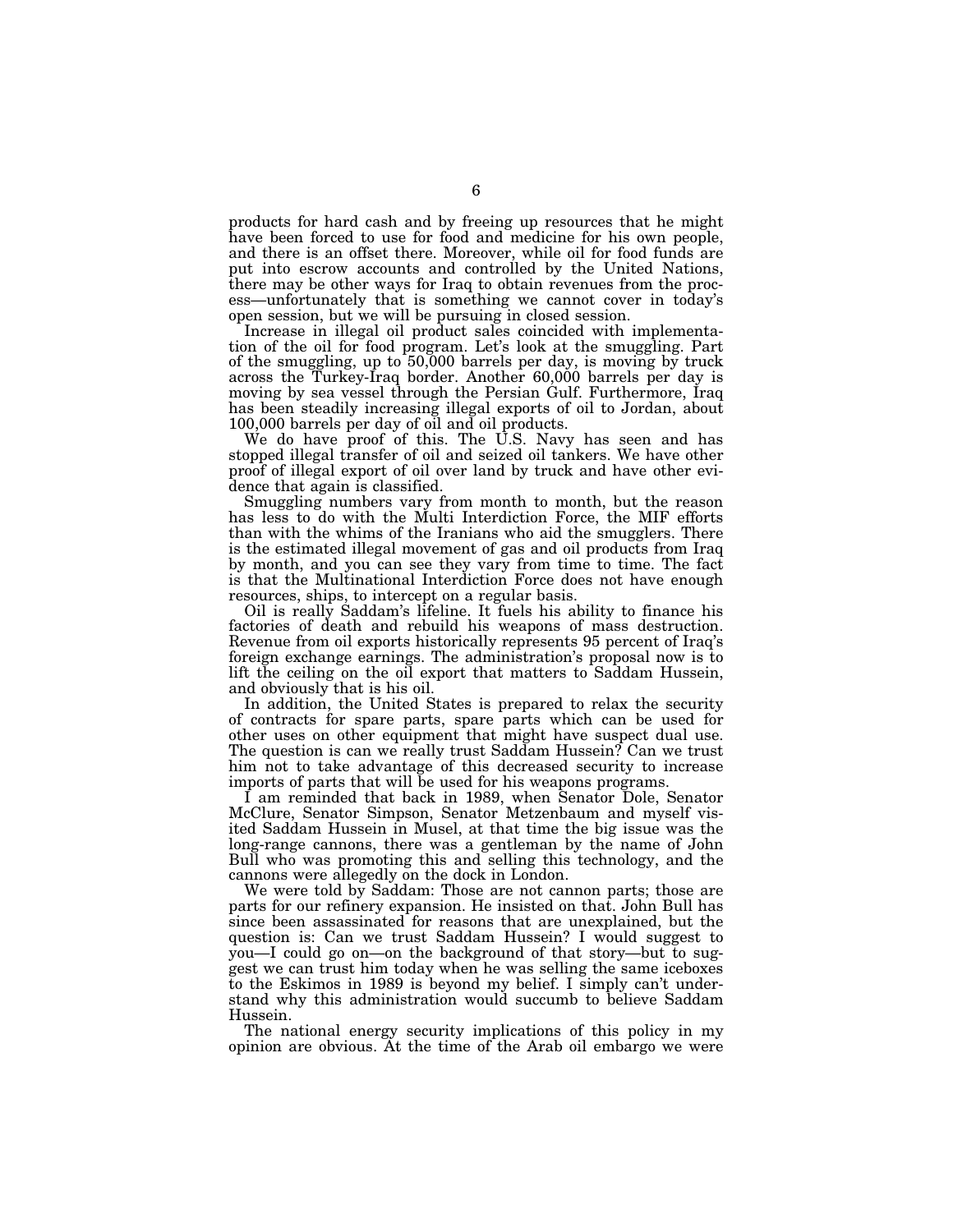36 percent dependent on foreign oil. Today we are 56 percent and rising. We are now importing 600,000 barrels per day on average of Iraqi crude and at the same time we are bombing them every other day.

Now, they are either our enemy or they are not. But to prop up this regime—and this is what I find frustrating in the Secretary's statement where he is, concerned in response to, well, what is Saddam Hussein's oil production doing to the price of oil. The question is are we continuing to prop up the regime of a despot? That clearly seems to be the case.

That Iraq is again part of the foreign oil dependence should be considered in evaluating whether oil for food is in America's national interest. The administration defends its policy saying Saddam does not like the oil for food program and therefore the program must be a good thing. But is there one official who can tell me that Saddam does not benefit from this program?

What if Saddam suddenly decides to not export any oil and effectively eliminates the world oversupply? How about Saddam's bargaining power for post-sanctions and oil exploration contracts? The program is sold as a humanitarian proposal, but the program really

is a wolf in the humanitarian clothing, if you will, of a sheep. Here is where it is going: Petroleum equipment, \$300 million. Now, what does that do for him? Well, it obviously increases his capability to produce more petroleum. Electricity network, \$409 million. Buy trucks, repair the railway system, build food warehouses, \$120 million. Agricultural equipment, including pesticides, \$180 million.

missions, but the point is it totals \$2.7 billion. Now, you might say that is just a wish list. That is what he wants. That is not what he is getting, but the reason he is not getting it is simply because the price of oil has declined. He would have gotten that under a higher price.

When you look at 2.5 billion barrels every 6 months, the realization is that when the price of oil drops, to get the same dollars he has to produce more oil. Whoever configured this deal with the U.N. did not think about the dropping price of oil.

In any event, I would ask, what is the humanitarian goal in rebuilding oil refineries so Saddam can increase illegal exports of oil products? If we can enforce no-fly zones over Iraq, why can we not enforce a simple blockade? What is the humanitarian goal in guaranteeing an uninterrupted power supply for Saddam's poison gas facilities?

What is the administration's policy we have toward Saddam and Iraq? On the one hand we are enhancing his power by allowing him to export his oil, to rebuild his infrastructure, to play with world oil prices, and on the other hand he refuses to allow us our inspections of his poison gas facilities.

We put American lives on the line every day in the air. Can conditions with Saddam's military regime continue?

In my opinion, Senator Helms, this is a policy with no perspective. I would hope that Secretary Pickering can answer the questions, because if not this particular Senator wants to look to new ways to end this program.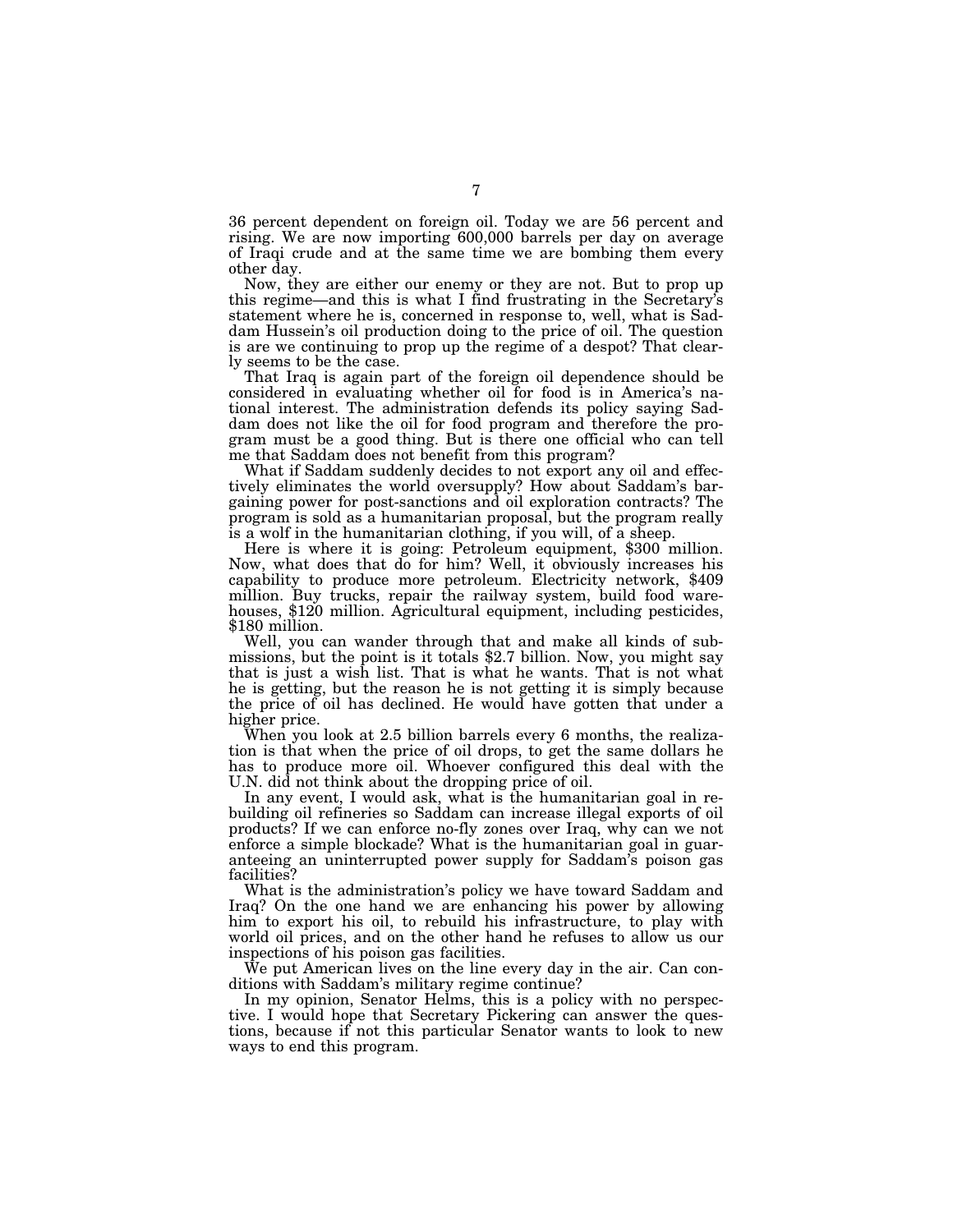Thank you.

Chairman HELMS. Thank you, Mr. Chairman.

I look at the distinguished array of Senators here this morning who do not normally attend and participate in Foreign Relations hearings. I welcome you and I hope some day each of you will consider being a member of the Foreign Relations Committee. A great many of us served with Senator Bayh's distinguished father, so we have ties all the way around.

The two witnesses this morning are personal friends of most of us

Senator NICKLES. Mr. Chairman, I would love to make a couple of opening comments before you introduce them.

Chairman HELMS. All right, we would be delighted.

Senator NICKLES. Mr. Chairman, thank you very much.

Mr. Chairman, one, I want to thank you for having this hearing. I requested this hearing, joint hearing with Senator Murkowski, some time ago and I very much appreciate your lending additional credibility and influence to have this because I think this is a very important issue. It is an important issue dealing with energy, and we have the Secretary of Energy with us, and I appreciate his appearance before us today—that was a request of mine as well, so thank you, Mr. Secretary, for coming—as well as Under Secretary Tom Pickering. I thank you both for coming.

Mr. Chairman, I wanted this hearing because I think it is very, very important, and it is important because it deals with foreign policy issues as well as energy issues. I think we needed to highlight what I believe is an utter dismal failure in this administration in dealing with Iraq.

Yesterday members of the Energy Committee and the Armed Services Committee had Secretary Richardson before us in a closed hearing. I guess part of it was open. I attended the closed part. It dealt with China. Secretary Richardson inherited a mess in the lab oversight or lack of oversight in the labs, so I want to acknowledge that. He may be under the gun somewhat, and I notice your picture is in the paper everywhere, Secretary Richardson.

But you inherited that mess, and it is a mess. I also just will make public the comment I concluded with yesterday. I think it is unconscionable for the administration to find out that we had information on the labs, or at least as reported by Energy Department officials, in 1995 that there was espionage in 1995, but it was not brought to Mr. Berger's attention evidently until 1996, and it was not brought to President Clinton's attention until 1997, July 1997.

That is incompetence at best, if not worse. So I made that comment yesterday, but I made it in a closed session and not in a public session, and I think I wanted to repeat it at least in a public session.

But the purpose of today's hearing is likewise critically important because we are talking about an area of the world where we have had U.S. forces at risk. In 1990–91 we had 550,000 U.S. troops putting their lives at risk to stop Saddam Hussein, to repel his aggression, and also make sure that he did not do it again.

We passed resolutions in the United Nations saying: We are going to have an embargo; you are not going to be able to sell your oil because of your invasion into Kuwait and because you are build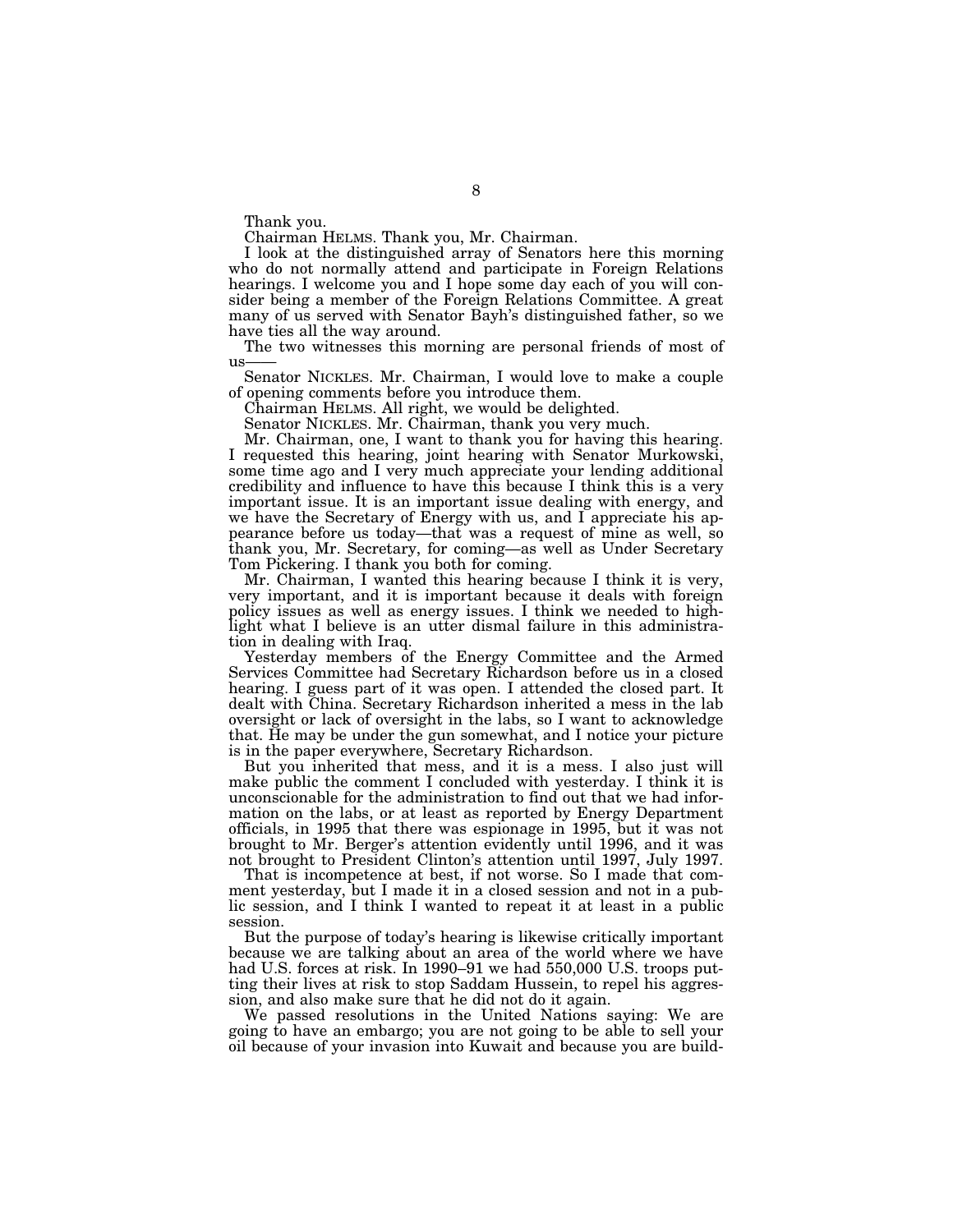ing these weapons. We passed that resolution. We enforced that resolution, and Saddam Hussein's oil production went from about 2.5 million barrels per day to about 500,000 barrels per day as a result of that U.S.-led U.N. resolution.

Secretary Richardson, I cannot remember if you were Secretary of the U.N. or our representative at that point in time, but at some point during this you were. But we enforced that resolution. We enforced it in 1991, 1992, 1993, 1994.

In 1995 the Clinton administration changed that. In 1995 the Clinton administration supported U.N. Resolution 986. That resolution allowed Iraq to sell  $\overline{4}$  billion barrels of oil a year. That is a big change in policy, a big change in policy.

Why did they do it? Well, you might remember at the time Iraq was getting pretty belligerent again. They had moved a bunch of forces, a bunch of troops, about 80,000 troops toward Kuwait. War was imminent. We started moving aircraft carriers. It looked like we might go to war again.

Well, that war was put off. We threatened. Things got pretty tense. But what did we do? We rewarded their aggressiveness by saying: Hey, we will let you sell more oil. We rewarded their aggressiveness and their noncompliance and their defiance of the embargo and allowed their belligerence toward the Kuwaitis and the Kurds. We rewarded them by allowing them to sell, not 500,000 barrels per day, which basically is mostly internal, but we said, no, you can sell up to \$4 billion per year in oil.

That was in April 1995. In March 1996 Iraq blocked the inspectors, totally blocked the inspectors. What did the United Nations do? Well, we passed a resolution that said: That is terrible; let those inspectors do their jobs. We went to war. If necessary we will do it again, but you are going to have to comply. You are going to have to let those inspectors in.

They blocked the inspectors in March 1996. In August 1996 they launched a campaign against the Kurds. Still nothing happened. In June 1997 they demanded that UNSCOM leave. In June 1997 we passed a resolution that demands that they comply—the U.N. passed a resolution, demanded that they comply with UNSCOM.

On October 29 Iraq, in 1997, totally blocked the inspectors, totally shut them down. So we passed another resolution. We will teach them. This was October 23 we passed a resolution. We condemned their refusal to allow UNSCOM to have inspections.

In November 1997 we passed another resolution condemning their actions. We were getting ready to go to war again. I remember having meetings in our private room, S–407, talking about going to war and we were debating, hey, will we achieve our objectives or not. This was not that long ago. This was in October—November 1997.

Then the administration moved 30,000 troops in January 1998. Mr. Chairman, it was only a year and a couple months ago, 14 months ago. We were getting ready to go to war again because they were not allowing the arms control inspectors in and we insisted on it. They kicked them out. There was a U.N. resolution that said we are going to make them comply.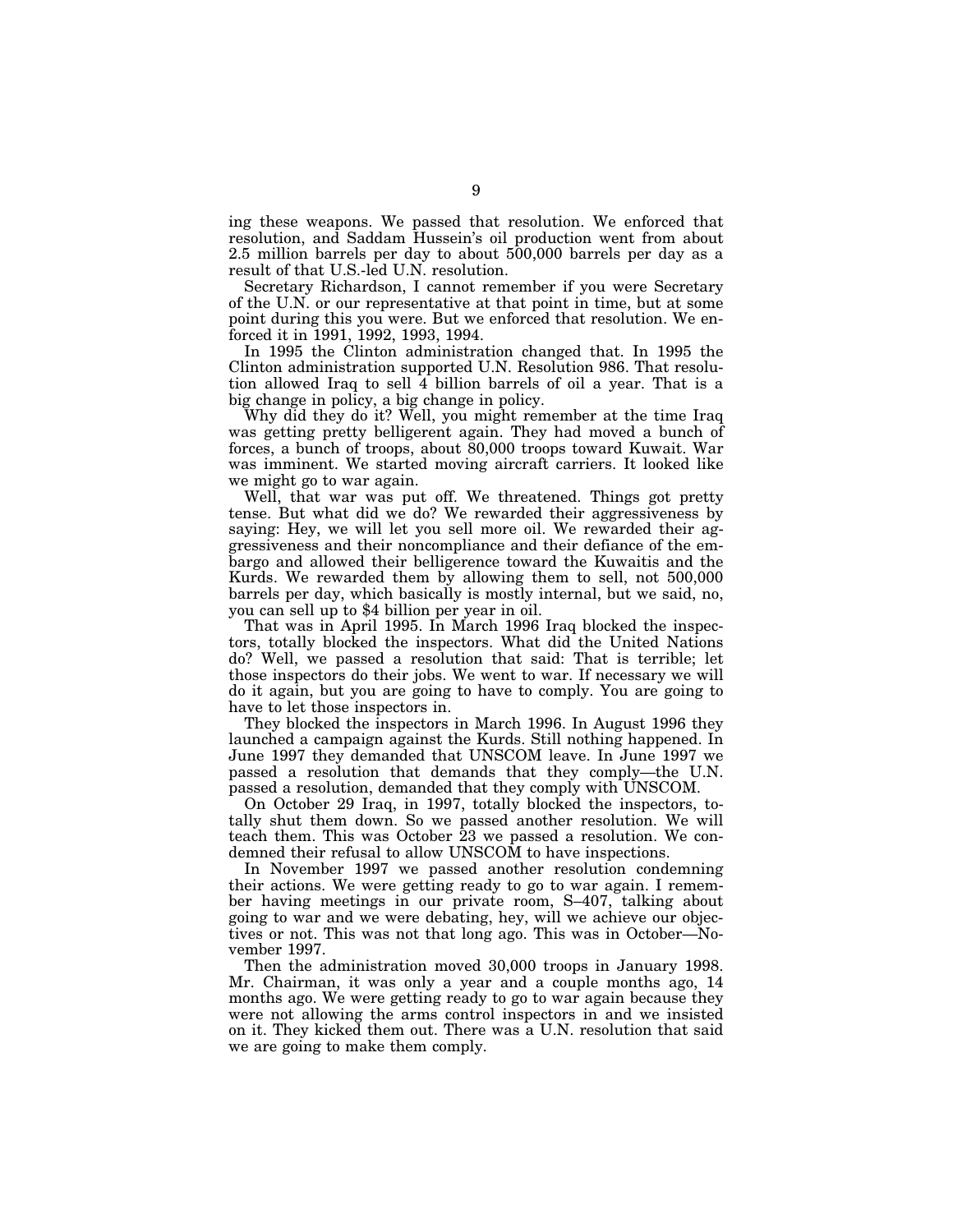We are getting tough now. Thirty thousand troops, activated some Guard and Reserve units in probably every one of our States, getting ready to go to war again. That was in January 1998.

In February 1998 things were looking tight, looking tense. A lot of meetings, we had a lot of meetings, because there was some disagreement: Hey, will we accomplish our objectives by military means?

Then Kofi Annan, we gave—I say "we gave." I guess the administration allowed the Secretary General of the United Nations to do our diplomacy for us, and he runs over to Iraq and peace is at hand again.

But little did we know that 3 days before that the United Nations signed a resolution, Resolution 1153, that allows Iraq to double their oil sales, now up to \$10.4 billion per year. So right before we go to war, Secretary Kofi Annan goes over to Saddam Hussein, they agree to a deal that says, hey, we will not go to war, you allow the arms control inspectors to proceed and, oh yes, you can double your oil sales again.

So we did that. That happened in February. Well, guess what, in August the Iraqis stopped any arms control inspectors into new sites, and then in October they announced they will no longer cooperate with UNSCOM in any way. So UNSCOM, Mr. Butler and all the crew, they left.

That was in October of last year. Well, that was not acceptable. The Clinton administration said, no, we are not going to let that happen. We are getting ready to go to war. We even had support from a few of our allies. We were getting ready to bomb in October of last year. You might remember that.

Well, it did not happen in October. It did not happen in November. It happened in December. Some people called it the impeachment bombings. They kicked the arms control inspectors out, basically stopped them in August, and kicked them out in October. We were close to bombing in October, then in November, and then we bombed in December.

We bombed the Iraqis. We killed Iraqis. This is not an insignificant action. We bombed Iraq for 3 or 4 days, depending on whose calendar you are talking about, December 18, 19, 20. We bombed Iraq for 3 days, some people said it was a very significant bombing. It was on CNN. You could see it every night.

Three days later, 3 days later what happened?

Three days later, reported in the press: ''U.S. offers to raise Iraqi crude oil sales cap. The Clinton administration offered yesterday to allow Iraq to export more crude oil." That is dated December 23 in the Washington Post. We stopped bombing on December 20. Unbelievable.

In January, January 14, again the Washington Post, headlines: ''Gore signals flexibility on Iraq sanctions. A ceiling on how much oil Iraq can provide to its people should be lifted and approved, process streamlined, Vice President Gore says.''

Well, what is the net result? The net result is that Iraq has defied the international community, they have defied UNSCOM. We have no UNSCOM right now in Iraq, we have none. We have risked U.S. lives time and time again. We have killed Iraqis on occasion, saying you are going to have to comply. The net result is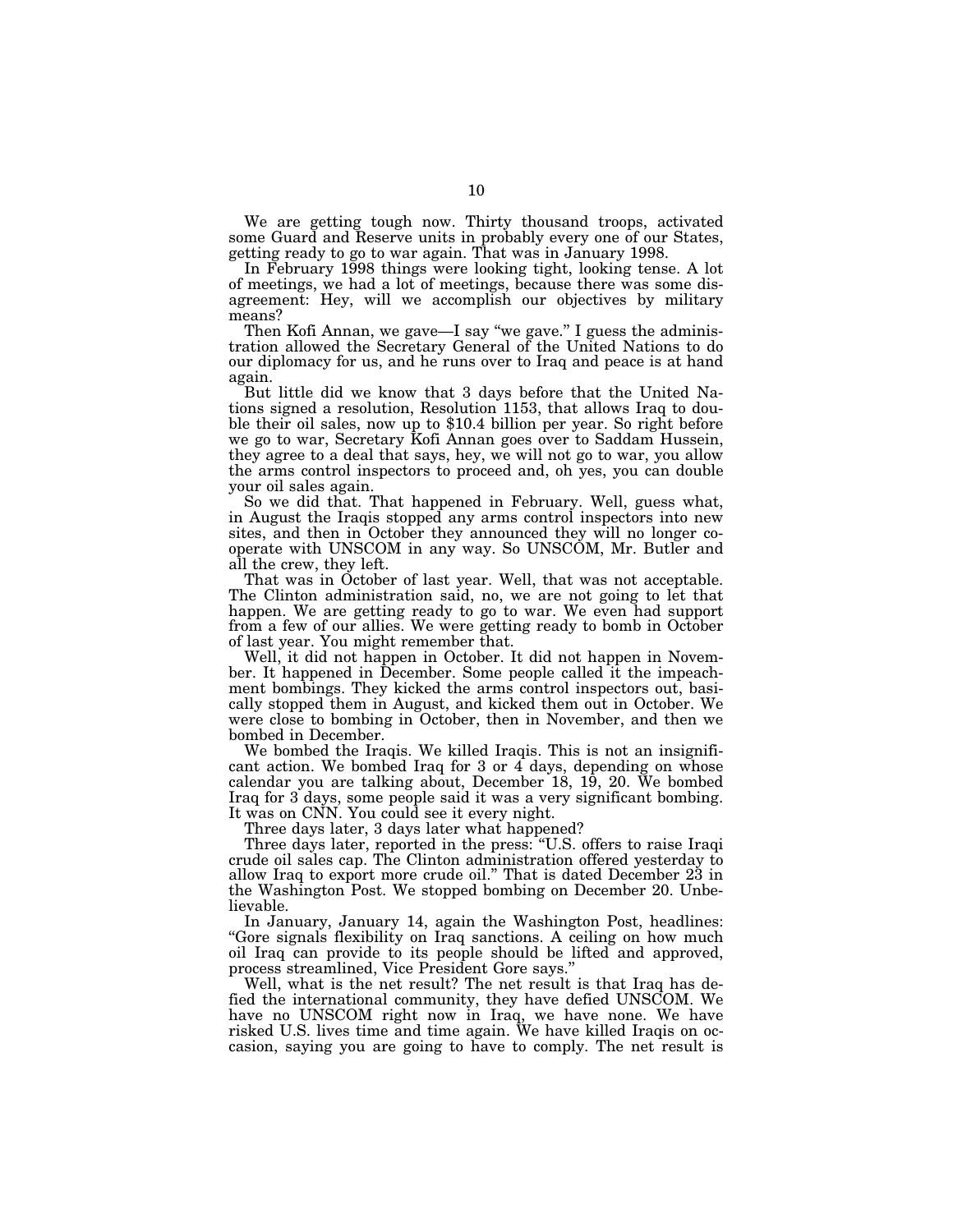Iraq can produce all the oil that they want and we have no arms control.

So this administration's policy has been appeasement. This administration's policy has been to reward their noncompliance. Now, that is a pretty sad thing to say. That is a very sad thing to say.

This administration inherited a situation in Iraq where you had a unified world policy aligned against Iraq for their invasion of Kuwait and against their production of these weapons of mass destruction. Where are we 6 years later? The administration allows them to produce all the oil they want, which is 95 percent of the currency derived from exports, 95. They can produce all they want and there is no arms control inspection whatsoever. That is a total dismal failure for this administration, a total dismal failure for the world community, for the United Nations, and a real win for Saddam Hussein. He can produce all he wants and he has nobody looking over his shoulder at his weapons of mass destruction.

What does it mean for the domestic oil industry?

Iraq was producing 400,000 barrels—the average production in 1995—actually, 1993, 1994, 1995, 1992, production was about 500,000 barrels per day. What is it today? Today it is 2.5 million barrels per day. So Iraq is producing 2 million barrels per day more than it was when we were enforcing the sanctions and when we had arms control. Now you have no arms control inspection, they are producing all the oil that they want, they are also producing and selling, exporting, 2 million barrels per day more than they were 3 years ago.

Well, there happens to be a glut in the oil industry right now. They talk about the administration wants to help steel, they want to help hog farmers, they want to help everybody. They have not said a word about helping oil. Their policies have netted in a result of 2 million barrels more per day going onto the market, which has just glutted the market, driven prices down to an all-time Depression-era low, and put many, many thousands out of work, 40,000 or 50,000 workers across this country, and made us much more dependent on unreliable sources for the future.

That is a dismal failure. It has failed in foreign policy, it has failed. It has rewarded appeasement, it has rewarded noncompliance with arms control. We now have no arms control whatsoever in Iraq and Iraq can produce all it wants.

Mr. Chairman, I am glad that you are having this hearing because the fact that we put lives at risk many times in Iraq to enforce these sanctions, the fact that we were bombing as recently as December 20 last year, 4 months ago, and the fact is that there is no arms control whatsoever going on in Iraq internally with UNSCOM tells me that this administration's policy with Iraq has been a total abject failure and they should be held accountable for it.

I appreciate your having this hearing so at least we could air some of these views. Thank you.

Chairman HELMS. Thank you, sir.

Let me speak to the other chairman. We have a policy variance between the committees. On my committee, the Foreign Relations Committee, we try to leave enough time for the witnesses to be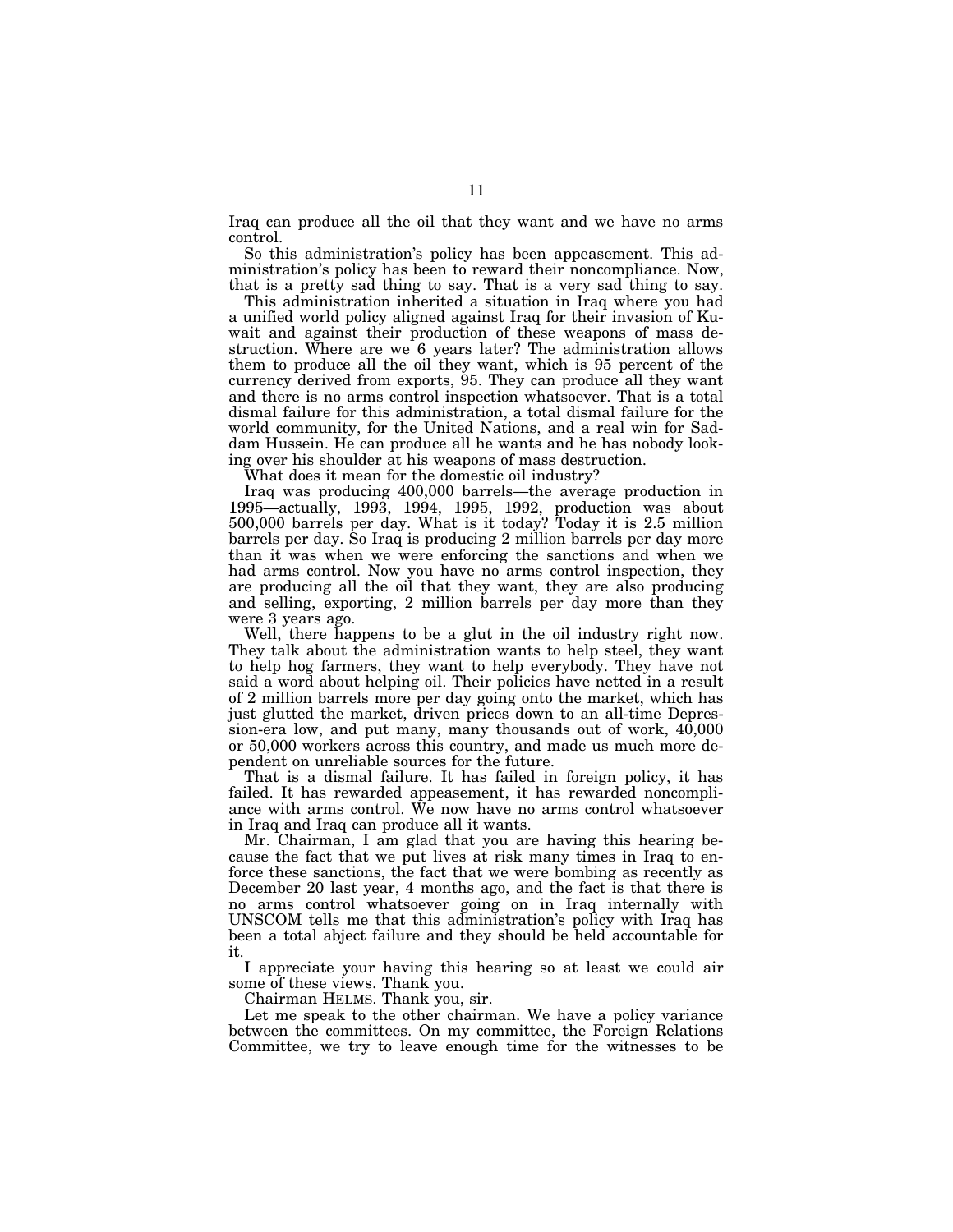heard. Look, I want you to help me decide. Would you like to offer everybody on your committee a time?

Chairman MURKOWSKI. Gentlemen, any comments over here?

Senator BURNS. I have a statement. I will submit it for the record. I would rather hear the witnesses.

[The prepared statement of Senator Burns follows:]

#### PREPARED STATEMENT OF SENATOR CONRAD BURNS

I would like to thank both the Chairmen for the opportunity to address the joint committees this morning. Recent proposals to expand the Iraqi Oil-for-Food program have brought enough attention to the topic that a hearing is a necessity. However, I believe that an expansion of the Oil-for-Food program would only be another miscue in our ongoing mishandling of Iraqi/American relations.

Consistently Saddam Hussein has mocked the United States and twisted all of our humanitarian attempts to aid the citizens of his country. The United States has tried many times to address the hardships being felt by those residing under Saddam's tyrannical rule. Time and time again, Saddam has manipulated these policies to aid his regime and his dictatorship, rather than allowing our well intentioned aid to help the men, women and children under his control.

Rather than directing our aid to his people, Saddam has used our help to pad his own wallet and fuel his thirst for military power and the creation of an infrastructure to support future terrorist based activities. We are simply subsidizing a threat to our own national security. The help we are providing, while well intentioned, is only helping a tyrant retain control of a citizenry desperate for food and supplies.

Rather than expanding a current program that is not only plagued with distribution problems, but is also harming American producers, I suggest a new plan. Currently, everyone recognizes that we are not getting the food and supplies to those that need them most. In fact, we have seen time and time again that Saddam takes control of our supplies and uses them for his own good, not for the good of his people. We need to stop this, and the administration needs to tackle the core of the problem. No effort will ever work if we are not ensuring that the aid is getting to those that need it. We need to stand up to Saddam and demand that the supplies are used by civilians. Until that happens, we are only hurting ourselves in our efforts to help others.

The current policy is also harming both our agriculture and domestic oil producers. The last year has been filled with hearings to address the current problems pushing our producers into poverty. Here we have a way to address this problem two ways. First, let's send American wheat and other food products to Iraq under a new and improved distribution network. We have more than we know what to do with, yet we insist on letting it sit in storage and drive our own market prices down. We are the bread basket of the world, but we don't seem to want to open the pantry door.

Second, the glut of oil on the world market has driven prices to an all time low. The result is that our domestic oil market is being rode into the dirt. We are seeing thousands upon thousands of jobs lost and marginal wells shut down. The end result is that we are increasing our dependence on foreign oil and ruining our rural economy. Saddam has got to be sitting back and laughing at us. We are giving him the resources to rebuild his military and terrorist complex while increasing our dependence upon his nation.

Let's rethink what we are doing here. We need to change course and look at our real objectives. We must recognize the current policy is not working, and we have an opportunity to do much more for our producers and the Iraqi people. This is not an example of where we have the tiger by the tail. We still have the ability to rethink our course of action before it is too late. I challenge my colleagues to look at the other options available to us.

Senator BINGAMAN. Mr. Chairman, I would like to make just a brief statement in light of the dialog we just heard.

Chairman MURKOWSKI. Go ahead.

Senator BINGAMAN. First I would like to——

Chairman HELMS. Mr. Bingaman is recognized.

Senator BINGAMAN. First I would like to welcome Secretary Pickering and Ambassador/Secretary Richardson. Both of them are dis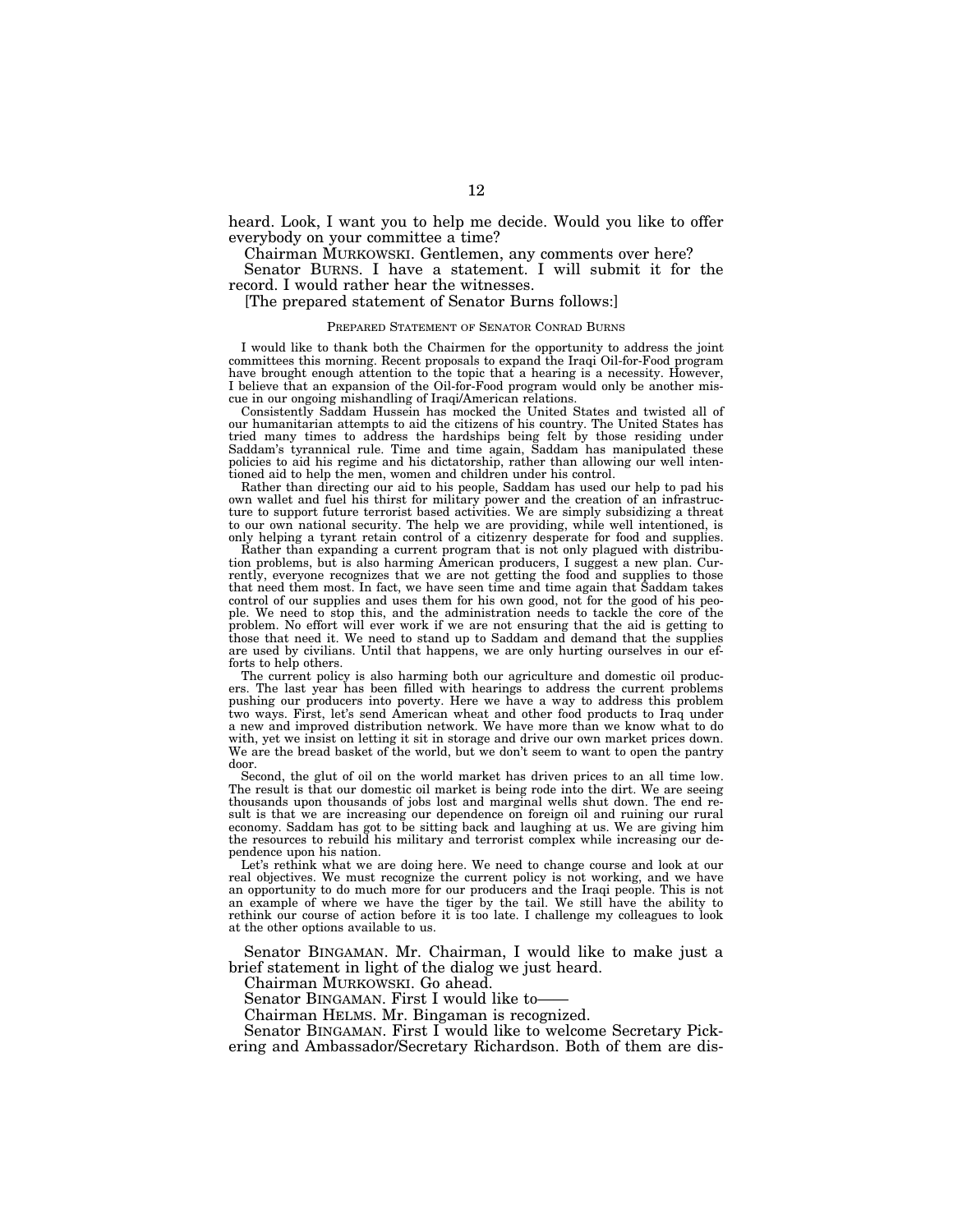tinguished public servants. I am glad they are here today to describe the situation.

As I understand the hearing, Mr. Chairman, we are going to try to focus on the oil for food program and the impact that that oil for food program may or may not be having on the price of oil and also on domestic oil production. That is the issue that I, at least, am particularly concerned about, and I think it is a legitimate issue to be concerned about, given the depressed state of our oil and gas industry in my State and throughout the country.

So I think that is a legitimate issue. I think a lot of the rest of it is pretty far afield, at least from what I came here to try to focus on.

I do believe, and again I would just raise this so that the witnesses can respond to it, but I believe that the chart that you had up here, that my colleague from Oklahoma had up here called ''The Failed Iraq Policy'' left a few things off. It left off the fact that in 1991 the Bush administration was the first to push through the Security Council a resolution that would have allowed Iraq to export oil for humanitarian reasons, with a third of the revenues generated going to pay reparations for war damages and the costs of removing Iraq's strategic weapons.

Iraq rejected that U.N. resolution at the time, and that managed oil sales until 1996, when the problem with the Iraqi people's condition became such a serious public relations problem for Iraq.

So I am only making the point that the policy—and I am no defender of our Iraqi policy, needs rethinking. Although it has been arrived at on a bipartisan basis and pursued on a bipartisan basis, clearly there are problems with that policy today, and I do not question that. But this administration inherited much of that policy, and this administration has been pursuing an effort to implement it.

Let me just conclude by saying I hope we do get to the issue of what the effect of this oil for food has been on our own domestic production. I do believe in testimony that I have heard so far that there was very little consideration given to our domestic oil and gas industry or the impacts on our domestic oil and gas industry when this policy was formulated and supported by us in the United Nations. That gives me concern.

I think clearly we need to have an integrated policy. We need to think about what the impacts are going to be on our domestic industry, and I think that is what we ought to concentrate on in this hearing.

Thank you, Mr. Chairman, for allowing me to participate and make that statement.

Chairman HELMS. We appreciate your coming.

Senator Craig.

Senator CRAIG. Mr. Chairman, thank you. I am also here to hear both of our witnesses. They are, at least in the broad sense, a great deal more knowledgeable on this issue than I.

But Secretary Richardson and Secretary Pickering, 3 weeks ago I, along with Chairman Dick Lugar of the Agriculture Committee and Byron Dorgan met with Sandy Berger. We were at that time trying to convince the State Department and Sandy's shop to go along with the releasing of, the formation of, a trading company to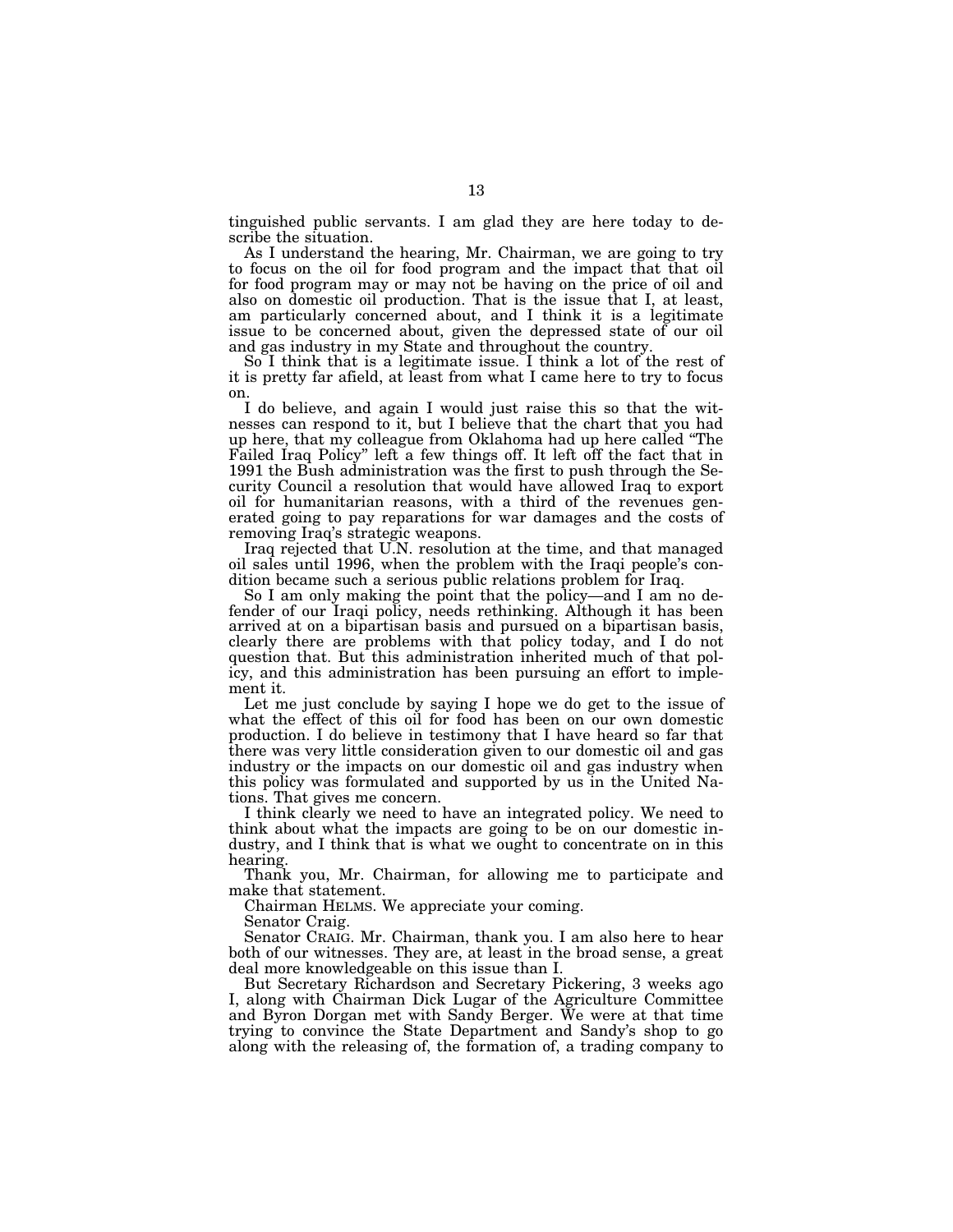do business with Iran. It was in the aftermath of a significant election in that country that showed it moving toward center ground politically. We thought it was time that we reward them and that some of our foodstuffs be allowed to flow into that country.

Why? Not necessarily for humanitarian reasons, but primarily for agricultural commodity price reasons in this country, and I think that is the approach.

During that meeting we also discussed an aggressive effort to eliminate in almost all situations the idea that food and medicine should be used for sanction purposes. It should not be. It should not be, from a humanitarian standpoint.

Now that I have said that, let me say this about Iraq. The men and women who are flying the aircraft over Iraq today are some of my friends. They are from Mountain Home Air Force Base. I know them. They are marvelous, talented young Americans who are in harm's way, with Saddam Hussein locking onto them with his missiles and pushing the button and their having to respond.

At any moment at any hour in the next 24, one of those young men and women could die. When we are engaged at war, a shooting war, we should in no way reward the enemy.

Thank you, Mr. Chairman.

Chairman HELMS. Very well.

Chairman MURKOWSKI. Mr. Chairman, if I may, in order to accommodate Senators' full statements, I would invite you to join with Senator Nickles and I on a proposed special order to discuss this and debate it fully on the floor. At a time when we can get a special order, we will advise all members.

Senator CRAIG. Thank you.

Chairman MURKOWSKI. Thank you.

Chairman HELMS. I thoroughly agree and I thank you for the suggestion.

Now, Mr. Pickering has to leave for a luncheon, at 11:30 is it? Ambassador PICKERING. I can extend the stay in light of the progress in the hearing, Senator. I do want a chance to be heard and obviously to try to respond to your questions.

Chairman HELMS. Very well. Now, what time do you have to leave?

Ambassador PICKERING. Some time after 12.

Chairman HELMS. All right.

Now, Mr. Secretary, we have known each other for a long time. I want to say publicly that I admired your forthrightness the other day when you called me. You had a bad situation that you had to comment on and you did it well, and I appreciate you calling me.

We will hear from you first and then Mr. Pickering.

#### **STATEMENT OF HON. BILL RICHARDSON, SECRETARY OF ENERGY**

Secretary RICHARDSON. Thank you, Chairman Helms, Chairman Murkowski, other members of the Committees on Foreign Relations and Energy and Natural Resources, for this opportunity to testify today on our Iraq policy. I am too pleased to have Under Secretary Pickering, also a former Ambassador to the United Nations, to discuss with you the oil for food program and its role within our Iraq policy.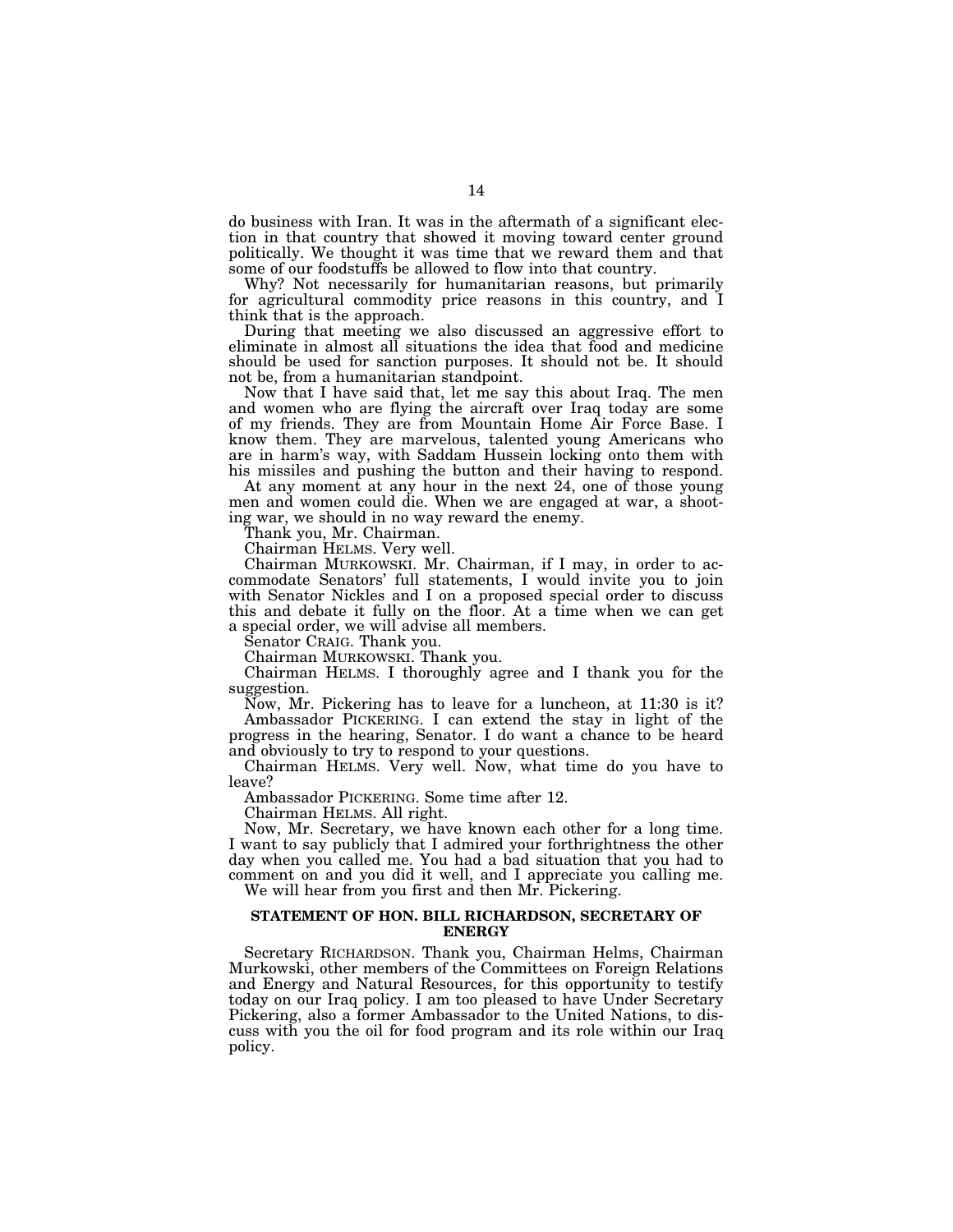I want to make a few opening remarks, very brief, and then ask the Under Secretary to amplify the foreign policy context and explain the changes that have taken place during the life of the program and those that are being considered.

I know a key concern of the committees' is whether we should raise or lower the amount of oil Iraq is allowed to export. As Secretary of Energy, I share the concerns raised in this country over the impacts of low oil prices on domestic oil production, as Senator Nickles and Senator Bingaman stated. I recognize there are those who do not want us to increase the amount of oil Iraq is allowed to produce because of concern that it will further depress prices.

However, I do not believe that raising the ceiling will have a significant impact on prices. In addition, I have sought to address the concerns of our domestic industry through a package of initiatives, the latest being discussed yesterday at a meeting at the White House with the Secretary of the Treasury, the head of the Domestic Council, the White House Chief of Staff, and other representatives from the oil and gas industry. I would be happy to describe these in more detail here if it would be helpful.

Let me explain why raising the ceiling will not cause a significant impact on prices. First I will briefly give context for the effect the re-introduction of Iraqi oil has had on worldwide oil price. The Energy Information Administration, which is an independent office within the Department of Energy, has identified four key factors that have influenced prices over the last 2 years. The return of Iraqi oil exports to the world market is one factor. The three others are: No. 1, reduced oil demand as a result of the economic crisis in many countries in Asia; No. 2, dramatically warmer than normal winters since 1996; and No. 3, increased production from some of the countries belonging to OPEC, particularly in 1997.

Because these factors interact in the world oil market, it is difficult to state precisely how much of an impact each factor contributed. However, you should be aware that Iraq is currently producing at its full capacity. Right now Iraq is producing around 2.5 million barrels per day. That allows it to export approximately \$3 billion worth of oil every 6 months, well below the current \$5.2 billion ceiling that has been set by the United Nations Security Council.

Iraq's ability to increase its production is limited and it is not expected to go up measurably this year. As a result, the Energy Information Office believes that whatever effect Iraqi production has had on prices has already occurred, because Iraq cannot increase oil production much more over the next year or two. The Energy Information Administration believes that increases in this ceiling under current circumstances will not have any additional significant price effect.

So why should we have the oil for food program at all? Because our oil for food program is a key component of the administration's Iraq strategy. It helps us in three ways:

First and most important, the program addresses the humanitarian needs of the Iraqi people. Although the importation of food and medicine was always allowed under the sanctions imposed on Iraq after the Gulf war, Iraq was unwilling to take advantage, full advantage, of this program. This allowed Iraq to starve its own people and blame the sanctions for their suffering.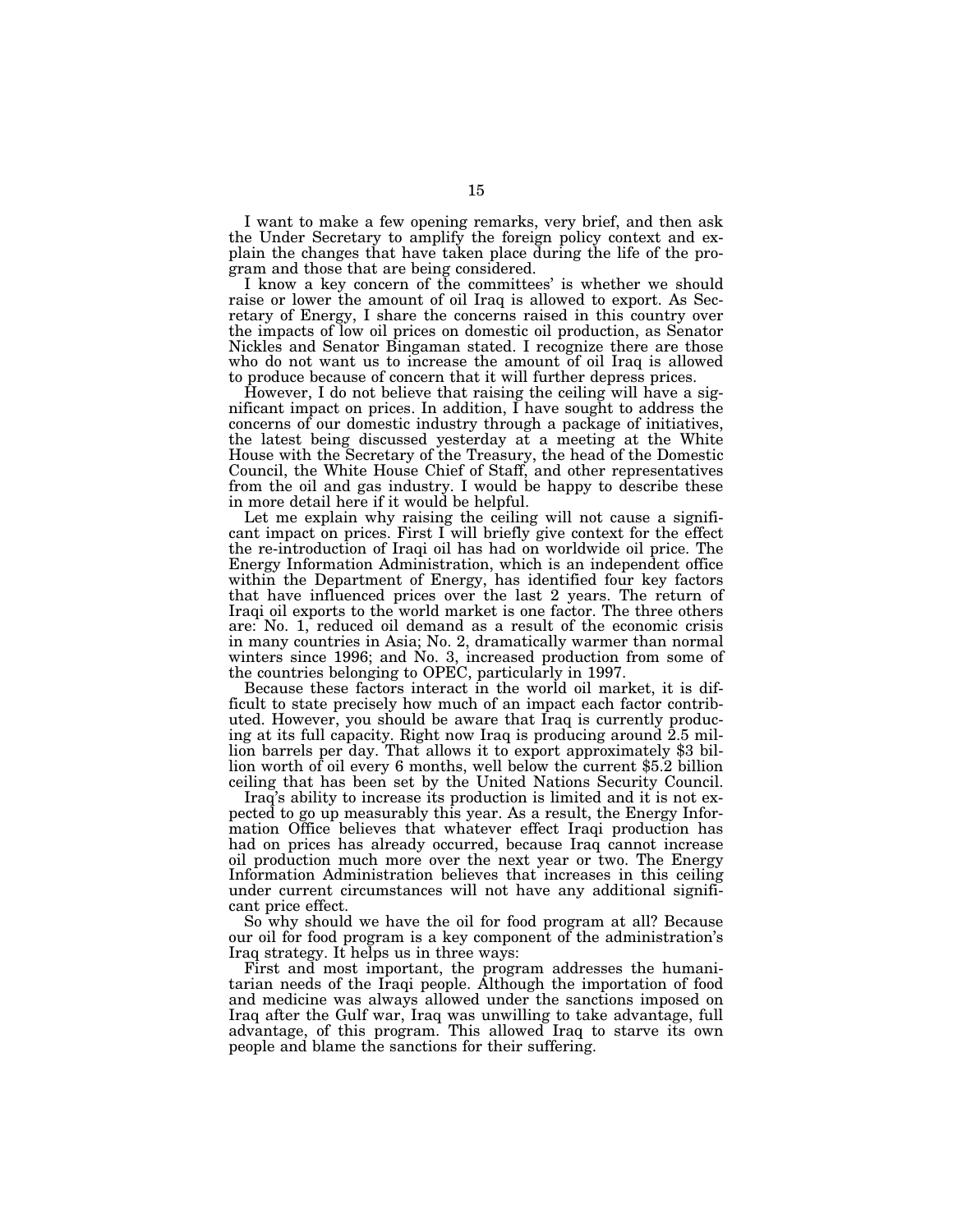Under the oil for food program, we have taken this excuse away from Saddam, instead using the proceeds of Iraqi oil sales to feed, clothe, and otherwise aid the Iraqi people. Iraq has imported under U.N. supervision \$2.75 billion worth of food, over \$500 million worth of medicine, and \$400 million worth of supplies for water, sanitation, electricity, and education. As a result, the average daily food ration for the Iraqi population has risen from 1275 calories per day in 1996 to 2100 calories today.

Second, our support for the oil for food program has helped us maintain sanctions imposed on Iraq by the United Nations. Under Secretary Pickering will expand on this point, but let me say that we would have a harder time keeping U.N. sanctions in place and in force without this program, and multilateral sanctions are central to our efforts to contain Saddam.

Third, our concern for meeting the needs of the Iraqi people has been crucial in getting Iraq's neighbors to support the actions we have had to take against Saddam. The United States has always said sanctions are aimed at the current Iraqi regime and not at its people. The oil for food program has been and remains evidence that we take Saddam's responsibility to feed his population seriously, even when he does not.

In conclusion, let me repeat that the oil for food program is a key component of the administration's Iraq policy and is therefore key to our national security. I understand some of the concerns some of you have about the possible impacts this program has on domestic production. I share your concerns about our domestic oil industry. We have to, however, balance foreign policy objectives against domestic concerns.

But the best way to help the domestic industry is to increase demand by helping to rebuild the Asian economy and to lower production costs at home. As Secretary of Energy I am determined to do whatever I can to alleviate the economic harm that low oil prices have caused to our domestic oil production.

But I also believe that it is important that Iraq's oil revenues be used to relieve the suffering of the Iraqi people, rather than by Saddam Hussein for his own criminal purposes. We ensure this result from the combination of sanctions and the oil for food program.

I look forward to working and consulting closely with members of both of these committees on these important energy and national security goals.

Mr. Chairman, thank you for your attention. I thank you for your graciousness. I look forward to your questions.

[The prepared statement of Secretary Richardson follows:]

#### PREPARED STATEMENT OF HON. BILL RICHARDSON, SECRETARY OF ENERGY

Thank you, Chairman Helms, Chairman Murkowski and other members of the Foreign Relations and Energy and Natural Resources Committees for this opportunity to testify on our Iraq policy. I am pleased to be here today with Undersecretary Pickering to discuss with you the ''oil-for-food'' program and its role within our Iraq policy. I want to make a few brief opening remarks and then ask Undersecretary Pickering to amplify the foreign policy context and explain the changes that have taken place during the life of the program and those that are being considered.

I know a key concern for the Committees is whether we should raise or lower the amount of oil Iraq is allowed to export. As Secretary of Energy, I share the concerns raised in this country over the impacts of low oil prices on domestic oil production. I recognize there are those who do not want us to increase the amount of oil Iraq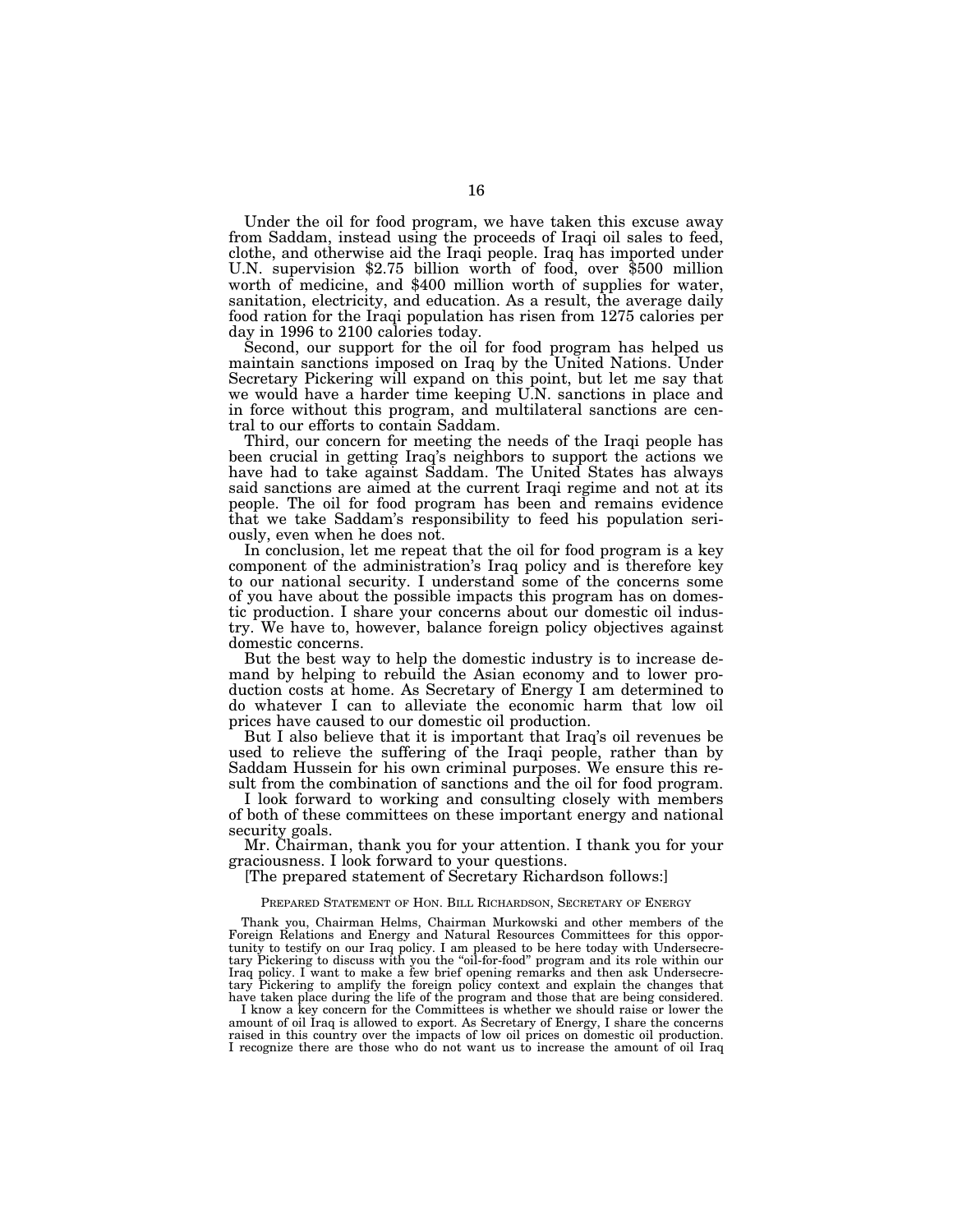is allowed to produce because of concern that it will further depress prices. However, I do not believe that raising the ceiling will have a significant impact on prices. In addition, I have sought to address the concerns of our domestic industry through a package of initiatives. I would be happy to describe these in more detail here if it would be helpful.

Let me explain why raising the ceiling will not cause a significant impact on prices. First, I will briefly give context for the effect the re-introduction of Iraqi oil has had on world wide oil prices. The Energy Information Administration—an independent office within the Department of Energy—has identified four key factors that have influenced prices over the past two years. The return of Iraqi oil exports to the world is one factor. The others are:

(1) reduced oil demand as a result of the economic crisis in many countries

in Asia,

(2) dramatically warmer than normal winters since 1996, and

(3) increased production from some of the countries belonging to OPEC, particularly in 1997.

Because these factors interact in the world oil market, it is difficult to state precisely how much of an impact each factor contributed.

However, you should be aware that Iraq is currently producing at its full capacity. Right now, Iraq is producing around 2.5 million barrels per day. That allows it to export approximately \$3 billion dollars worth of oil every six months, well below the current \$5.2 billion dollar ceiling that has been set by the UN Security Council. Iraq's ability to increase its production is limited and is not expected to go up measurably this year. As a result, EIA believes that whatever effect Iraqi production has had on prices has already occurred, because Iraq cannot increase oil production much more over the next year or two. EIA believes that increases in this ceiling, under current circumstances, will not have any additional significant price effect.

Why should we have the oil-for-food program at all? Because our oil-for-food program is a key component of the Administration's Iraq strategy. It helps us in three ways:

First, and most important, the program addresses the humanitarian needs of the Iraqi people. Although the importation of food and medicine was always allowed under the sanctions imposed on Iraq after the Gulf war, Iraq was unwilling to take full advantage of the program. This allowed Iraq to starve its own people and blame the sanctions for their suffering. Under the oil-for-food program, we have taken this excuse away from Saddam—instead using the proceeds of Iraqi oil sales to feed, clothe and otherwise aid the Iraqi people. Iraq has imported—under UN supervision—\$2.75 billion dollars worth of food, over \$500 million dollars worth of medicine and \$400 million dollars worth of supplies for water, sanitation, electricity and education. As a result, the average daily food ration for the Iraqi population has risen from 1275 calories a day in 1996 to 2100 calories today.

Second, our support for the oil-for-food program has helped us maintain sanctions imposed on Iraq by the United Nations. Undersecretary Pickering will expand on this point, but let me say that we would have a harder time keeping UN sanctions in place and enforced without this program, and multilateral sanctions are central to our efforts to contain Saddam.

Third, our concern for meeting the needs of the Iraqi people has been crucial in getting Iraq's neighbors to support the actions we have had to take against Saddam. The United States has always said sanctions are aimed at the current Iraqi regime, not its people. The oil-for-food program has been—and remains—evidence that we take Saddam's responsibility to feed his population seriously, even when he does not.

In conclusion, let me repeat that the oil-for-food program is a key component of the Administration's Iraq policy, and is, therefore, key to our national security. I understand the concerns some of you have about the possible impacts this program has on domestic production. I share your concerns about our domestic oil industry. We must balance foreign policy objectives against domestic concerns. But, the best way to help the domestic industry is to increase demand by helping to re-build the Asian economy and to lower production costs at home. As Secretary of Energy, I am determined to do whatever I can to alleviate the economic harm that low oil prices have caused to our domestic oil production. But I also believe it is important that Iraq's oil revenues be used to relieve the suffering of the Iraqi people rather than by Saddam Hussein for his own criminal purposes. We ensure this result through the combination of sanctions and the oil-for-food program. I look forward to working and consulting closely with the members of these committees on both of these important energy and national security goals.

Thank you for your attention and I look forward to your questions.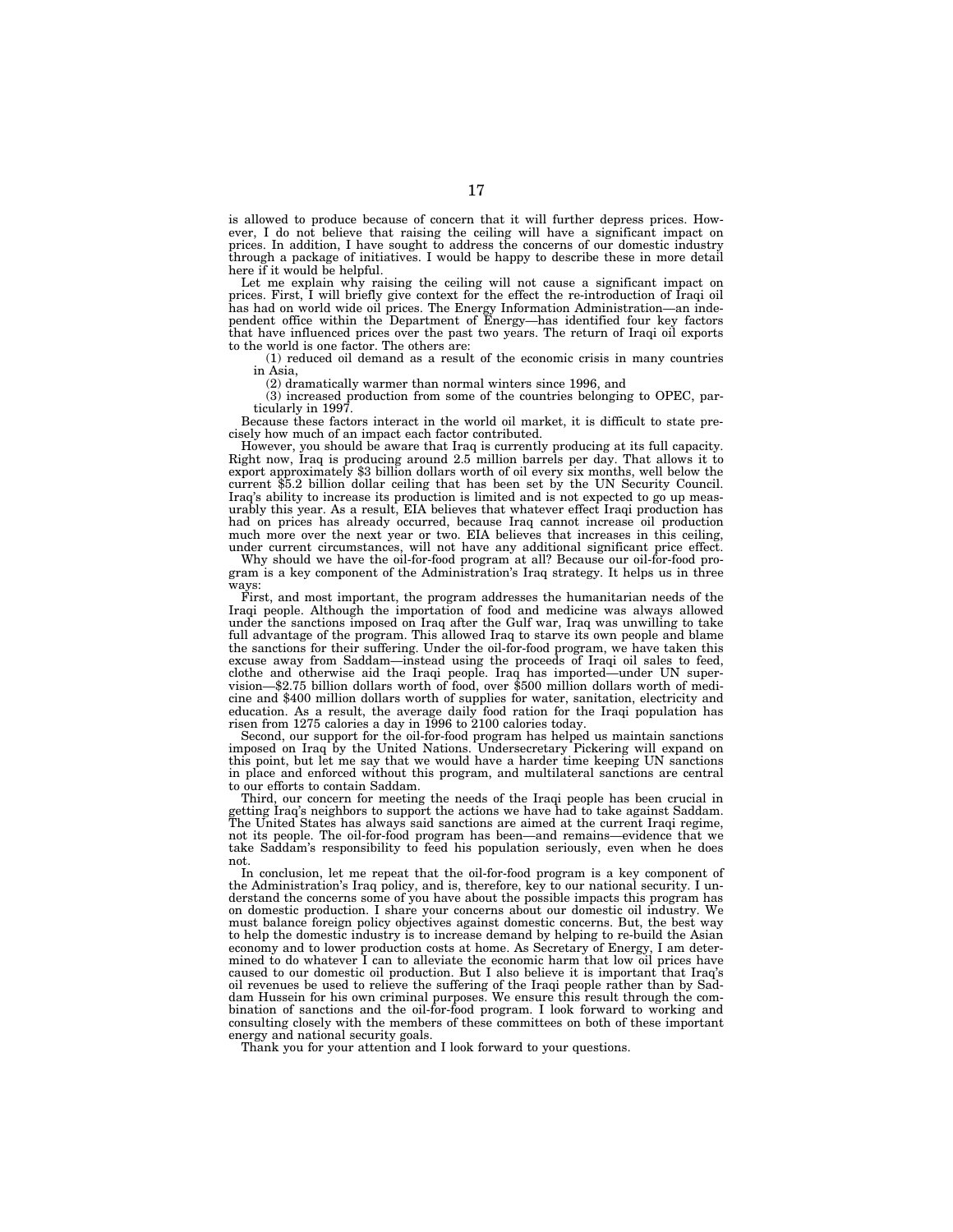Chairman HELMS. Thank you, Mr. Secretary.

The Under Secretary of State for Political Affairs, Tom Pickering, whom all of us have known for a long time. We welcome you, sir.

#### **STATEMENT OF HON. THOMAS R. PICKERING, UNDER SECRETARY OF STATE FOR POLITICAL AFFAIRS**

Ambassador PICKERING. Thank you very much, Chairman Helms and Chairman Murkowski. It is a pleasure to be back. I met with you almost a year ago to discuss U.S. policy toward Iraq and the role of the oil for food program and its position in that policy. I am pleased to be here today, particularly with Secretary Richardson, a distinguished public servant whose work I have long admired, and I would like to take his invitation and yours to update you on these issues.

The administration's policy is to contain Saddam Hussein until he can be removed from power. We will contain Iraq by maintain sanctions on Iraq, enforcing the no-fly zones in the north and south, and by maintaining a robust military presence in the region and readiness to use force if Iraq reconstitutes its prohibited weapons programs, threatens its neighbors, or moves against the Kurds in the north.

In addition to these elements of containment, we are also working at the United Nations to build consensus in the Security Council in support of an effective disarmament and monitoring presence in Iraq. Over the long term, however, the only way to ensure that Saddam no longer threatens either his people or his neighbors is to work for a new government in Iraq, one that will maintain the territorial integrity and unity of Iraq, respect the rights of Iraq's people and Iraq's neighbors, and fulfil Iraq's international obligations.

We are committed to helping Iraqis achieve this regime change or transition. There are many tools we can use to help them, including both the \$8 million in economic support funds which the Congress has appropriated for this purpose and the Iraq Liberation Act. In the final analysis, change has to come from the Iraqi people themselves. We cannot impose ideas or initiatives upon them.

In the meantime, United Nations sanctions on Iraq are critical to our efforts to contain Saddam. The sanctions deprive Saddam of the revenue he would otherwise use to reconstitute weapons of mass destruction. That is why Saddam has set the lifting of sanctions among his highest priorities. He actually declared publicly that 1998 would be the year sanctions were lifted.

I am pleased to report to you in 1999 that he did not achieve his goal, nor will he short of unconditional compliance with all his Security Council obligations.

It is also essential that we address the humanitarian needs of the Iraqi people. Doing so is right in itself and crucial to maintaining Security Council and regional support for sanctions while we continue our efforts for regime change. It is also consistent with our message to the Iraqi people that the United States is not against the people of Iraq, only the regime that is responsible for their plight.

By meeting Iraq's genuine humanitarian needs, oil for food allows us to maintain a tough sanctions regime against Iraq. Sanc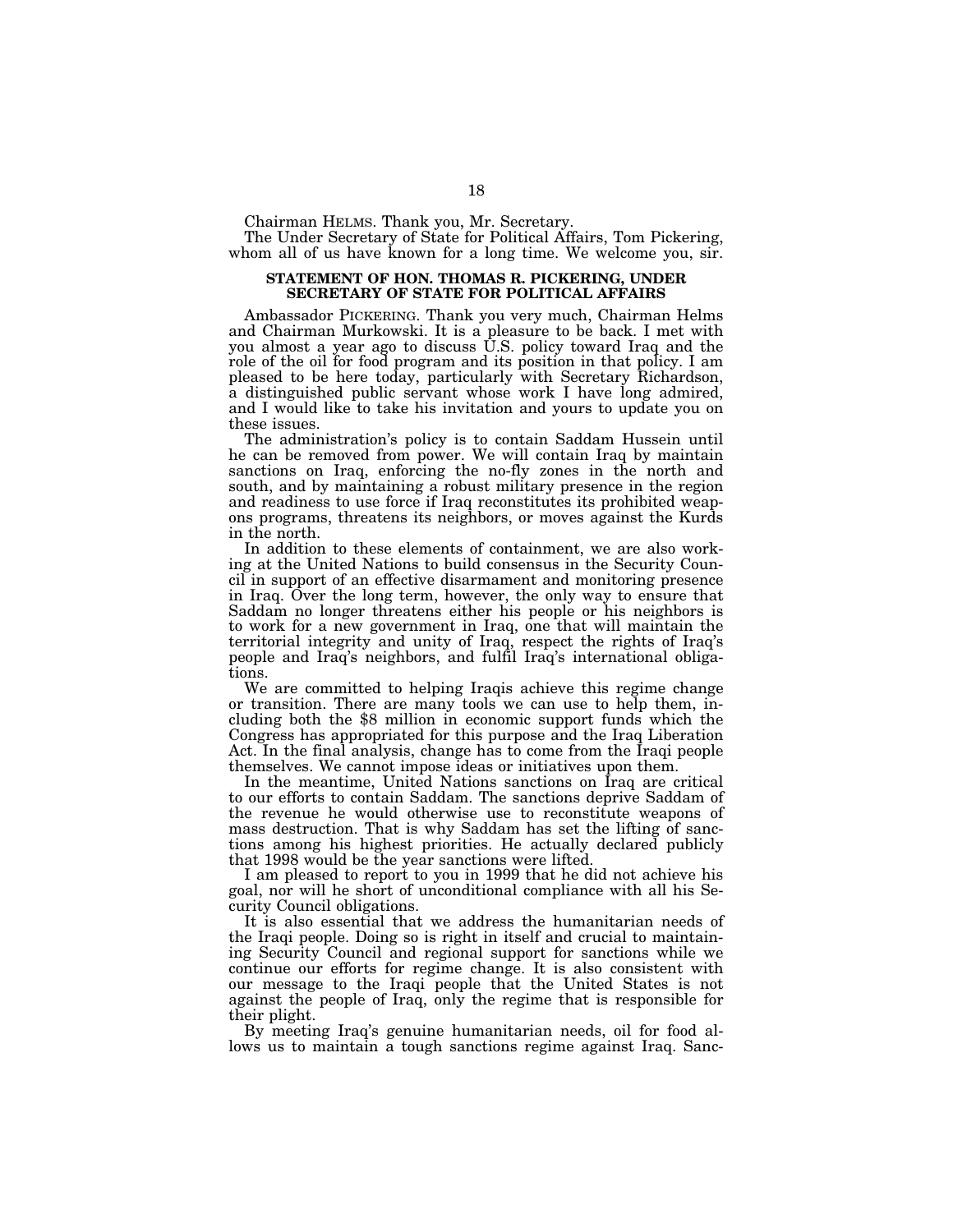tions have never prohibited the import of food or medicine to Iraq. However, the regime in Baghdad has been unwilling to take full advantage of this exemption, and therefore in 1991 we first proposed an oil for food program to meet the humanitarian needs of the Iraqi people. Iraq, as you know, rejected the program.

In 1995 the Security Council, with full U.S. leadership and support, adopted a revised oil for food program, which Iraq, after 2 years of negotiation, finally accepted. The first food shipments under this program arrived in Iraq in March 1997.

In February 1998, based on the Secretary General's recommendations that additional funds were needed to meet the needs of the Iraqi people, the Security Council adopted an expanded oil for food program with our support. That program was renewed again in November.

The current oil for food program permits Iraq to sell up to \$5.2 billion worth of oil every 6 months, two-thirds of which goes toward the purchase of food, medicine, and other humanitarian goods such as water and sanitation infrastructure supplies. The remaining one-third goes to pay claims arising from Iraq's occupation of Kuwait and to pay U.N. administrative costs and the costs for the United Nations Special Commission inspection regime.

All revenues from Iraq's oil sales are deposited in a United Nations escrow account, to which Baghdad has no—I repeat, no—access. All contracts are reviewed by the United Nations Sanctions Committee and the funds are only distributed after the contracts have been approved and the items received in Iraq. As a member of the sanctions committee, the United States scrutinizes all contracts. Because the committee operates by consensus, we can hold or block any contract that is inappropriate or ill-advised.

Oil for food, the largest humanitarian program in United Nations history, requires that Saddam spend his own money on the thing he cares the least about, his own people.

As noted, the U.N. Sanctions Committee approves the sale of all goods. The United Nations monitors on Iraq's borders and inside Iraq oversee their import and distribution. In northern Iraq the distribution is carried out directly by United Nations personnel.

Oil for food is not a step toward lifting sanctions, nor does it reward Iraq or accrue to Iraq—to Saddam, I am sorry—or accrue to Saddam's benefit. This is a basic and important statement. If this statement were wrong, much of what we have heard from other speakers this morning would be correct. The fact, of course, is that this particular statement is correct and therefore what we have heard from other speakers this morning needs to be challenged on the basis of this fact.

In fact, this particular statement makes sanctions, Saddam's worst enemy, sustainable. Without an oil for food program, history has shown that Saddam Hussein would starve his own people to force the international community in an attempt to lift sanctions. Although we could use our veto at the United Nations Security Council to prevent the lifting of sanctions, the pressure of a sympathetic international community absent oil for food could also well lead to the de facto breakdown of the sanctions regime by other states freely breaking the constraints of that regime. That is not now happening.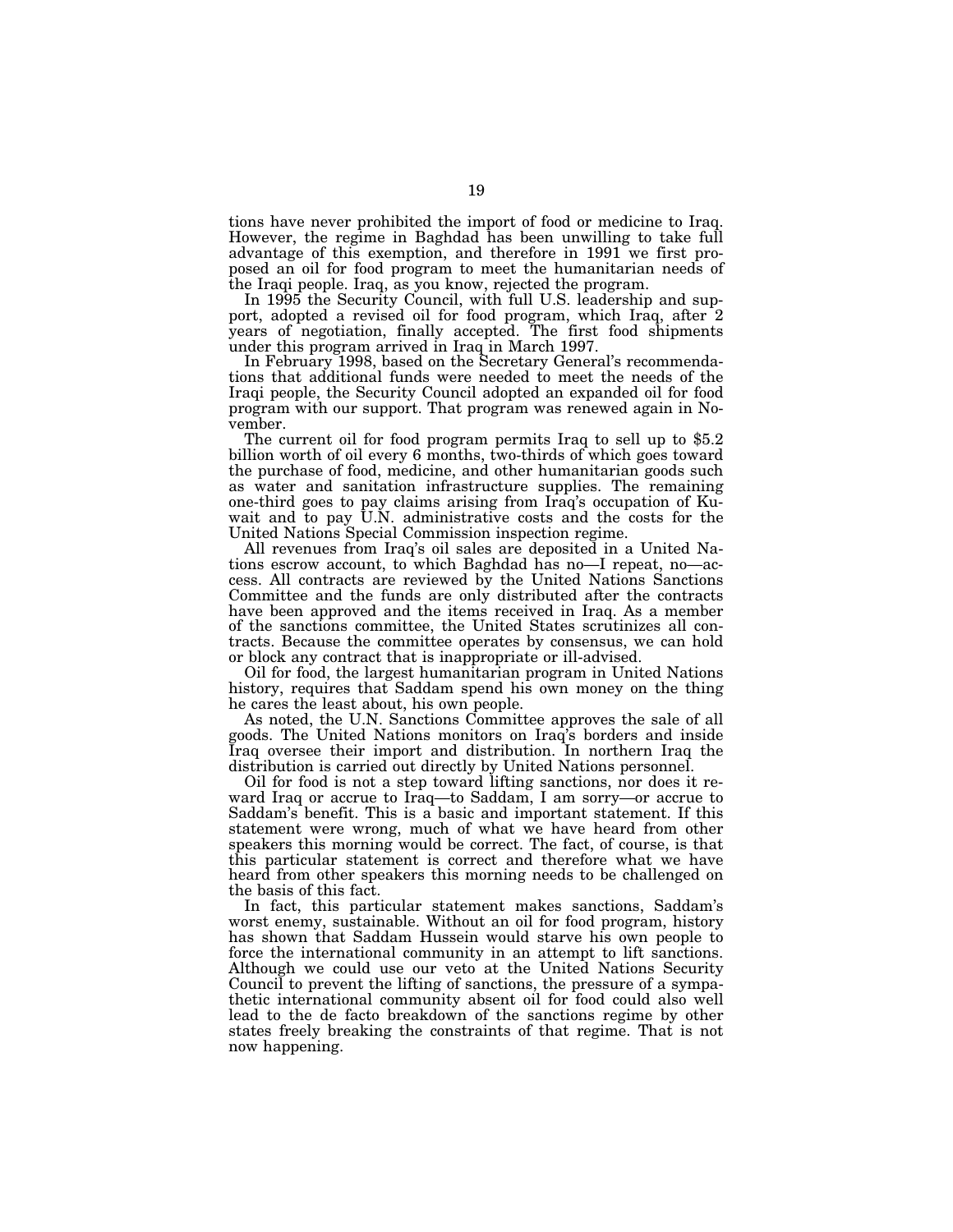The oil for food program has had a tremendous positive impact on conditions for the average Iraqi. Since the beginning of the program, \$2.75 billion worth of food, over \$500 million in medicine, and \$400 million worth of supplies for such issues as water, sanitation, electricity, and education projects has been delivered to Iraq. The daily food ration, as Secretary Richardson has just noticed, increased from 1275 calories per day in 1996 to 2100 per day now in 1999.

However, problems remain. Although malnutrition rates have declined, they are still too high. Significant work on the sanitation and water, electrical, education, agricultural, and other sectors is also required. The United States will continue to work to improve the oil for food program and to ensure that it serves its intended purpose.

In February the Secretary General reported that there are \$275 million worth of medicine sitting in Iraqi warehouses undistributed, something that you, Chairman Helms, referred to. This is unacceptable and we will work to change it. We will continue to scrutinize every contract for goods under the oil for food program and, as you know, we can veto any contract that we judge to be inappropriate or ill-advised. Given the absence of the Special Commission and IAEA inside Iraq, which have a role in monitoring dual use goods, we have tightened our standards for contract approval.

In January the Security Council formed three panels to examine disarmament, humanitarian, and Kuwait-related issues. In the latter category are missing Kuwaiti prisoners and funds and articles taken from Kuwait during the war. We expect that the humanitarian panel's report, due in mid-April, will suggest additional changes that may enhance the program's effectiveness.

We also have proposed that the Security Council consider lifting the ceiling on oil sales permitted under the oil for food program. In the short run, Iraq would be unable to expand oil exports, as Secretary Richardson has explained. To increase oil exports, Iraq first would have to repair its energy infrastructure, which will take many, many months.

Over time, however, allowing increased Iraqi oil exports would address concerns regarding the shortfall in revenues needed for humanitarian purposes. Saddam, as I noted earlier, would not benefit from these increased oil export revenues. The revenues would be put in an escrow account and released only for the purchase of humanitarian goods.

Lifting the ceiling would also serve to counter growing calls from Arab states and Security Council members to lift sanctions outright. By removing the root cause of these calls for lifting sanctions, we free our allies in the Arab world and elsewhere to support our broader Iraq policy objectives. We also draw Security Council support away from some of the more radical French and Russian proposals to lift sanctions altogether and immediately.

All contracts would continue to be reviewed by the sanctions committee. The United States, through its participation in that committee, would continue to scrutinize all contracts and the United States could hold or block any contracts we determine were inappropriate or ill-advised.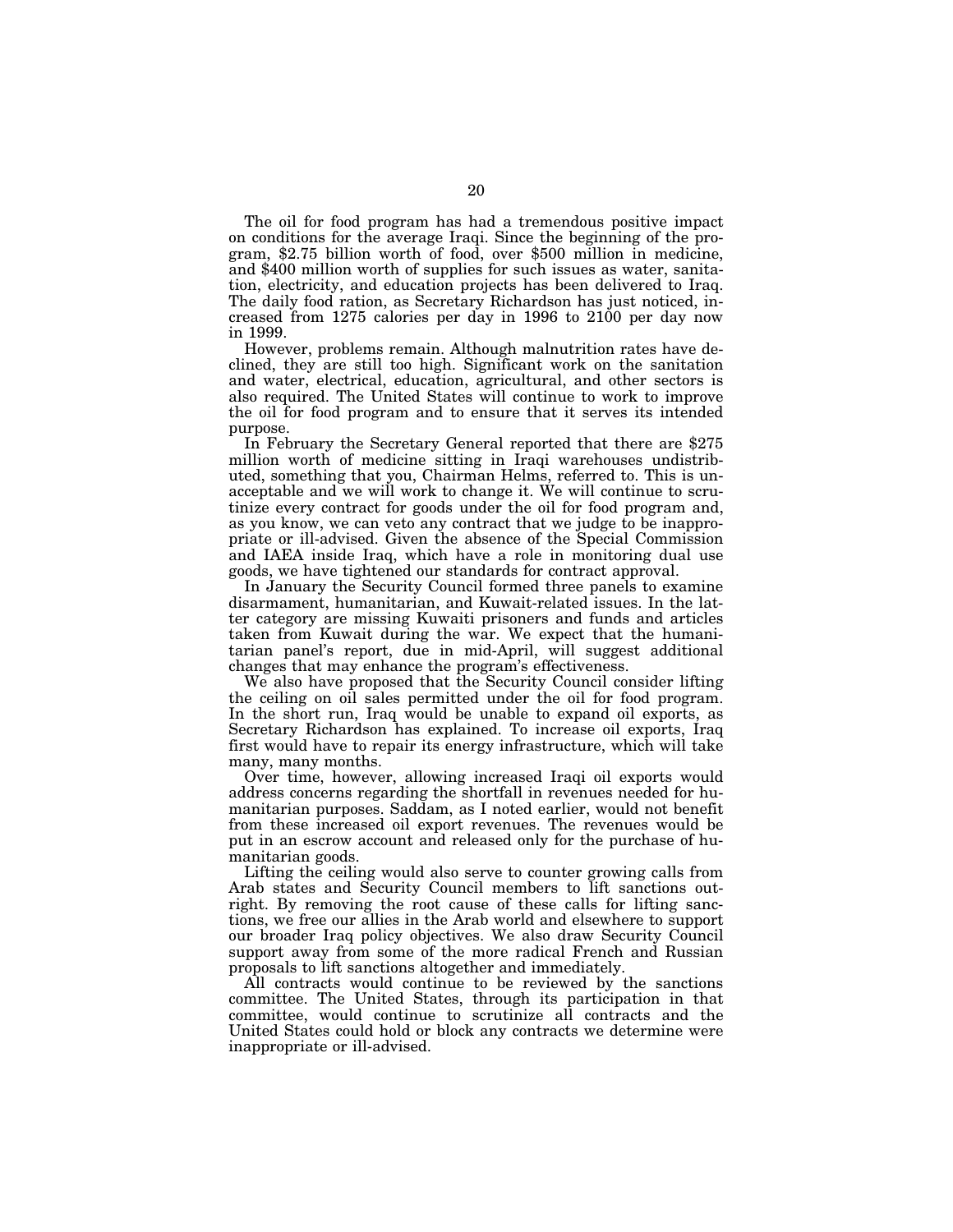We also understand the concerns raised about the current oil market situation. Secretary Richardson noted Iraq is only one among several factors which has adversely impacted oil prices over the last year. Our Iraq sanctions policy, however, has not been linked to the price of oil on world markets, as he pointed out. This was true in the early 1990's when Iraqi oil was completely off the world market, putting upward pressure on oil prices, and it remains the case today.

Allowing oil price considerations to set our sanctions decisions or seeking to use sanctions to target oil prices would undermine our ability to provide for the humanitarian needs of the Iraqi people as well as to maintain an international consensus aimed at containing Saddam Hussein. Were international support for an effective U.N. sanctions regime to erode away, Saddam would be a much greater threat to the world community. He would quickly regain the free use of \$10 to \$15 billion per year to put his weapons of mass destruction programs back in place. Even if his revenue were monitored, having unrestricted access to such enormous revenues would allow him to evade monitoring easily.

Moreover, the prospect of Iraq without U.N. sanctions would also have a much greater negative impact on oil prices.

We remain concerned about the illegal traffic of oil and petroleum products out of Iraq, which was referred to here today, through Turkey, Jordan, Syria, and the Persian Gulf. Each of these avenues presents its own unique problems and we are addressing each of them differently, but with the same degree of attention.

We continue, for example, to work with Turkey to develop a way to bring illicit trade over the Turkish border within the framework of the oil for food program as a way to reduce and eliminate any revenues that might flow back into Iraq. We believe a similar approach should also be taken regarding Syria and we are approaching that issue.

With respect to the smuggling of Iraqi gas oil through Iranian territorial waters, we have had considerable success over the past year in combining efforts to bring third country pressure to bear on Tehran to end the trade with more direct military actions on our part. This effort has also included the bombing of a section of the Basra refinery devoted to producing products for this trade during Desert Fox and the conduct of surge operations by the Multinational Maritime Interception Force, or MIF, in areas of the northern Gulf known to be used by the Iraqis and others as routes for moving smuggled cargos.

As for Jordan, although the United Nations has taken note of Jordan's trade of bartering humanitarian goods in exchange for oil set at concessionary prices, we continue to work to reduce Jordan's dependence on Iraqi oil.

Although the oil for food program is not perfect, it is essential to our policy of containing Saddam until there is a new government in Baghdad. Without it, sanctions would be much more difficult to sustain, Saddam Hussein would once again have control over tens of billions of dollars a year to spend on weapons of mass destruction.

Thank you, and I welcome any questions that you might have. [The prepared statement of Ambassador Pickering follows:]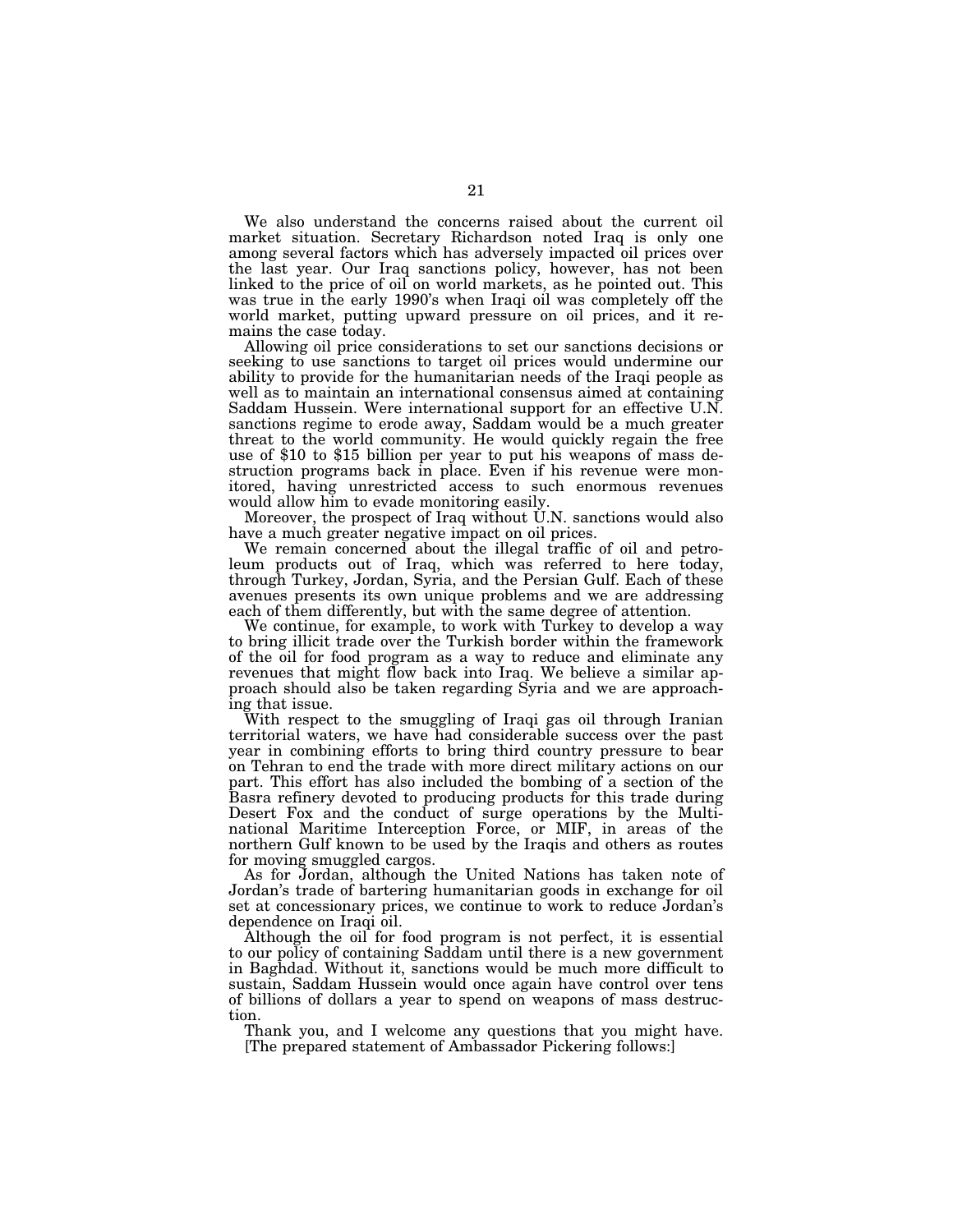#### PREPARED STATEMENT OF HON. THOMAS R. PICKERING, UNDER SECRETARY OF STATE FOR POLITICAL AFFAIRS

Mr. Chairmen: I met with you almost a year ago to discuss U.S. policy towards Iraq and the role the "oil for food" program plays within it. I am pleased to be here today to update you on these issues

The administration's policy is to contain Saddam Hussein until he can be removed from power. We will contain Iraq by maintaining sanctions on Iraq, enforcing the no-fly zones in the North and South, and by maintaining a robust military presence<br>in the region and a readiness to use force if Iraq reconst ons programs, threatens its neighbors, or moves against the Kurds in the north.

In addition to these elements of containment, we are also working at the United Nations to build, consensus in the Security Council in support of an effective disarament and monitoring presence in Iraq.

Over the long-term, however, the only way to ensure that Saddam no longer threatens either his people or his neighbors is to work for a new government in Iraq—one that will maintain the territorial integrity and unity of Iraq, respect the rights of Iraq's people and Iraq's neighbors, and fulfill Iraq's international obligations. We are committed to helping Iraqis achieve this regime change or transition. There are many tools we can use to help them, including both the \$8 million in Economic Support Funds Congress has appropriated for this purpose, and the Iraq Liberation Act. In the final analysis, change has to come from the Iraqi people themselves. We cannot impose ideas or initiatives on them.

In the meantime, U.N. sanctions on Iraq are critical to our efforts to contain Saddam. The sanctions deprive Saddam of the revenue he would otherwise use to reconstitute weapons of mass destruction. That is why Saddam has set the lifting of sanctions among his highest priorities. He actually declared publicly that 1998 would be the year sanctions were lifted. I'm pleased to report to you in March 1999 that he did not achieve his goal, nor will he short of unconditional compliance with all his Security Council obligations.

It is also essential that we address the humanitarian needs of the Iraqi people. Doing so is right in itself, and crucial to maintaining Security Council and regional support for sanctions while we continue our efforts for regime change. It is also consistent with our message to the Iraqi people that the United States is not against the people of Iraq—only the regime that is responsible for their plight. By meeting Iraq's genuine humanitarian needs, oil-for-food allows us to maintain a tough sanctions regime against Iraq.

Sanctions have never prohibited the import of food or medicine to Iraq. However, the regime in Baghdad has been unwilling to take full advantage of this exemption, and, therefore, in 1991, we first proposed an oil-for-food program to meet the humanitarian needs of the Iraqi people. Iraq rejected the program. In 1995, the Security Council, with full U.S. leadership and support, adopted a revised oil-for-food program, which Iraq finally accepted at the end of 1996. The first food shipments under this program arrived in Iraq in March 1997. In February 1998, based on the Secretary General's recommendations that additional funds were needed to meet the needs of the Iraqi people, the Security Council adopted an expanded oil-for-food program. That program was renewed again in November.

The current oil-for-food program permits Iraq to sell up to \$5.2 billion worth of oil every six months, two-thirds of which goes towards the purchase of food, medicine and other humanitarian goods such as water and sanitation infrastructure supplies. The remaining one-third goes to pay claims arising from Iraqs occupation of Kuwait, and to pay U.N. administrative and UNSCOM costs. All revenues from Iraq's oil sales are deposited in a U.N. escrow account to which Baghdad has no access. All contracts are reviewed by the U.N. Sanctions Committee, and funds are only distributed after the contracts have been approved, and the items received in Iraq. As a member of the Sanctions Committee, the U.S. scrutinizes all contracts. Because the Committee operates by consensus, we can hold or block any contract that is inappropriate or ill-advised. Oil-for-food, the largest humanitarian program in the U.N.'s history, requires that Saddam spend his own money on the thing he cares least about—his own people.

As noted, the U.N. Sanctions Committee approves the sale of all goods; U.N. monitors on Iraq's borders and inside Iraq oversee their import and distribution. In northern Iraq, the distribution is carried out directly by U.N. personnel.

Oil-for-food is not a step towards lifting sanctions, nor does it reward Saddam. In fact, it makes sanctions—his worst enemy—sustainable. Without an oil-for-food program, history has shown that Saddam Hussein would starve his own people to force the international community to lift sanctions. Although we could use our veto at the U.N. to prevent the lifting of sanctions, the pressure of a sympathetic international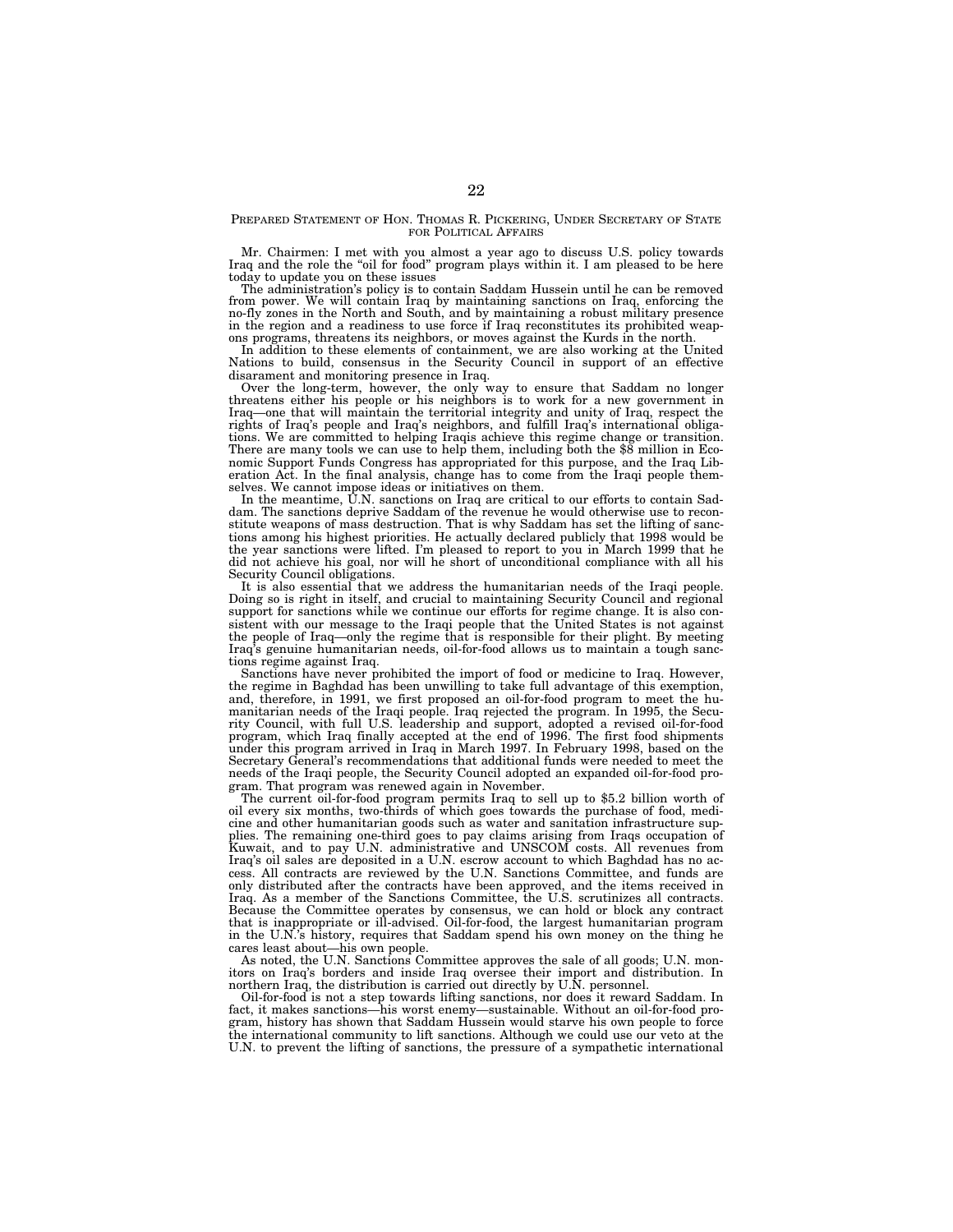community—absent oil-for-food—could well lead to the de facto breakdown of the

sanctions regime.<br>The oil-for-food program has had a tremendous positive impact on conditions for The oil-for-food program has had a tremendous positive impact on conditions for<br>the average Iraqi. Since the beginning of the program, \$2.75 billion worth of food,<br>over \$500 million of medicine and \$400 million worth of su as water, sanitation, electricity and education projects, has been delivered to Iraq. The average daily food ration has increased from 1275 calories per day in l996 to 2100 calories per day now. However, problems remain. Although malnutrition rates have declined, they are still too high. Significant work on the sanitation and water, electrical, education, agriculture and other sectors is still required. The U.S. will continue to work to improve the oil-for-food program, and to ensure

that it serves its intended purpose. In February, the U.N Secretary General reported that there are \$275 million worth of medicine sitting in Iraqi warehouses undistributed. This is unacceptable, and we will work to change it. We will continue to scrutinize every contract for goods under the oil-for-food program and can veto any contract that we judge to be inappropriate or ill-advised. Given the absence of UNSCOM and IAEA, which have a role in monitoring dual-use goods, we have tightened our standards for contract approval. In January, the Security Council formed three panels to examine disarmament, humanitarian and Kuwait-related issues. We expect that the humanitarian panel's report, due in mid-April, will suggest additional changes that may enhance the program's effectiveness.

We also have proposed that the Security Council consider lifting the ceiling on oil sales permitted under the oil-for-food program. In the short run Iraq would be unable to expand oil exports. To increase oil exports, Iraq first would have to repair its energy infrastructure, which will take many months. But, over time, allowing increased Iraqi oil exports would address concerns regarding the shortfall in revenues needed for humanitarian purchases. Saddam would not benefit from these increased oil export revenues. The revenues would be put in an escrow account and released only for the purchase of humanitarian goods.

Lifting the ceiling also would serve to counter growing calls from Arab states and Security Council members to lift sanctions outright. By removing the root cause of calls for lifting sanctions, we free our allies in the Arab world and elsewhere to sup-<br>port our broader Iraq policy objectives. We also draw Security Council support away<br>from more radical French and Russian proposals to tracts would continue to be reviewed by the Sanctions Committee. The U.S., through its participation in the Sanctions Committee, would continue to scrutinize all con-tracts, and could hold or block any contracts we determine to be inappropriate or ill-advised.

We also understand the concerns raised about the current oil market situation. As Secretary Richardson noted, Iraq is only one among several factors which has adversely impacted oil prices over the last year. Our Iraq sanctions policy, however, has never been linked to the price of oil on world markets. This was true in the early 1990s when Iraqi oil was completely off the world market, putting upward pressure on oil prices, and it remains the case today. Allowing oil price considerations to drive our sanctions decisions, or seeking to use sanctions to target oil prices, would undermine our abilily to provide for the humanitarian needs of the Iraqi people as well as to maintain an international consensus aimed at containing Saddam Hussein.

Were international support for effective U.N. sanctions regimes to erode, Saddam Hussein would be a much greater threat to the world community. He would quickly regain the free use of ten to fifteen billion dollars per year to put into his WND programs. Even if his revenue were monitored, having unrestricted access to such enormous revenues would allow him to evade monitoring easily. Moreover, the prospect of Iraq without U.N. sanctions would also have a much greater negative impact on oil prices.

We remain concerned about the illegal traffic of oil and petroleum products out of Iraq—to Turkey, Jordan, Syria and the Persian Gulf. Each of these avenues presents unique problems, and we are addressing each of them differently. We continue to work with Turkey to find a way to bring illicit trade over the Turkish border within the framework of the oil-for-food program. We believe a similar approach should also be taken regarding Syria. With respect to the smuggling of Iraqi gasoil through Iranian territorial waters, we have had considerable success over the past year in combining efforts to bring third-country pressure to bear on Tehran to end the trade with more direct military actions. This has included bombing of the section of the Basra refinery devoted to this trade during Desert Fox, and the conduct of ''surge operations'' by the multi-national Maritime Interception Force or ''MIF,'' in areas of the northern Gulf known to be used by the Iraqis and others as routes for smuggled cargoes. As for Jordan, although the U.N. has taken note of Jordan's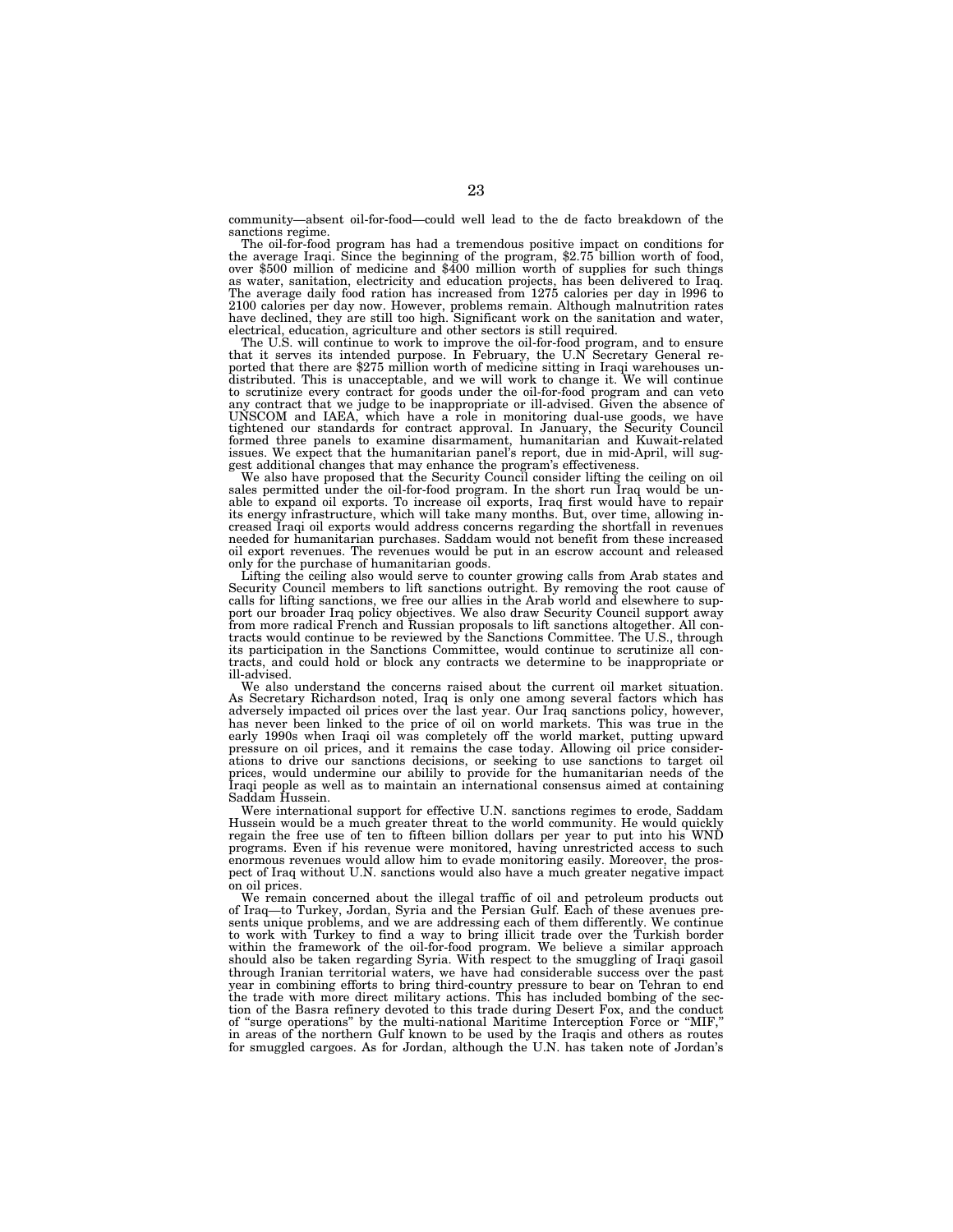trade of bartered humanitarian goods in exchange for Iraqi oil at concessionary prices, we continue to work to reduce Jordan's dependence on Iraqi oil.

Although the oil-for-food program is not perfect, it is essential to our policy of containing Saddam until there is a new government in Baghdad. Without it, sanctions would be much more difficult to sustain. Saddam Hussein would once again have control over tens of billions of dollars a year to spend on weapons of mass destruction.

Thank you, and I welcome any questions you may have.

Chairman HELMS. Thank you, Mr. Pickering.

I note the arrival of the distinguished Democratic ranking member and we recognize you for any statement you may wish to make.

Senator BIDEN. Well, thank you. I know better than to trespass on the time of this committee, especially a joint committee like this. So I will enter my statement in the record if I may, Mr. Chairman, and thank you for your courtesy and wish you a happy Saint Patrick's Day.

[The prepared statement of Senator Biden follows:]

#### PREPARED STATEMENT OF SENATOR JOSEPH R. BIDEN, JR.

Mr. Chairman, thank you for calling this hearing. I welcome our witnesses—Ambassador Pickering and Secretary Richardson.

Both of you have had the distinction of having served as U.S. Permanent Representative to the United Nations.

Given all of the tough battles you have fought, I am sure that you are well-versed in matters relating to Iraq.

As you know, for 8 years over 3 Administrations, we have sought to contain the threat Saddam Hussein poses to our interests in the Persian Gulf.

Since last November, we have added to the policy of containment the goal of removing Saddam Hussein from power. I support this change in policy.

We have argued vociferously that our policy, which includes the toughest sanctions in history, is directed not at the Iraqi people, but at their despicable leadership.

But many of our allies in the Middle East, whose support is critical for our policy to succeed, blame sanctions for the suffering of the Iraqi people. Others such as Russia, China, and France cynically propose easing sanctions in hopes of reaping commercial rewards.

In 1991, the United Nations, with our support, offered Iraq a deal—it could sell oil and use the proceeds under supervision to meet the humanitarian needs of its people. Saddam Hussein demonstrated his callous disregard for the Iraqi people by rejecting this program until 1996.

Since then, the amount of oil that Iraq is authorized to export under the oil-forfood program has gradually been increased for two reasons. First, to more adequately address the humanitarian needs of the Iraqi people. Second, to deflect international pressure to lift sanctions. I would submit that it has largely achieved both of these objectives.

Recently, however, a legitimate domestic issue has been injected into an already complex foreign policy calculation. Many of our domestic oil producers are hurting because of the low price of oil. Increases in Iraqi oil production have come at the wrong time by exacerbating the oversupply in the oil market and adding to downward pressure on prices.

I don't claim to be an expert on domestic energy policy—I leave that to my able colleagues from the Energy Committee. But I do know that in foreign policy, we often do not have the luxury of only choosing from good options. Sometimes we have to pick the least bad option that serves our national interests.

That is what we are doing in Iraq.

Is the oil-for-food program perfect? Of course not. There are serious defects that will be brought to light today and need to be corrected.But oil-for-food is meeting our fundamental objective of keeping sanctions on Saddam Hussein while forcing him to do something he does not like to do—and that is to spend oil revenues under U.N. supervision to benefit the Iraqi people.

Without oil-for-food, sanctions would long ago have vanished, and Saddam would have faced no constraints whatsoever in rebuilding his military arsenal.

As far as our domestic oil producers are concerned, I do not in any way wish to downplay the tough times they face.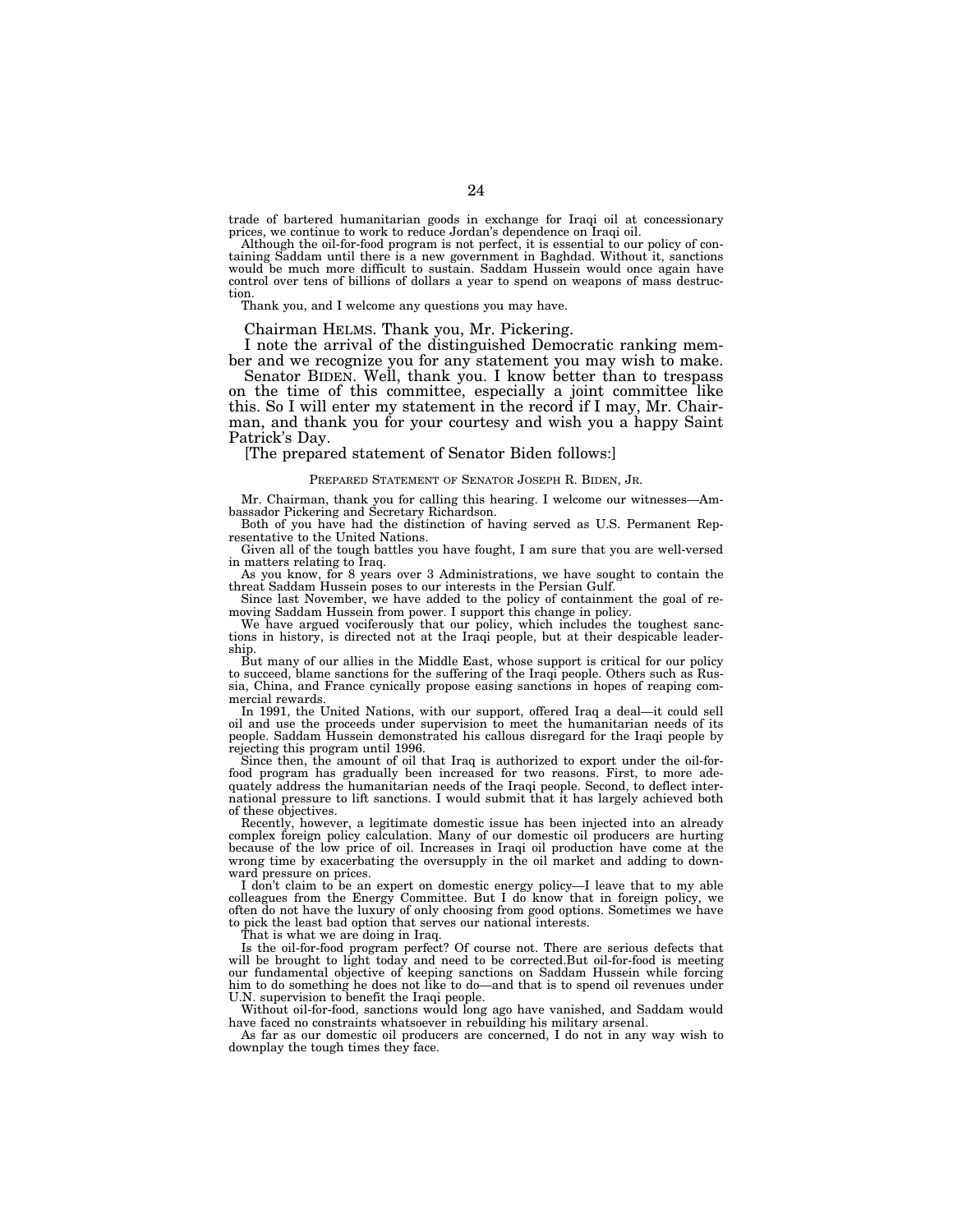My colleagues on the Energy Committee are in a better position to address this issue.

But I hope that we can all agree upon our national security objective of containing, weakening, and eventually removing Saddam Hussein.

I look forward to your testimony.

Chairman HELMS. Thank you, sir.

I am going to yield my time and put myself at the end of the line, and the next ranking Republican is Chuck Hagel, Senator from Nebraska. You are recognized.

By the way, we will limit ourselves to 5 minutes.

Chairman MURKOWSKI. 5 minutes on our side on questions, fair enough?

Chairman HELMS. Exactly.

Senator HAGEL. Mr. Chairman, thank you. I too wish to express my appreciation to our witnesses for their time this morning.

Secretary Richardson, in your statement on page 2, I am going to read just a small part back and ask a question. The first paragraph on the second page, you state: ''Under the Oil for Food program we have taken this excuse away from Saddam, instead using the proceeds of Iraqi oil sales to feed, clothe, and otherwise aid the Iraqi people. Iraq has imported, under U.N. supervision, \$2.75 billion worth of food,'' and it goes on.

Could you explain to this committee, Mr. Secretary, how that works, the "under U.N. supervision"?

Secretary RICHARDSON. I will do my best, although I have forgotten a lot of those U.N. bureaucracies.

Senator HAGEL. Well, with two former U.N. Ambassadors, I know we will not want for expertise here.

Secretary RICHARDSON. At the United Nations there is a bureaucracy, there is a number of people that administer the oil for food program. Right now it is headed by a very competent individual by the name of Benon Sevan. The objective, Senator Hagel, of this entity at the United Nations is to ensure that the oil for food program is properly administered, that the Iraqi people are getting the food and medicine that are part of this program.

They have encountered a lot of resistance from the Iraqi Government in administering this program. But this is a group of men and women very dedicated, that do their best to ensure that this program is effectively implemented.

We have tried as much as we can while I was Ambassador to the United Nations to ensure that this program is properly administered. There have been some problems. We have had in our judgment requests by the Iraqis to, instead of concentrating on food and medicine, that some of the funding go to infrastructure to improve their oil production, to other areas that improve their capacity to we want to make sure that they do not use the funds to build weapons, to increase their military arsenal.

But our objective is to make sure that this board or this entity at the United Nations effectively administers this program.

Senator HAGEL. Do you believe that the U.N. manpower is sufficient to do that, the capability on the ground is able to get the job done?

Secretary RICHARDSON. I believe it is. But maybe the Under Secretary may want to add to what I said.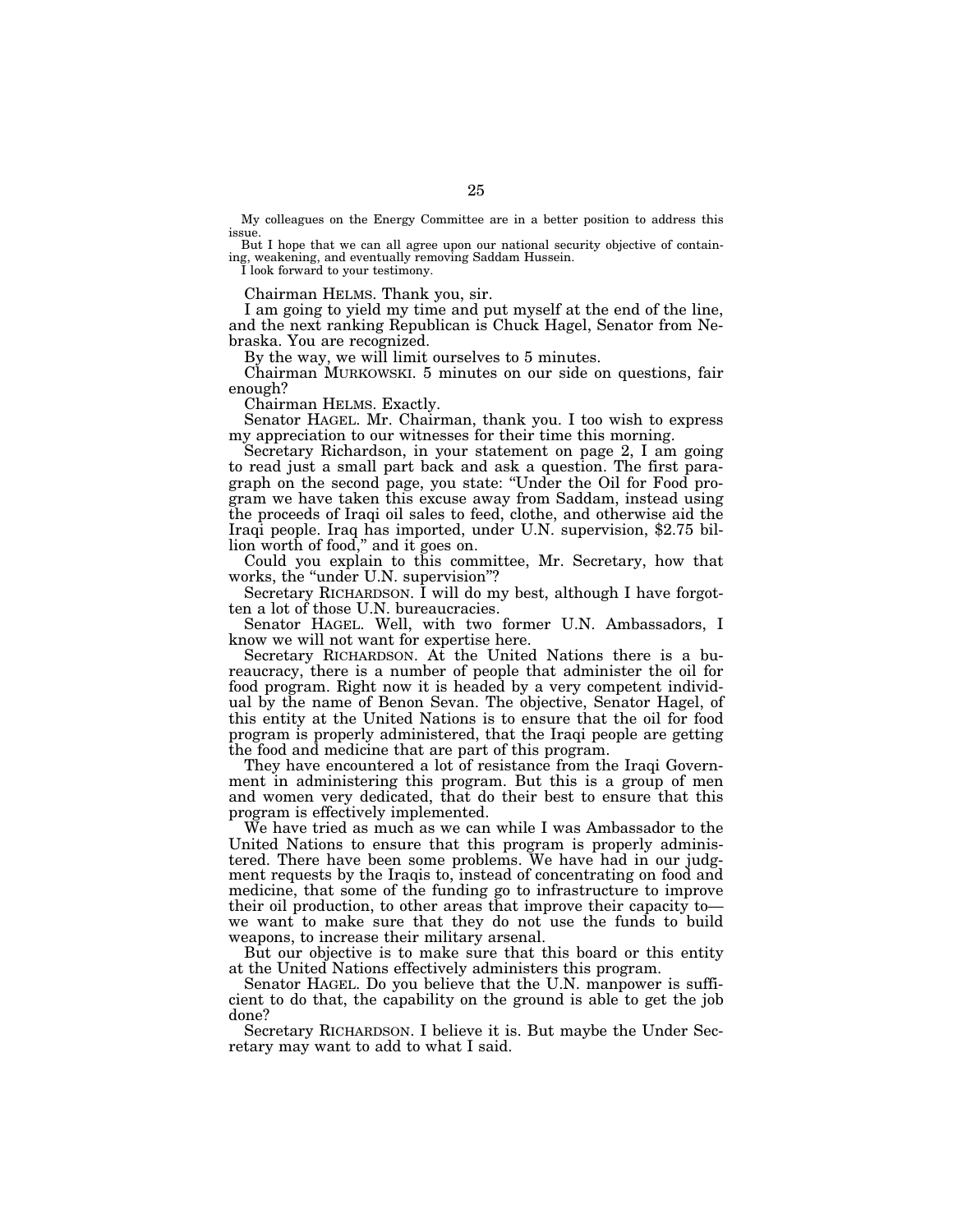Ambassador PICKERING. I would like to join Secretary Richardson in that point. I think that, just to give you a brief review, there are contractors as well as United Nations inspectors involved on the ground in assuring that this process moves effectively. There is a Dutch firm called Saybolt which monitors the exports. There are members of a Swiss company, 50 of them, called Cotecna, which has the contract at the four entry points to monitor what goes in.

The U.N. office has 150 inspectors. Eighty of them are sectoral observers operating inside Iraq. They look at the goods nationwide from the point of entry to delivery to the beneficiary. These are people with strong technical expertise, World Health Organization on medicines, for example, Food and Agricultural Organization on food warehouses.

There are approximately, in addition, 50 geographic observers from the office of the U.N. Humanitarian Coordinator. They track the goods in various geographic regions to assure that they are equitably distributed.

There are 20 members of a multidisciplinary unit, highly qualified sectoral experts who are not part of the——

Senator HAGEL. Mr. Secretary, let me be rude here and interrupt you since my time is limited here. Are you saying that you believe that we have an effective U.N. program in place, getting the job done?

Ambassador PICKERING. I believe we have an effective U.N. program, but I think Secretary Richardson and I would join together to say we need to keep our eye on it, as we do, and if the process of food increases and more goes in then we need to find ways to be sure that the number of people is properly attuned to the volume being looked at.

Senator HAGEL. Let me see if I can sneak one additional question in to you, Mr. Secretary. Thank you.

In your testimony, the last page, you refer to the fact that, with respect to the smuggling of Iraqi gas oil through Iranian territorial waters, we have had, in your testimony, "we have had considerable success over the past year.'' Could you explain to me what that means, "considerable success"?

Ambassador PICKERING. I would say that if the chart were put up again that we had looked at, we would see that on a number of occasions the amount of Iraq smuggled oil had dropped almost to zero, and that in fact some of that success has been putting pressure on Iran, through whose waters some of this cargo is smuggled, in places where the Multinational Interdiction Force can actually interrupt the smuggling of the cargo.

Other areas where we have had success most recently is knocking out the portion of the Basra refinery which provides gas oil to those ships that are smuggling it. The current information I have is that that particular effort in that area has reduced to a trickle.

Senator HAGEL. Is the Iranian Government involved in this in any way?

Ambassador PICKERING. I cannot tell you for certain whether they are or not in a direct sense, but I do know that indirectly they have the authority, the right, and the obligation to control what moves through their waters in terms of United Nations obligations by which they are bound to prevent that from happening.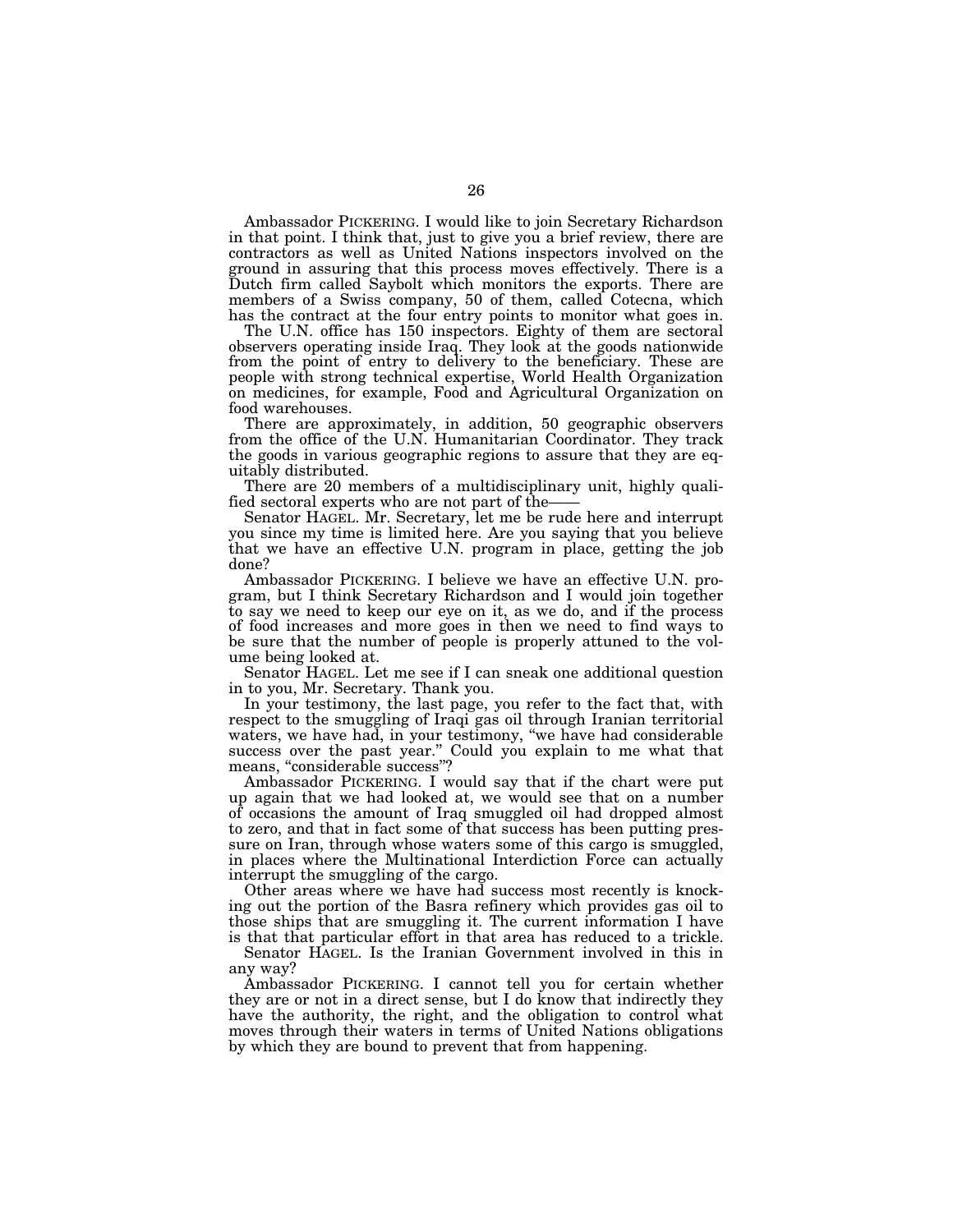Senator HAGEL. Mr. Chairman, thank you.

Chairman HELMS. Thank you, Senator.

Senator Murkowski.

Chairman MURKOWSKI. Thank you very much, Senator Helms.

I am not sure just how you get to be an enemy of the United States any more, because clearly we are propping up this regime, just like we are propping up the regime in North Korea. You know, if you want to bring Saddam Hussein to his knees you cutoff his oil flow. That is his cash-flow. That is 90 percent of it.

This policy of one day bombing, the next day supporting an increase in his oil production, is beyond me and it is beyond my interpretation of just what kind of a relationship we have. Under the policy of the administration, I suppose you could go back to the Second World War and wonder if we could provide assistance for the people in Germany or the people in Japan or the people in Italy and that would somehow allow us to maintain a relationship of some kind.

But you know, clearly we have a different agenda than Saddam Hussein. In my opinion, when you send American troops in harm's way to do somebody no good, they are the enemy. We are propping up this regime.

Mr. Pickering, your suggestion that somehow, at the conclusion of your statement, without sanctions there would be a difficult situation because Saddam would use the funds he generates from oil to build weapons of mass destruction—but if you cutoff his oil flow he cannot build weapons of mass destruction, he crumbles, and there will be in Baghdad a change. Now, the people will certainly suffer, but they are suffering anyway.

We are sustaining this process for reasons that obviously are a change in policy from our traditional evaluation of who is an enemy when we send our troops in harm's way to do the harm, kill their people.

When you look at the action taken on this oil refinery, and you mentioned it, Mr. Pickering, the question is one day we bomb the oil refinery, the next day we allow funds to replace it, if you will.

This was of course the pipeline when the fighter jets bombed the communication center and you remember our Secretary of Defense indicated that he was deeply concerned about the attack, which suspended Iraq's oil exports. Will Saddam Hussein now be able to use his oil for food funds to rebuild this communications center, Mr. Pickering?

Ambassador PICKERING. I do not believe so.

Chairman MURKOWSKI. You do not believe. Then it will not happen, then?

Ambassador PICKERING. I would like to address the whole question you raise, Senator.

Chairman MURKOWSKI. Well, I do not have a lot of time here. I would like you to provide for the record whether or not the U.N. in its process is going to allow those funds to repair damage to that pipeline complex or not. Is that fair enough?

Ambassador PICKERING. Please, and I will be glad to do it.

[The information referred to was not available at time of publication.]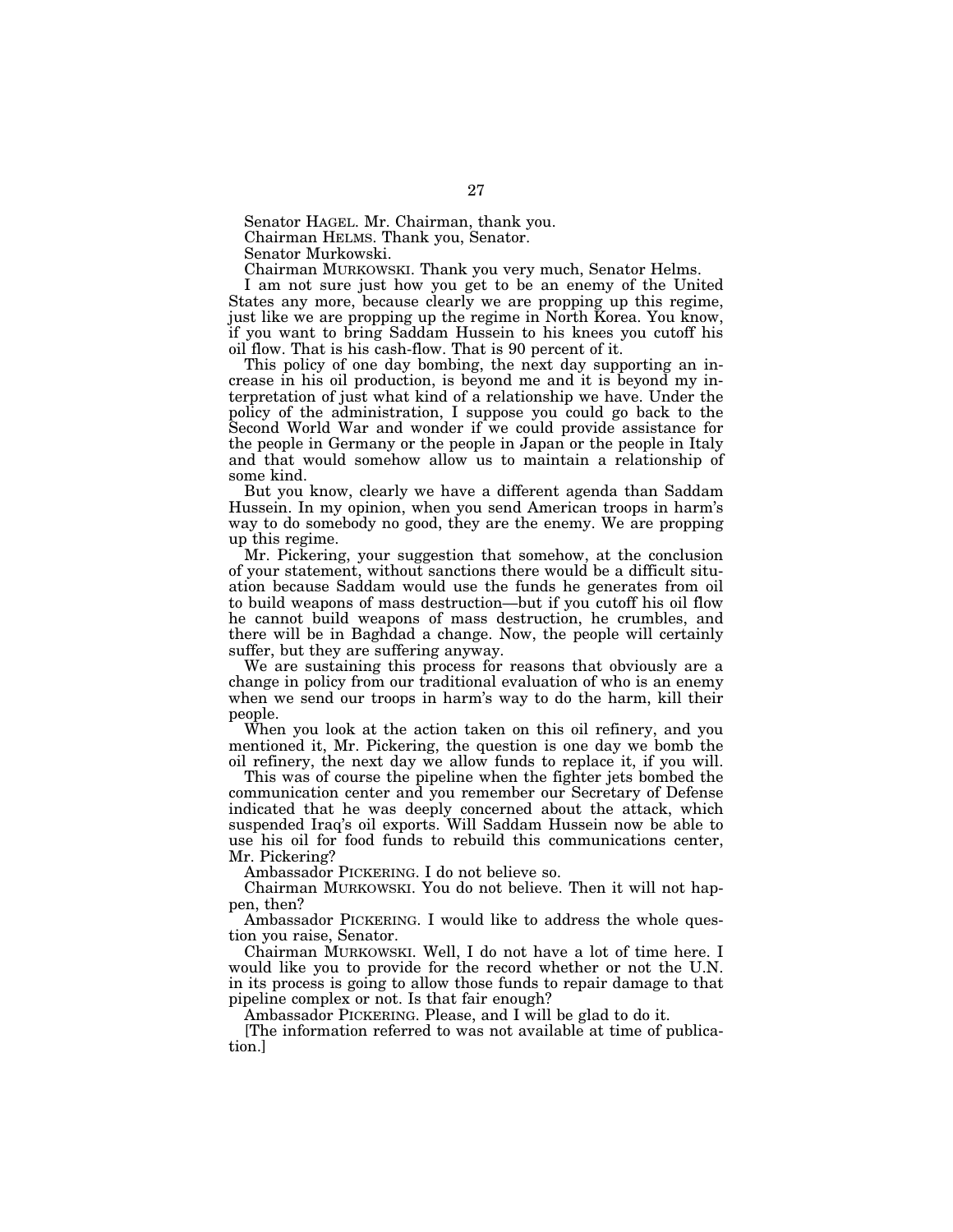Chairman MURKOWSKI. As of March 12, 391 oil sector contracts worth \$236 million were approved by the U.N. Let us see where they have gone: France, \$89 million; China, \$21 million; Russia, \$17 million; the United States, zero. They are not buying anything from us, are they?

Ambassador PICKERING. No.

Chairman MURKOWSKI. Why?

Ambassador PICKERING. Because they have a conscious policy of not buying from us.

Chairman MURKOWSKI. And we have a conscious policy of allowing them to produce more oil. Boy, it is beyond me, I tell you. I just cannot quite buy into your—now, the suggestion was made, Mr. Secretary, concerning the generalization that somehow this policy of allowing Iraq to produce more oil does not have anything to do with prices. Yet George Yates, the chairman of the Independent Petroleum Association, wrote a recent op-ed in the New York Times in which he said: ''He''—meaning Saddam Hussein—''is in a position to rock the oil markets in either direction, either destabilizing exporting countries as he is doing today or punishing the consumer countries by withholding oil from the market.''

Now, I do not know whether you agree with the statement. You know OPEC cut their production the other day—Saudi Arabia, Iran, Algeria, Venezuela, Mexico. Iraq was not in there. They did not cut their production. But you know what happened to the price? The price went up. Now, they cut their production by 2.5 million barrels per day. That is equal to Saddam Hussein's current production. The price went up from \$12.25 a barrel to \$14.87 a barrel.

So Mr. Secretary, I fail to understand your rationale that Saddam Hussein's contribution does not significantly have an effect on the price of oil when clearly we have evidence that just came out the other day that if you cut the production, price goes up. Could you explain that, Mr. Secretary?

Secretary RICHARDSON. Yes, I will, Senator. Let me just say that we have—on sanctions, our sanctions policy has cost Saddam Hussein about \$120 billion between 1991 and 1996. To say we are rewarding him is just not correct.

Let me also say, Senator, that when I was Ambassador at the U.N. it was tough to keep those sanctions on. We always succeeded because of our persistence and the British. Sometimes what we used as an important component in our policy was the oil for food program giving humanitarian aid to the Iraqi people that Saddam was not willing to give, under very tight controls. We were able to achieve our objectives of keeping the sanctions on.

Sanctions are keeping the revenue away from Saddam. They are not propping him up.

Now, let me deal with the energy question. I do disagree with——

Chairman MURKOWSKI. We have a differing interpretation, but go ahead. I respect your opinion.

Secretary RICHARDSON. I do disagree with Mr. Yates, although he is from New Mexico and I was with him yesterday and he was at the White House meeting eliciting that same point of view.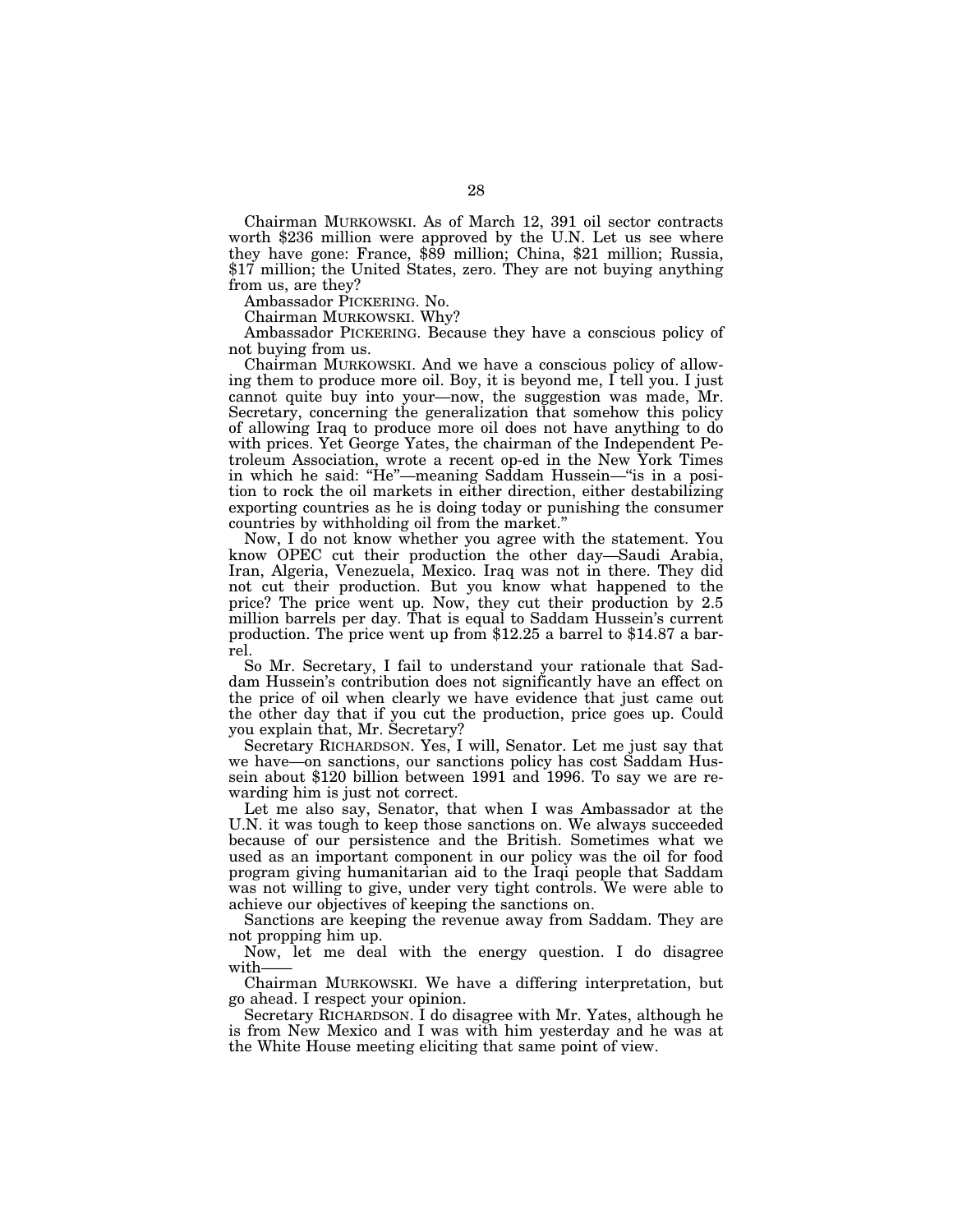The price of oil by the way—this is good news—it has gone up \$3 dollars in the last month. It is now, the west Texas intermediate crude is \$14.74, which is high for the year.

My point here, Senator, is that we believe that the effect of Iraqi actions has been marginal, that there are other causes for the change in Iraqi prices, in world prices. I mentioned the Asian financial crisis, the warm winters, other factors. Iraq is not a player here. So we fail to see their actions determining the international oil market that affects our domestic producers. We do fail to see this.

What we would like to do is find ways together to help the domestic oil and gas producer, and we are working together on that with you and with members of your committee. But to say that Iraq is a major player, it is not the swing producer. Saudi Arabia is the swing producer. There is no way that Iraq and the oil for food program are making Iraq the swing producer.

This applies to countries that have excess oil capacity that they can use to impact world oil markets. Only one country, Saudi Arabia, does that. Iraq would likely continue to fill its full capacity and therefore would not have their influence on world markets. So we reject this view that they are the swing producer they are alleged to be.

Chairman MURKOWSKI. Thank you. My time is up, but I remain from Missouri on the explanation.

Chairman HELMS. Senator Brownback, you have been here from the beginning.

Senator BROWNBACK. Thank you, Mr. Chairman. I appreciate you holding the hearing. I appreciate very much the witnesses' attendance and presentations.

I am very troubled—I have been stating this for some period of time—with our policy toward Iraq. It seems to me that we have got an opportune window right now to press this issue forward to have Saddam Hussein out of power, and we seem to be waiting on him to die of eating too much fatty food instead of pressing the case forward. I think that we ought to be pressing him much more.

Mr. Pickering—and I respect greatly both of your abilities. You are very talented men and I got to serve with Mr. Richardson in the house.

Mr. Pickering, are we at war with Iraq?

Ambassador PICKERING. No, we are not at war with Iraq. We have used military force, as you know, both in Desert Fox to deal with his being out of compliance with U.N. resolutions and to reduce and diminish his capacity militarily to do that and to affect his neighbors, and we are continuing to enforce the no-fly zones.

Senator BROWNBACK. So what would you describe we are in with Iraq now?

Ambassador PICKERING. We are certainly in a state of animosity. We are using military force to accomplish those objectives which I have set out for you.

Senator BROWNBACK. Well, I think we should be in a degree of great animosity——

Ambassador PICKERING. We can be that way.

Senator BROWNBACK [continuing]. If you would like. And we are not acting that way. If I could with you, we have been going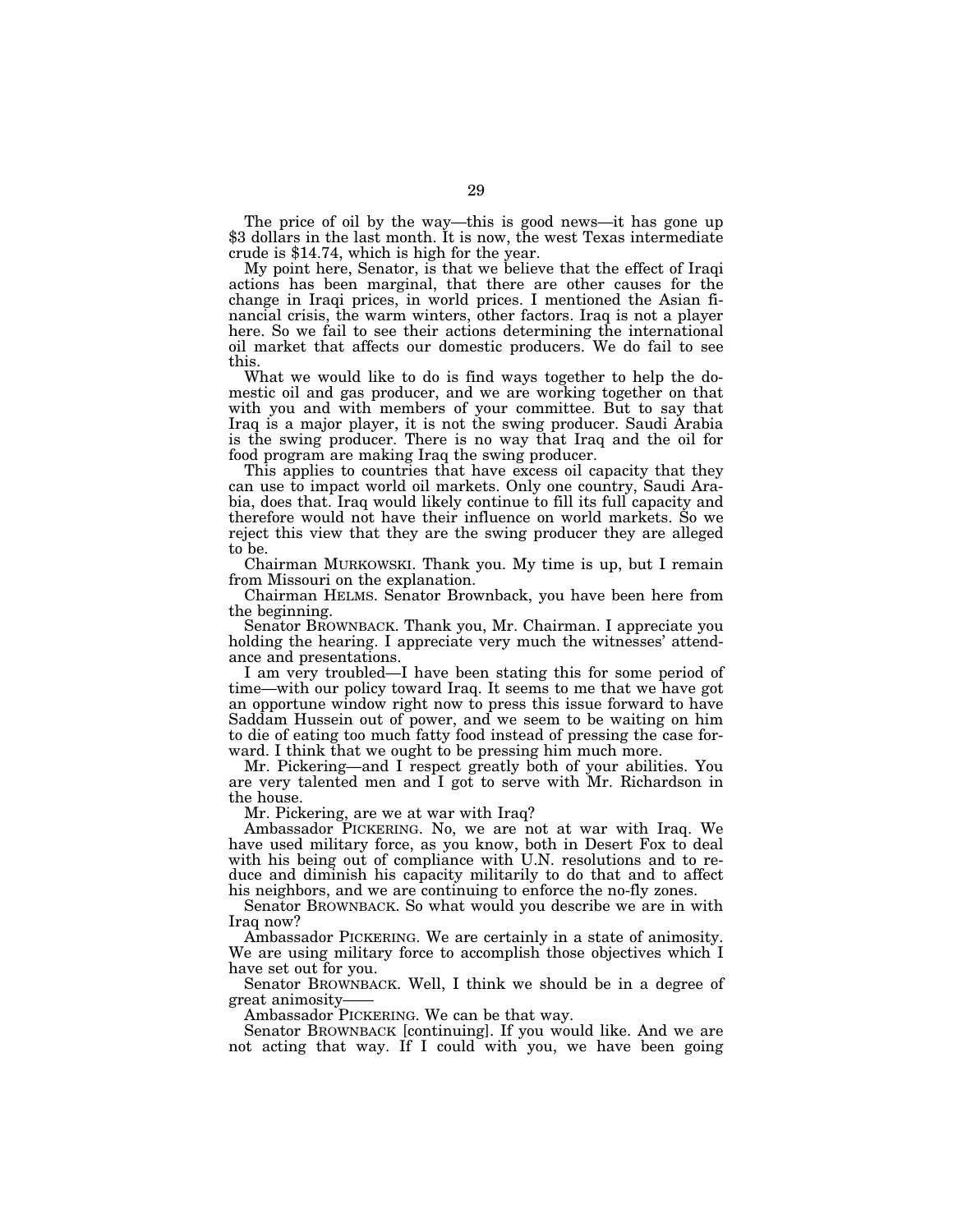through and now you want to lift, as I understand, entirely all limitations on oil exports, which I disagree strongly with.

I want to read you just the last, the Security Council phase five approval contracts and the amount. Phase five, the committee, the U.N. committee, has approved contracts worth \$709 million and put one contract worth \$190,000 on hold. Now, if my calculations are correct we have put .03 percent of the contracts on hold, the

value of the contracts.<br>Last week the OIP received a further six contracts for the supply of oil industry spare parts and equipment worth about \$2.2 million. The total received now is 534 with a total value of \$283 million roughly, 661. The committee approved five contracts worth \$6.5 million, bringing the total approved to 391 worth \$236 million. There are currently 94 contracts on hold worth about \$28 million or about 13 percent.

So we are basically letting everything flow through. If I might note in the humanitarian area that the chairman held up this package containing, the note on it says, approximately 20 percent of the so-called distribution list of the items requested by Iraq under the oil for food program. I just want to look at that. The chairman held it up, and it does strain one.

But you know what is even more straining, is to listen to what is approved under this list of items that are food aid, food processed items. Listen to this: transportation trucks, 30 to 35 ton capacity with spare parts. Now, I wonder what all that could be used for? I know how we could use it on our farm in Kansas, but I also know how it could be used in the field of war in Iraq.

Forklifts, different types, and caps, with spare parts. Diesel engine generating set. You go on. That is just the first page I picked out of here. You could have picked out 100 different pages.

Well, let us see what we get on this one. Steel wire, construction, railway crane, hydraulic crawler crane. I just pulled that one up in the middle of this list of 20. I wonder what else we could get here. This is all under food aid. This is the food humanitarian aid.

Well, here is a colonoscopy scope. I do not know what that—that must be in another category. Maybe that is for lifting all this.

My point in saying this, and I will wrap up, Mr. Chairman, is we are not at a stage of great animosity. Perhaps we are at a containment strategy. We are not at a containment plus removal strategy to any effectiveness. We are allowing virtually everything to flow freely through, and we are at a time, if I could, we are at a time when he is in a weakened state, and we should prosecute this on to its completion at this point in time, at this point in time, and not be waiting and waiting and allowing more to flow through.

This is the time to move forward.

I appreciate your patience and indulgence.

Chairman HELMS. Senator Nickles.

Senator NICKLES. Mr. Chairman, thank you very much.

This has been a very interesting hearing. I think I heard both witnesses say that our policy has not rewarded him. I wrote down "Rewarding him is not correct," rewarding him for noncompliance. Is that your statement?

Ambassador PICKERING. Yes.

Secretary RICHARDSON. Yes.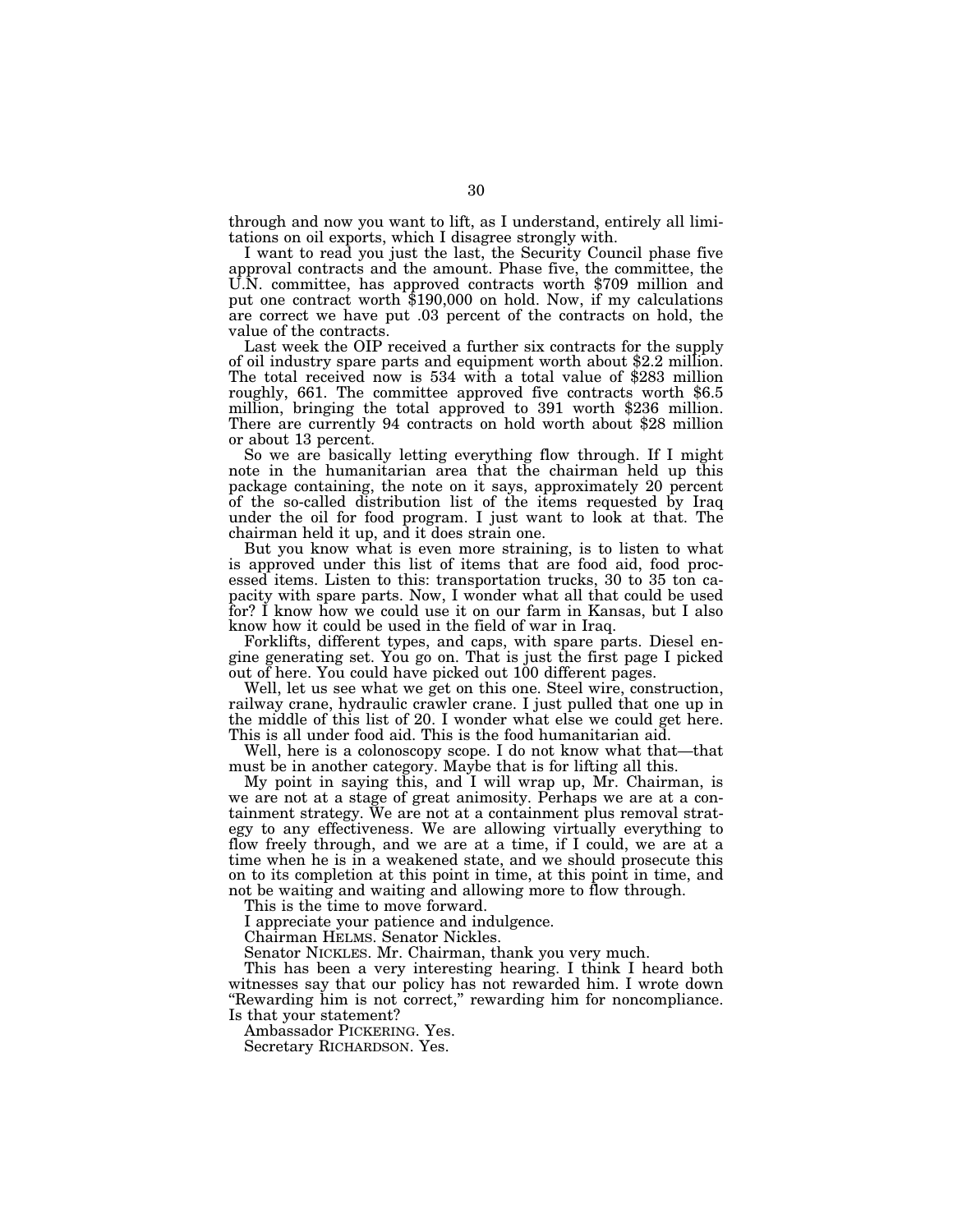Senator NICKLES. Let me just take you back to January of last year. January of last year we had 30,000 troops in the area and we were very close to going to war, is that correct? We were really close to having a significant punishing military strike in January 1998, correct?

Ambassador PICKERING. Correct.

Senator NICKLES. Is that not correct? I did not dream this up? Secretary RICHARDSON. Yes.

Senator NICKLES. And then in February, due to the leadership of Kofi Annan and the support of the United States, we passed a resolution that said that he could double his oil for food program to where he could sell up to \$10.4 billion worth of oil. In exchange for that, we had renewed access to UNSCOM, is that not correct? UNSCOM had access into Iraq?

We were going to strike to force him to comply with UNSCOM, and in exchange, although there is 3 days difference in timing, but we granted him that \$10.4 billion, doubled his oil sales, and in exchange we now had renewed access for UNSCOM. Is that not correct?

Ambassador PICKERING. I do not believe that there was an exchange involved, because there is no program that Saddam dislikes more than the oil for food program. It is a program designed to deny him revenue, \$120 billion through sanctions. Each year whatever amount goes into the oil for food program is no longer available to Saddam. It takes money away from Saddam.

Senator NICKLES. Correct me if I am wrong, Mr. Secretary. We were close to going to war in January. We were very close to going to war in January and February. On February 20 the U.N. passed a resolution allowing him to double his oil sales.

Ambassador PICKERING. It came at the end of the regular 6 month period for renewals. It was a conjunction of time. I do not believe—and I watched that very carefully—it had anything to do with Kofi Annan's visit or the memorandum which was produced and endorsed by the United Nations-

Senator NICKLES. They were separated by a week.

Ambassador PICKERING. They were separated by a week, but he knew 6 months ahead of time that it was coming.

Senator NICKLES. Well, listen to this, Mr. Secretary. So all of a sudden we have renewed cooperation for UNSCOM, which lasted about 6 months. UNSCOM was basically denied access in——

Ambassador PICKERING. In August and October.

Senator NICKLES [continuing]. In August and kicked out in October. So he doubled his oil sales, we had temporary renewed access for UNSCOM. They were denied access throughout 1997. We had renewed access in 1998 for about 6 months. They started getting close, they were denied access in July, kicked out—or August, and kicked out in October.

So the net result was we allowed him to double his oil sales, we had temporary access for UNSCOM, and then UNSCOM was kicked out and his oil sales continued. I find that rewarding his noncompliance.

He did not comply. We were using the sanctions, including oil sales sanctions, limits on what he could sell, in a measure to put leverage on him to get him to comply. We doubled it so he would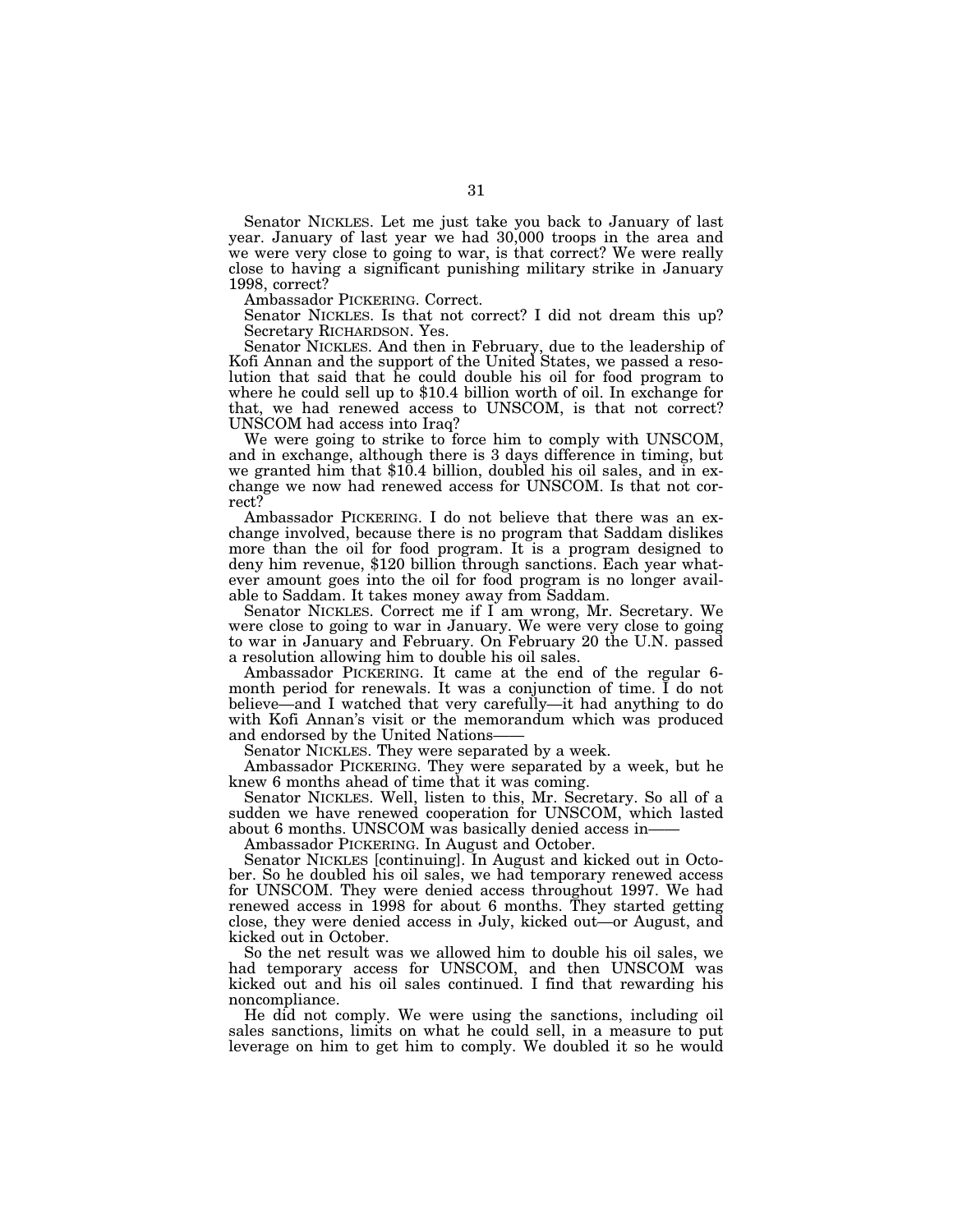comply again and avert war. We did that, he complied temporarily, he withdrew his compliance, and he continued to sell the oil. That has rewarded his noncompliance.

The net result is you have no UNSCOM. Correct me if I am wrong. Did I sleep through something? Is UNSCOM in Iraq today? Are they conducting onsite inspections today? No, the answer is no. So Saddam Hussein is now able—and Secretary Richardson, you made a comment that I have to—you said, well, these policies in lifting the cap will have no future impact, negative impact on oil prices.

What you are really saying is that the deal that was cooked by the U.N. resolution of February 20 allowing him to double the oil sales more than exceeded his capacity for a long time and so the damage is already done.

Oil sales in 1998 went from 1.2 to 2.5 just in this last year, which was allowed by the resolution that passed in February. So basically that resolution in January—that passed in February allows him to produce all the oil that he wants.

Mr. Secretary, one other comment that you will regret. You said Iraq is not a player dealing with these oil prices. The very fact they are producing 2 million barrels more per day today than they were 3 years ago means that they have greatly contributed to an already soft market, which was the other 3 reasons which you alluded to in the EIA statement.

Secretary RICHARDSON. Senator, I do stand by my statement.

Senator NICKLES. They are not a player?

Secretary RICHARDSON. Iraq is not a swing player.

Senator NICKLES. That 2 million barrels had nothing to do with the softness of the market.

Secretary RICHARDSON. It has a marginal, manageable effect. Our economists at the Energy Information Agency concur with that.

Let me just say, Senator, there are two premises that I think you are making that are incorrect. The first one is Saddam Hussein does not like this program, because what we are doing is feeding his people against his will because he wants to use all revenues to increase his weapons of mass destruction, his military capability.

Second, the oil for food program is a very tightly controlled program. The United Nations is able to control how this money is spent. It is not as if he is enriching himself or he is diverting some of these funds to other purposes. We have worked very hard to make sure that he spends it on food and medicine.

Senator NICKLES. Mr. Chairman, I know you are gaveling.

I would urge you to look at Platt's Oilgram November 1998 that basically implies that he is able to funnel millions of dollars, maybe very significant, hundreds of millions of dollars, by discounts and use that money for weapons or anything else. This is a report that I would urge you to look at and respond to.

Ambassador PICKERING. I would just say, Senator Nickles, we have looked at that very, very carefully. We have found no evidence of that.

Senator NICKLES. Would you give that to me in writing?

Ambassador PICKERING. Yes.

Senator NICKLES. I appreciate that.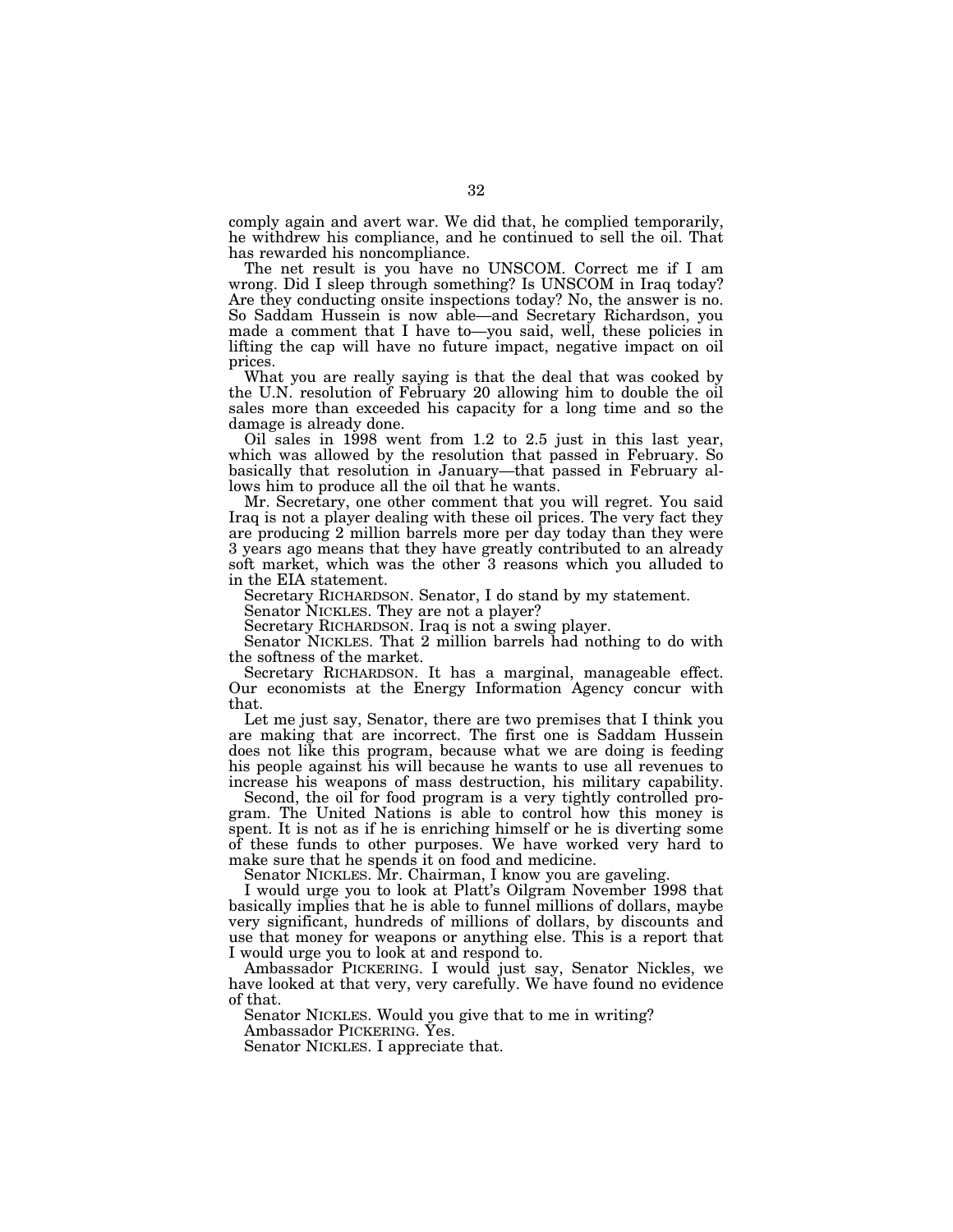Senator NICKLES. Thank you, Mr. Chairman.

Chairman HELMS. Senator, maybe we can beat him to death with a wet noodle. Have you ever thought of that?

Senator Biden.

Senator BIDEN. Thank you, Mr. Chairman.

Gentlemen, you should get combat pay today. You have been dealt a lousy hand here to come up and make this case. Quite bluntly, you have only one of three arguments you can even begin to sell here.

One is that somehow if we lift the ceiling more Iraqi people are going to be better off physically and in terms of health, and that is going to cause them to look with favor on us and disfavor on Saddam and throw him out more rapidly. It does not sell very well.

The second one is that if we do not raise this our erstwhile allies are going to walk on us. That is your most powerful argument: If we do not do this the French, the Russians, everyone else, is going to walk away from sanctions policy, so notwithstanding the fact that we maintain sanctions there will be no sanctions policy.

The third argument is the one most fascinating, which you cannot make. I am going to be a little facetious. That argument says by raising the ceiling oil prices will stay low because, notwithstanding all the oil State producing Senators here, my folks back home listen to this—and by the way, I happen to agree that we are in trouble, but back in my State people are saying: Now, those guys from Oklahoma and Kansas, what are they doing? They want my gasoline prices to go up? They want my heating oil bills to rise? They kind of like this idea, you know what I mean? They kind of like the idea that prices are low.

So they have got a lousy argument, substantively correct but a lousy argument politically. And you all have a horrible argument politically to make here.

I only have one question. You cannot—you are not able now. There is nobody on the ground. No one is controlling the distribution except in northern Iraq. We do not know for certain where this is going in central and southern Iraq. We do not have the kind of control we had before. The U.N. is not there in the same—oh, come on now. Look, I am on your team. These guys are not. I am. I mean, we are all on the same team, but I mean I am with you guys.

But we have an old expression, do not kid a kidder, you know what I mean? This is a lousy idea. Unless you are able to come up here and show some of us that the whole sanctions regime falls unless this happens, then do not count me in, do not count me in to help you.

I will be blunt about it. If I do not help you, it ain't going to happen, only because they ain't going to help you. They disagree with you. It is not that I am so special. It is just that I happen to be a Democrat who thinks the idea is lousy.

I happen to agree with Mr. Brownback right now, Senator Brownback. This is the time to pursue.

Now, if you can give me the reason why—I say to my friend from Oklahoma, the reason why the action was taken so hastily 1 week after we—pardon me? One week before, I should say. Thank you very much, I appreciate that.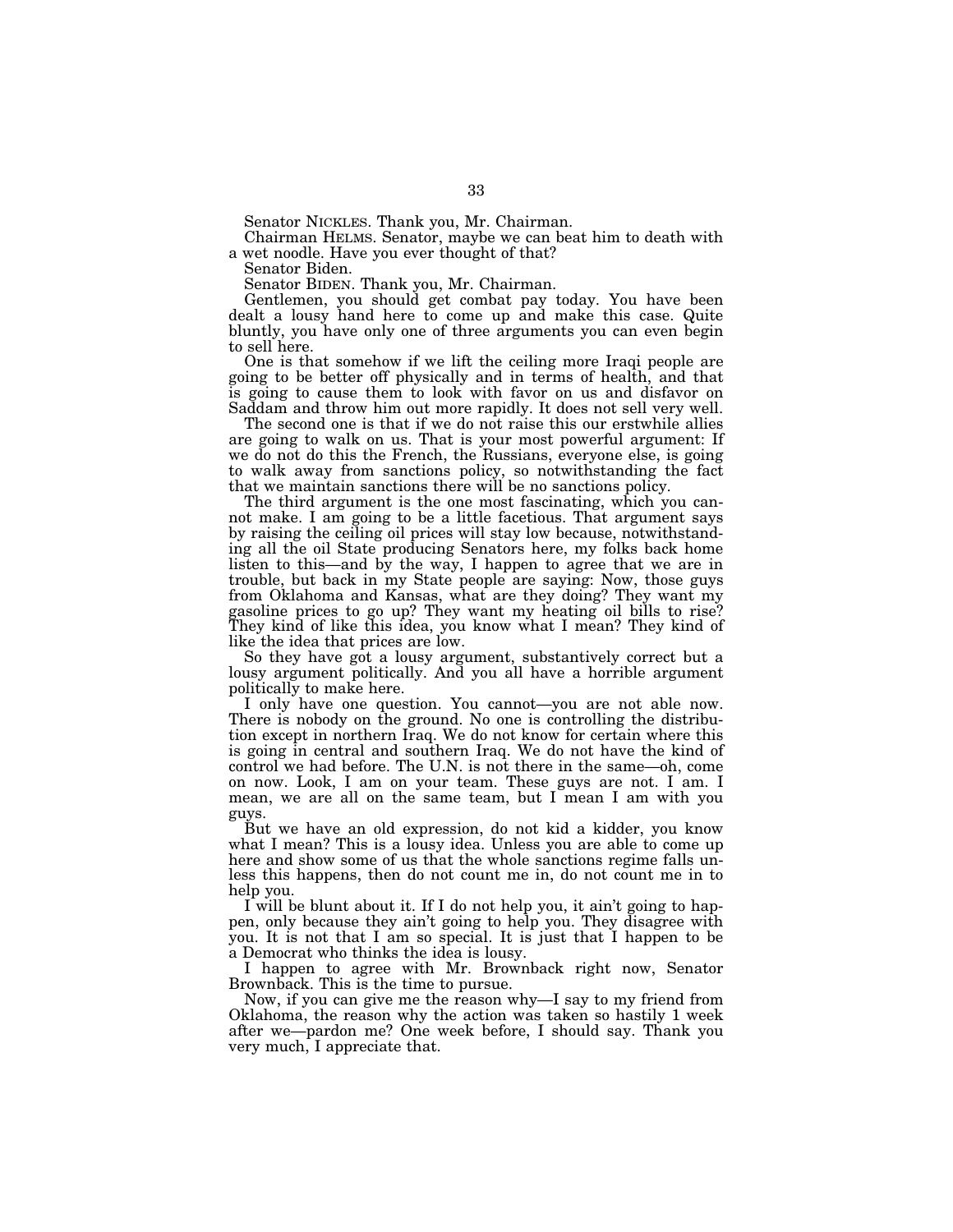I do not know what I would do without these staff guys, you know what I mean? I do not know how I could speak. I would get up in the morning and I do not know what I would be able to do.

Senator WELLSTONE. Joe, we are pretty sure you could speak. Senator NICKLES. We were not worried about that.

Senator BIDEN. I am not all that sure you would understand. That is my only concern.

Now, what happened was, the reason why we did pass the resolution to expand the oil for food program as hastily as we did, if I remember correctly, we did it because we thought we were going to bomb and we wanted to lessen international opposition. That is what I remember doing. I remember those discussions.

Why do you not just say that? That is what happened. We wanted to have the authority and did not want the U.N. getting in the way and we wanted to bomb. And we were told, at least I was told, by everyone at the White House and everyone that talked to me and everyone I talked to in Europe, that: Hey look, man, we are not going to stay with you, we are not going to stay with you.

Our Republican friends kept saying: Why can you not hold the coalition together? Why can you not do that? George did it. Why can you not do it? So you held the coalition together, but one of the things you had to do is you had to give, and you gave on this, we gave on this. That is what I remember. That is factually what happened.

But if you guys cannot come up here and lay out a case that the whole sanctions regime falls or is likely to fall if this does not rise. You have forgotten, Bill, more about the House than I am going to ever know—I mean it sincerely. This dog will not hunt, as they say.

So you have got to come up with a rationale different than the one that is being offered here. And unless in fact, in my humble opinion, you can show we are worse off relative to containing Saddam if this is not raised, then I do not think you can sell this.

Chairman HELMS. Senator Wellstone.

Senator NICKLES. Mr. Chairman, could I have one 30-second question?

Senator WELLSTONE. Sure.

Senator NICKLES. Mr. Secretary, you mentioned that the refinery in Basra was hit during the bombing campaign in December.

Ambassador PICKERING. That is correct.

Senator NICKLES. Are we going to use these funds—is that going to be repaired with this money?

Ambassador PICKERING, No.

Senator NICKLES. But they are using a lot of other money to enhance their oil infrastructure, is that not correct?

Ambassador PICKERING That is correct, their oil export infrastructure.

Senator NICKLES. But not for the refinery?

Ambassador PICKERING. They are in some cases for refineries that provide some product to the domestic market, so they can move food.

Senator NICKLES. But none of that money is going to be used to repair the Basra refinery?

Ambassador PICKERING. For Basra.

Senator NICKLES. Thank you.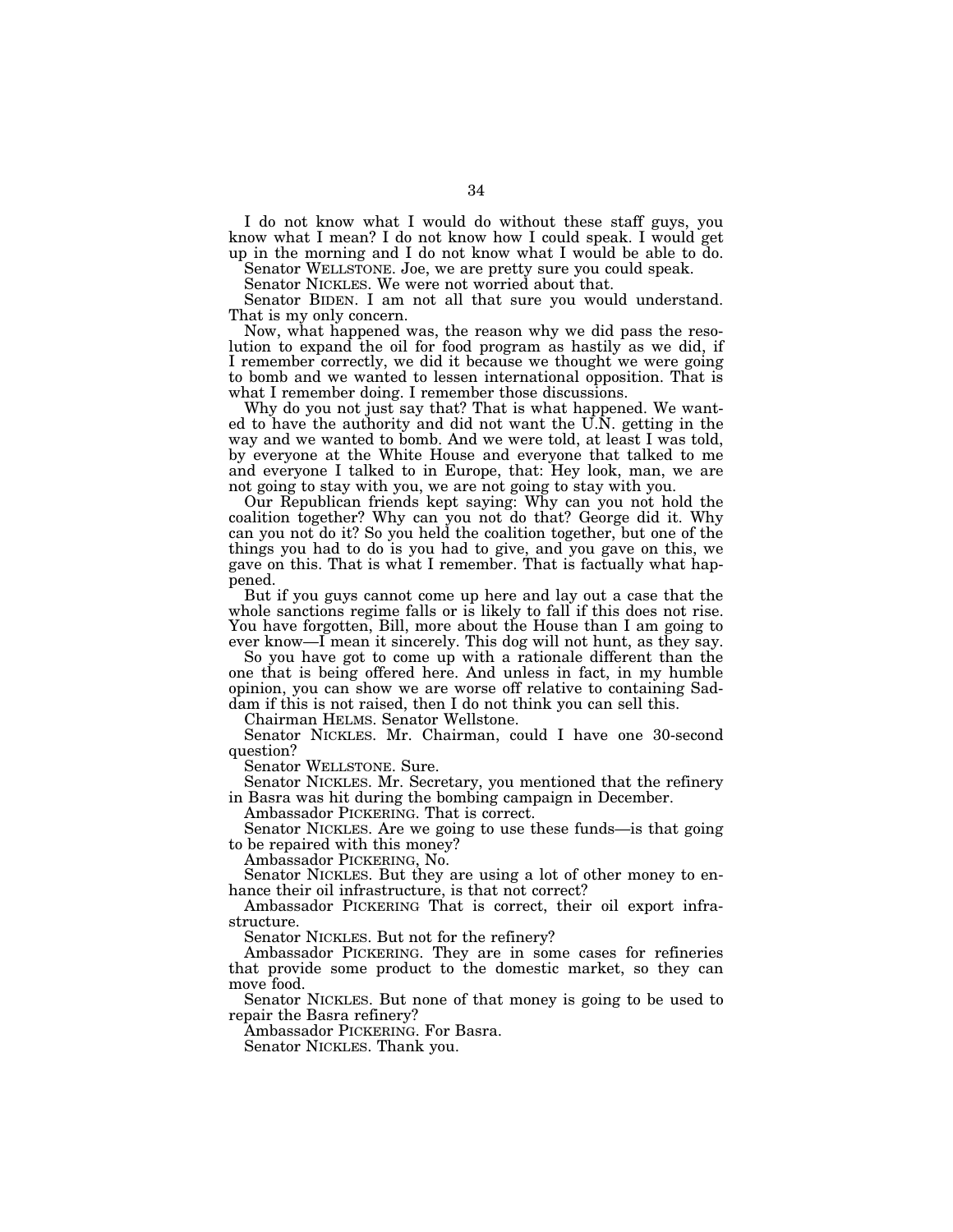Thank you, Senator.

Chairman HELMS. Before Senator Wellstone begins, just one moment for housekeeping. For Senators who are not able to be here, we will keep the record open for a couple of days so that they can file written questions, to which I presume that both of you are willing to respond.

At the conclusion of Senator Wellstone's questioning, we will declare the meeting in recess and get you out of here, as I promised to do, by 12 o'clock.

Senator Wellstone.

Chairman MURKOWSKI. Thank you. Mr. Chairman, thank you. I had some people outside. I am not back for any more questions.

Chairman HELMS. Senator Wellstone.

Senator WELLSTONE. Thank you, Mr. Chairman.

One political economy point and then my one question, which is apparently a very different question than the ones that have been put to you. In all due respect to some of my colleagues, I do not think Minnesotans are as concerned about an increase in supply of oil and somehow that leading to lower prices. Minnesotans do not necessarily equate the health of the oil companies with their own, the health of their families, and would not put that as a sort of major kind of rationale for any foreign policy decision we make.

This is my question. I feel like I am, Mr. Chairman, just thinking about this in a very different way, but I have seen the reports on the number of innocent people who have died in Iraq since the sanctions went into effect—men, women, and children. I have met with very reputable doctors and others in the health care field who have visited Iraq and have come back and have presented reports which, translated into personal terms, are I think devastating.

I have no doubt that Saddam Hussein is a very cruel man who cares not a whit about these people. But that does not mean we should not. That does not mean we should not. I have not heard a word about this today.

So my question is, what do you believe that we should—what is the best public policy for our country? What should we do, since we do care about innocent people, to try and make sure that this does not go on? I mean, the only questions I have heard have been about the oil companies and prices and all of the rest and going to war. I am concerned about what is happening to people in Iraq. I think this is the best of our country, to be concerned.

Could you tell me what your best recommendation is?

Secretary RICHARDSON. I will let Secretary Pickering amplify, but, Senator, I think the best argument is our policy, oil for food, where to address the concerns that you mentioned, very rightly so—our beef is not with the Iraqi people; it is with Saddam Hussein—that we deal with the oil and medicine needs of the Iraqi people.

The oil for food program that allows Saddam to sell his oil, expressly controlled so that, by the United Nations, the Iraqi people can get some food and medicine, that we believe is the best way to deal with those humanitarian needs that you mention.

I also want to say something——

Senator WELLSTONE. Do they have the infrastructure to do it? Can he do it or not?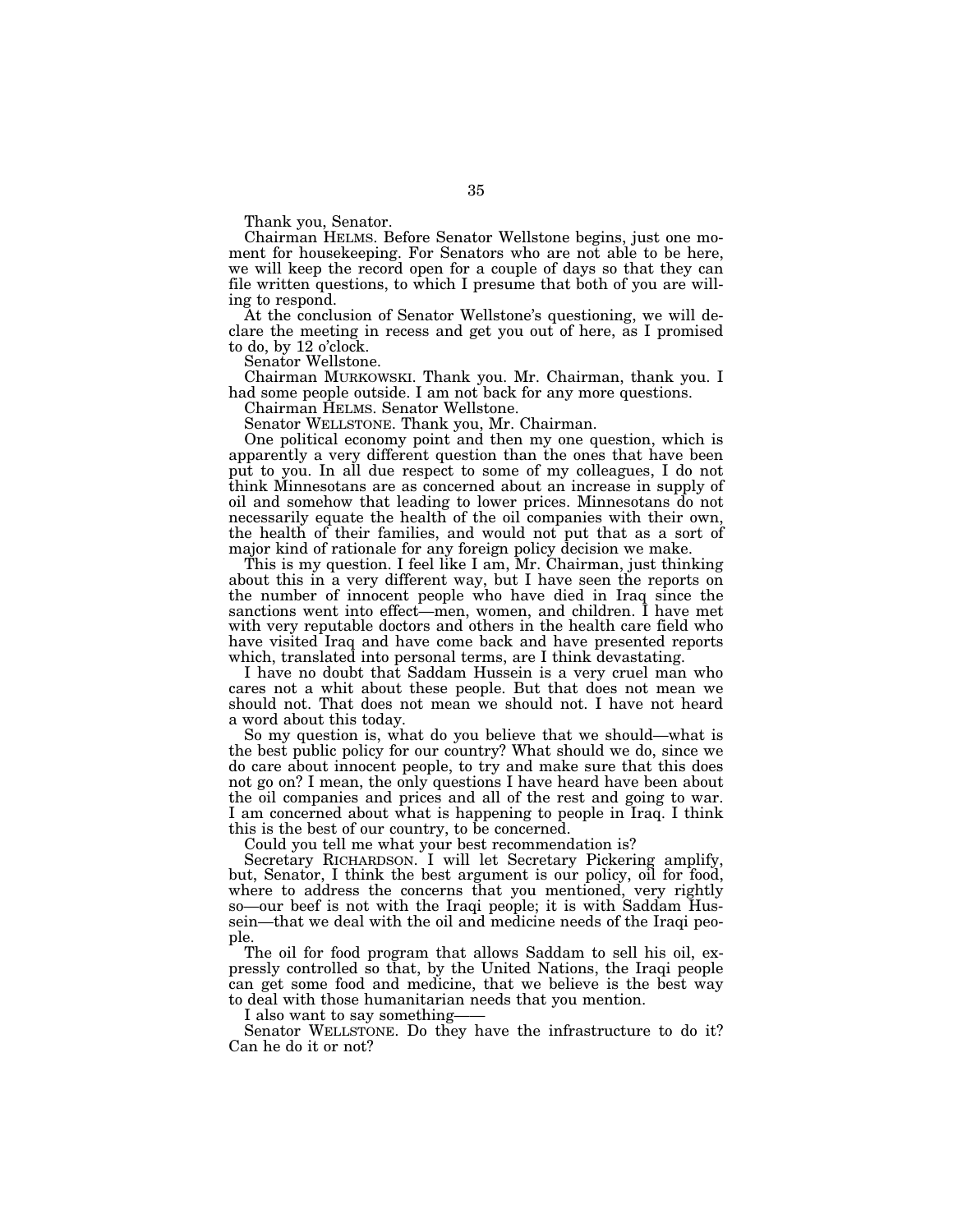Ambassador PICKERING. It has to be increased. Senator Wellstone, let me-

Senator WELLSTONE. What has to be increased?

Ambassador PICKERING. Some of his infrastructure, and that is what some of the money is going for.

Let me just emphasize what Secretary Richardson has said because, contrary to what I have been hearing around the table, our policy is not to go to war with the people of Iraq.

Senator WELLSTONE. Yes.

Ambassador PICKERING. Our policy has been-

Senator WELLSTONE. I would like to thank you for stating that. Ambassador PICKERING. I thank you for the chance to state it. Senator WELLSTONE. It needs to be said today.

Ambassador PICKERING. I have not had a chance until now to state that. But it is very important. It was part of my initial statement.

Second, we have been concerned, as you have. For 5 years he refused to open the door, Saddam did, on this possibility, and we had very serious accounts of starvation and malnutrition, verified by people who went there, verified by U.N. surveys.

By 1997 we began this program. It became clear early on that the initial judgments about the level of activity were not correct and they needed to be increased. Some months before the incident that Senator Nickles talked about, the Security Council asked the Secretary General for a report on what was necessary, coterminous with the fact that the whole program ran out just at about that time, 6 months after its second approval.

We therefore approved an increase because that was what the Secretary General told us was needed by the people of Iraq to reduce malnutrition, to deal with deaths, to increase the amount of food and medicine. We are still deeply concerned about this program because Saddam is not cooperating. It requires some cooperation on the part of Iraq. The infrastructure for moving larger amounts of oil is not there. It needs, obviously, to be repaired and improved and put in place.

So all of those things I think are germane and appropriate to the point that you have made and the question you have asked.

Secretary RICHARDSON. Senator Helms, if I could just respond to Senator Biden. Could you allow me 2 minutes?

Chairman HELMS. Sure.

Secretary RICHARDSON. Senator Biden, before you came we were very clear that one of the rationales for the cornerstone of our Iraq policy, sanctions, keeping them on, which I had to fight and Secretary Pickering, too, to keep within the Security Council that we maintain the sanctions, was to have the oil for food program. It was not a direct connection, but we also happen to think that that is good policy.

Senator BIDEN. I am not suggesting you do not think it is good policy. I am not suggesting you do not. But I am telling you politically, that is all.

Secretary RICHARDSON. I understand. But at the same time, Senator, let me just say that the impression by some members of this committee is that our Iraq policy is not working. I disagree. Saddam Hussein is contained, he is further isolated. We have inflicted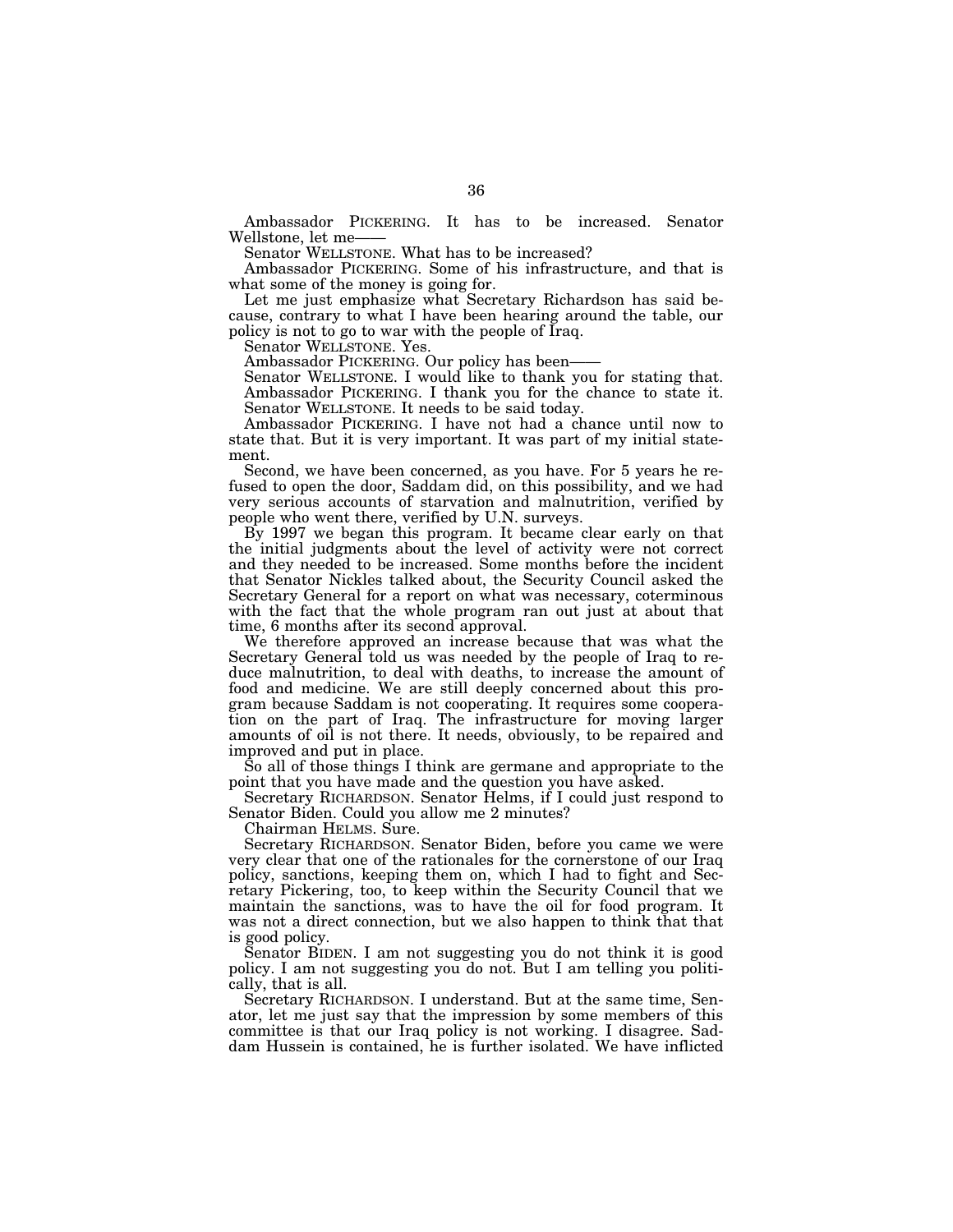considerable damage on his military with the bombing that took place. He is right now a pariah. The prospects of sanctions being lifted in the United Nations—I have not been there recently—I do not think they are looking particularly good.

So I reject this view that what we have done is not working. It is working.

Now, on the oil for food issue, Senator, I am here to say on the domestic side that the oil for food program has not adversely affected international oil prices to the point where our domestic oil producers should be concerned. Iraq is not a swing player. It affects marginally world oil prices.

The best way to help the domestic industry is to increase demand by helping to rebuild the Asian economy and to lower production costs at home, that I think we are doing.

I did not want to—I know this is on your time, but—

Senator BIDEN. No, I appreciate the chairman allowing it. If I could have 10 seconds, Mr. Chairman?

Chairman HELMS. Sure, sure.

Chairman MURKOWSKI. You will never make it. Ten seconds, Joe? Come on.

Senator BIDEN. All right. Get ready, get set, go:

I think what these guys are worried about is you are going to make the same mistake that Bush made. You have them down, the policy is working; this is going to let him up.

How many seconds?

Chairman HELMS. Exactly.

Now, I will tell you what we have not discussed, and that is the fact that the survivors or the thousands upon thousands murdered by Saddam Hussein will tell you that the most humane thing you can do for the people is to get rid of him.

Well, thank you very much, gentlemen.

Chairman MURKOWSKI. I thank you as well.

Go ahead. You conclude and then I will conclude.

Chairman HELMS. I am simply going to conclude. I have already told them that they will receive written questions and they will respond to them.

Now I turn it over to the co-chairman.

Chairman MURKOWSKI. Thank you very much. I want to thank you, Senator Helms.

I would make a couple of reminders to the Secretary. You know, when we have a resolution such as 687 and it is not binding, we are playing games. That is just what we are doing when we passed that resolution which required him to disclose, destroy, and undertake unconditionally never to resume such activities again.

Mr. Secretary, this has not happened. We both know it. That is wrong. You are either going to have resolutions that are binding or you are not.

For the benefit of my friend from Minnesota, I remember the gas lines around the block, and the people in Alaska and the people in Minnesota, who did they blame? They blamed government for allowing this to happen. This is going to happen again some day, because we are now 54 percent on imported oil. The Department of Energy suggests we will be up to 62 or 64 percent by the year 2005 to 2010.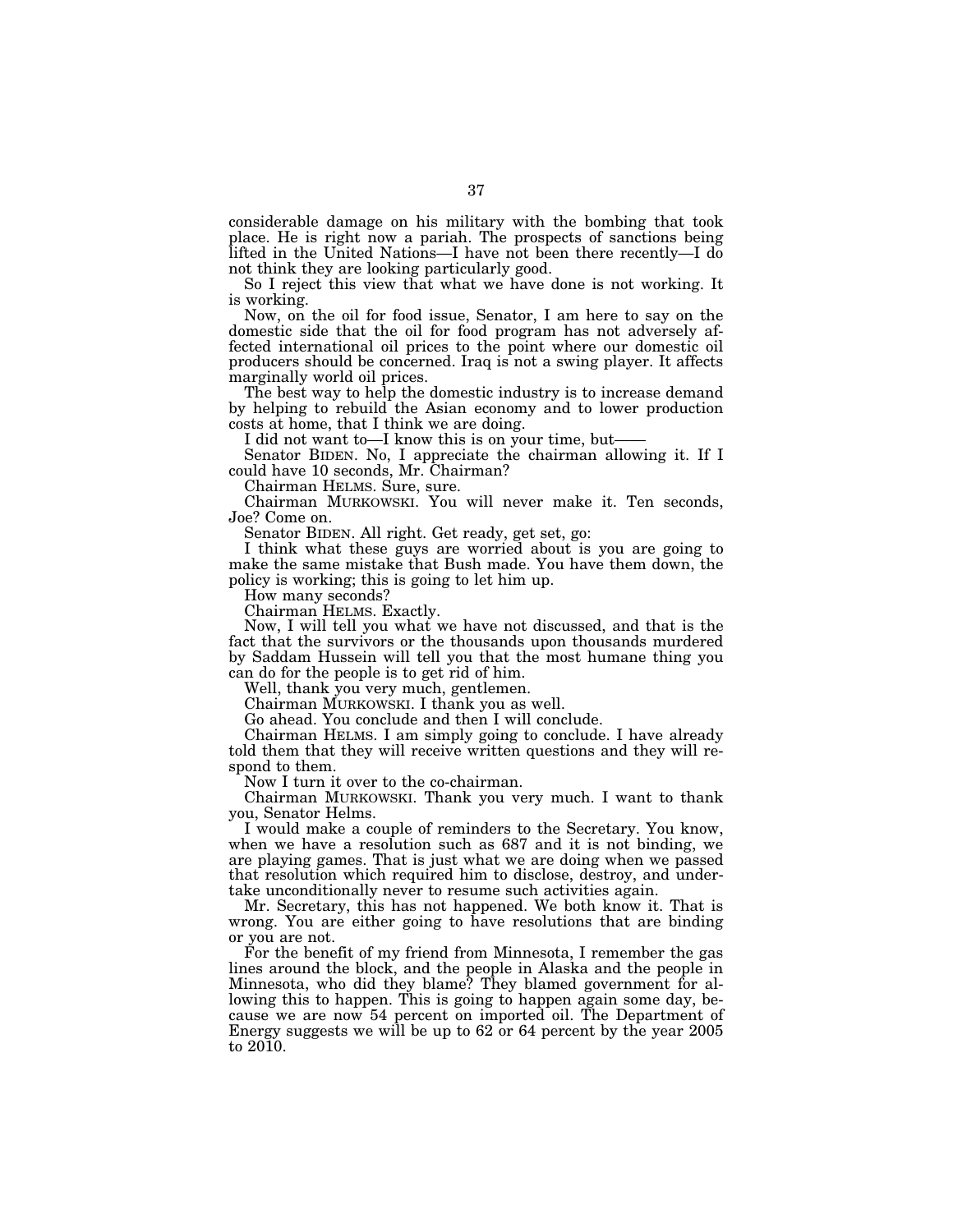We are compromising our energy security for imports, and that is dangerous.

Finally, Mr. Secretary, if you dump a gallon of oil on that table it is going to spread all over, your side and my side. My point is when you take 2.5 million barrels of oil, if it is Saddam Hussein's, out of the marketplace, it is not swing, but it makes a difference in the price, just like it did the other day when the OPEC nations cut production 2.5 million barrels per day and the price went up two dollars. It is not swing, but it does make a difference.

Thank you.

Chairman HELMS. We stand in recess.

[Whereupon, at 12:03 p.m., the committees were adjourned.]